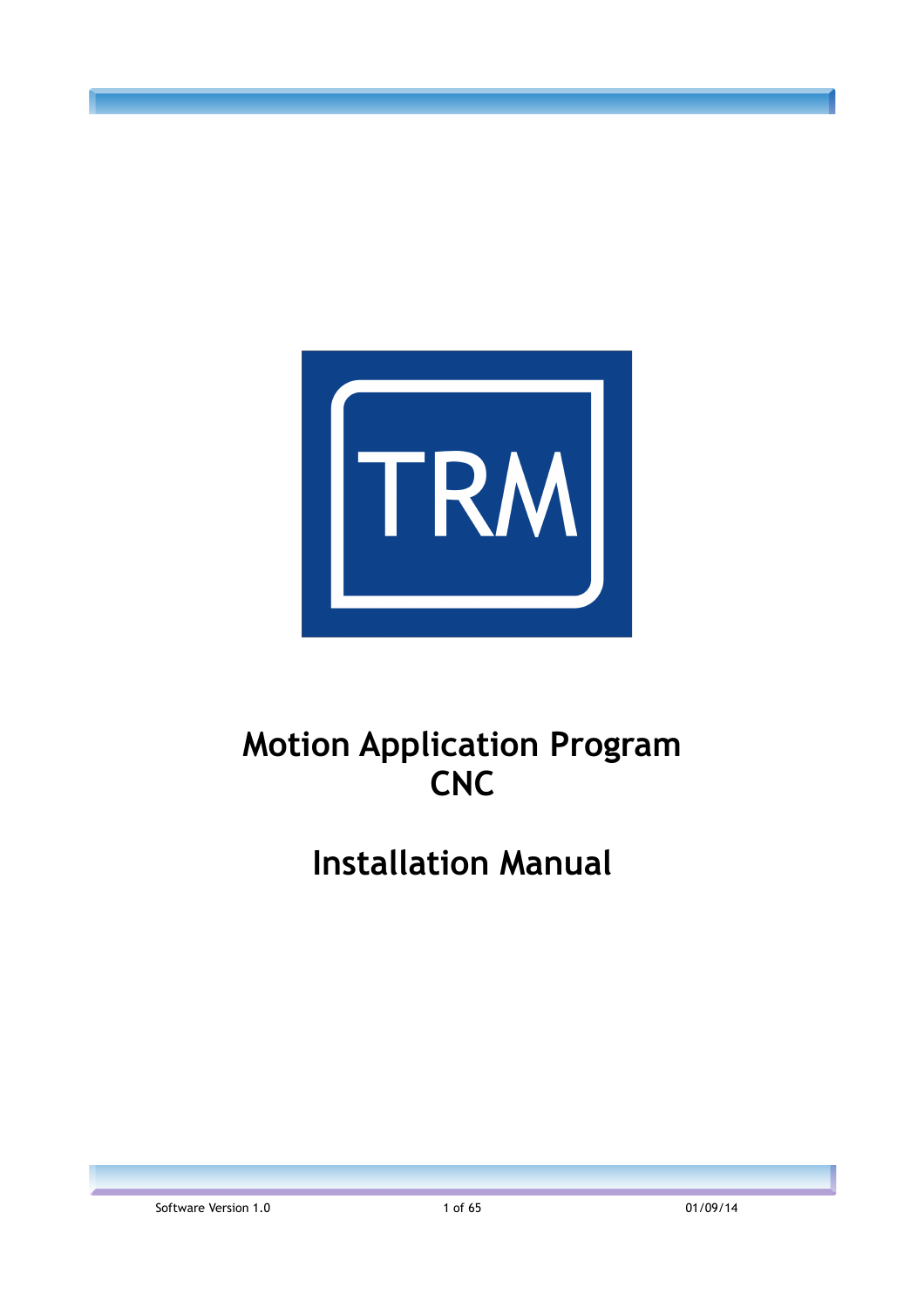## **Table of Contents**

| 23  |
|-----|
| .23 |
|     |
|     |
|     |
|     |
|     |
|     |
|     |
|     |
|     |
|     |
|     |
|     |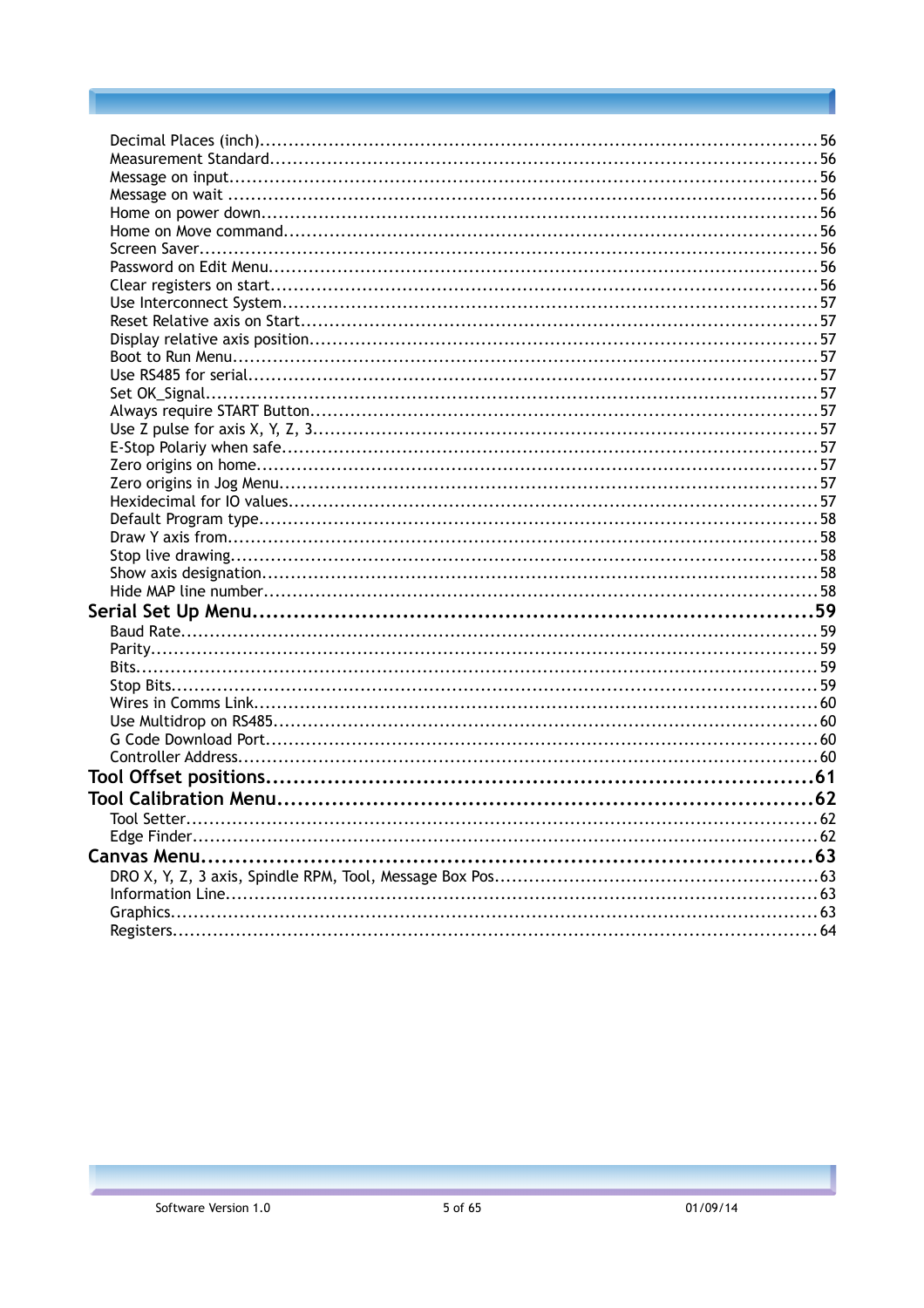## **Health and Safety.**

- 1. The user should ensure that safe working practices are adhered to and that correct Personal Protective Equipment (PPE) is used at all times relevant to the nature of work undertaken and the type of machinery being operated.
- 2. Before powering up or using MAP CNC, the user should ensure that the machine being operated is clean, debris free and is being operated in a safe manner as required by the Laws, Rules, Regulations and Best Working Practices in force for the Country in which the equipment is being operated and that all safety devices are in undamaged and correct operating order.
- 3. This software (MAP) should not be used by personnel that have not been trained in the use of such software or the machinery it is used on.
- 4. TRM cannot be held liable for the miss-operation or incorrect programming of the system be it operating program or setup parameters.
- 5. Training and operation of machinery is solely the user's/owners responsibility and appropriate Risk Assessment records should be kept at all times.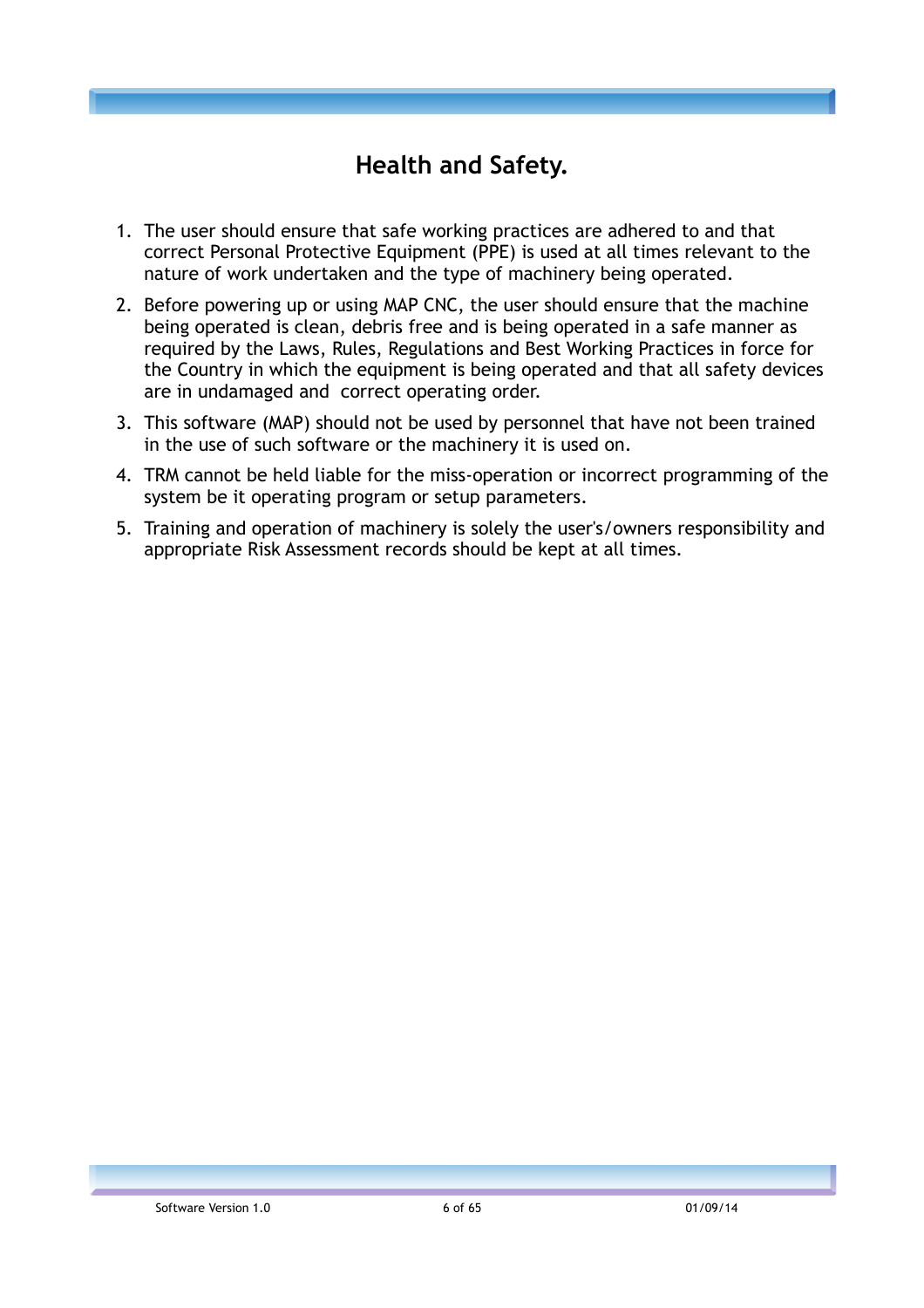**Version Updates**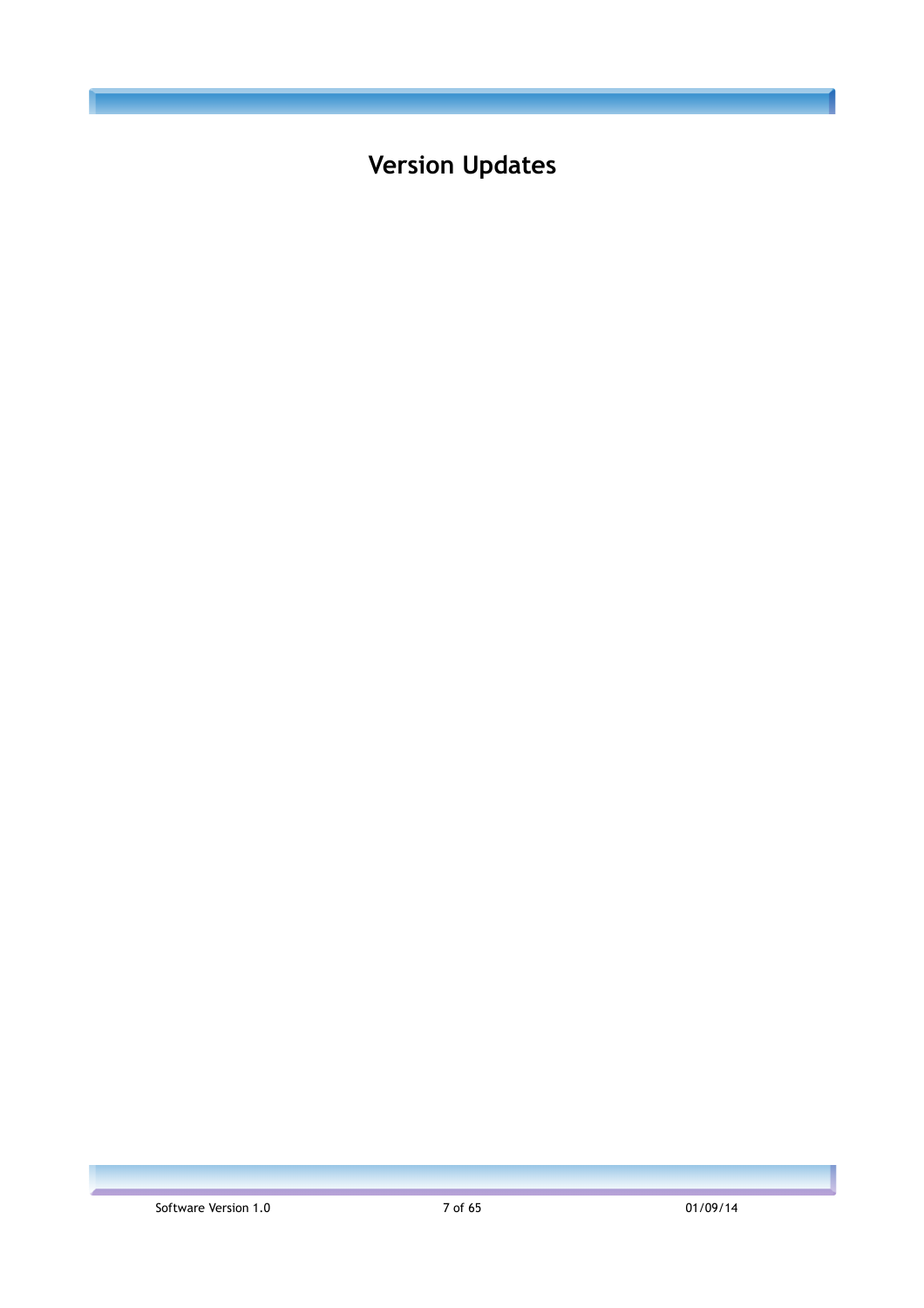## **User Interface**

#### **Overview**

Motion Application Program (MAP) CNC is a new way to programme motion control systems. G-Code can now be downloaded to the controller and have MAP commands inserted around it to control specific machine functions. This makes the system truly flexible and many

The database is used to store commands and position data for the motion control command sequence. The end user is presented with a user friendly front end with which to manipulate the database. The database can contain up to 65,000 different commands and due to the structure of MAP, it is a simple matter to change the system to suit another application.

Map is a very flexible language written in 'C'. It is easily adapted to other applications, as each of the user functions is written as a case statement. Adding commands is a quick and easy matter and for custom requirements we can 'roll up' a number of commands into a single macro command.

The user interface consists of an icon driven interface with scroll bar menus. The motion editor has a user friendly interface and has a pull-down menu system. Upon accessing the "Commands Menu" for example, the user is presented with a list of possible commands, the up and down arrow keys are then used to highlight the commands the user wishes to insert into the programme. Once the command is highlighted it may be entered in to the database by pressing the Enter key, then by using the right or left Arrow keys the user simply moves the cursor to the information they wish to edit. The system is programmed to accept data in a strict format which prevents the end user from entering erroneous data. If the end user attempts to enter data incorrectly the system will prompt advising the user of the data limits.

From a users point of view, a major benefit of using MAP is that no technical knowledge is required in order to programme the system. Using the MAP database principle any advanced application programme may be written such that the program can be run from a simple operator interface.

A MAP system requires calibration information in order to operate to standard measurements. The installer must programme the limits for the system which include motor and encoder details, axis dimension limits and operational options.

Please note that most menu's have a line number associated with that item, However that number is not shown for clarity. The top item will be 0.

For example bring up the commands menu and press 3 and then 6, the system will insert a 'Print Reg' command. This can be a great time saver for frequently used commands.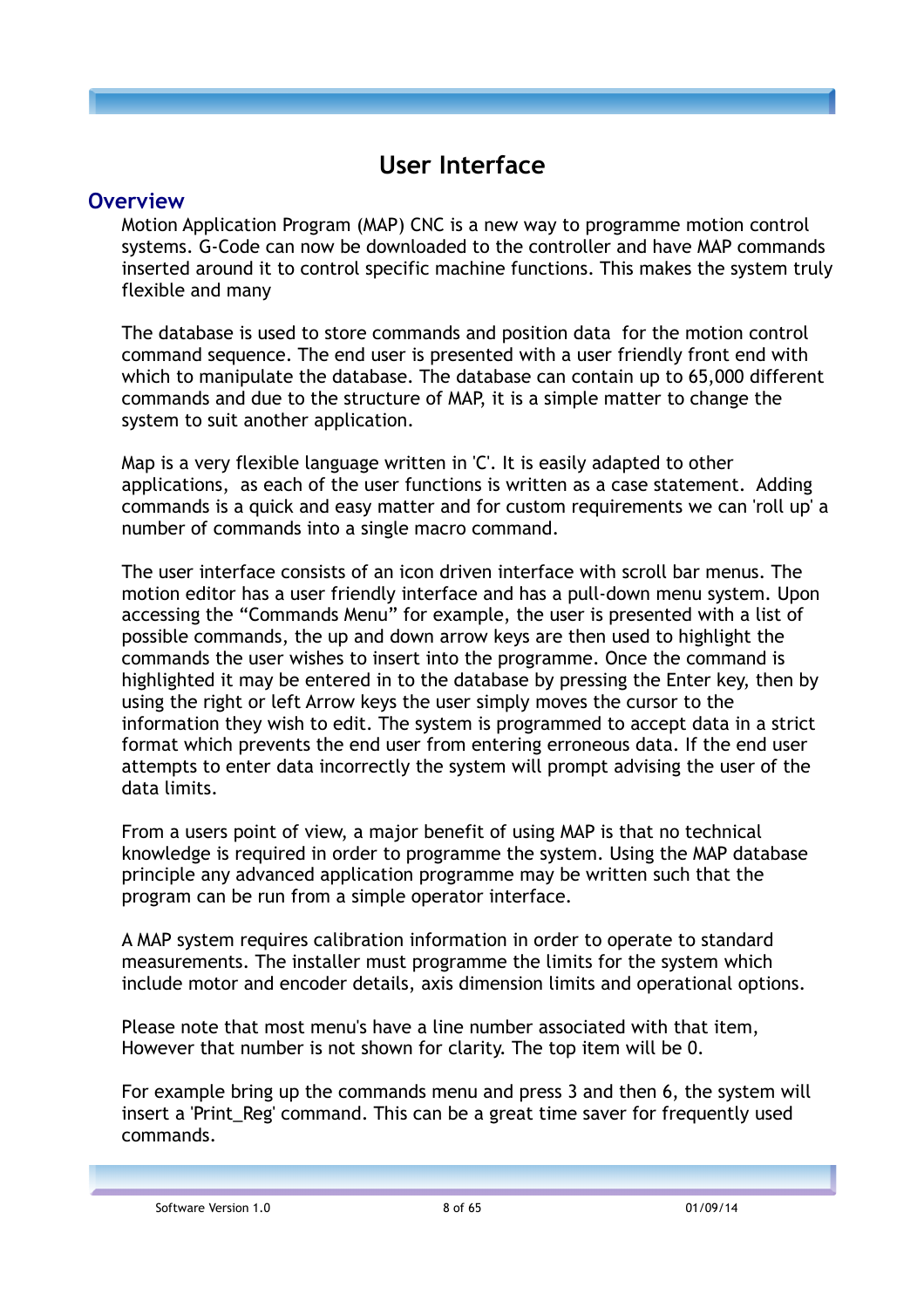#### **Opening Screen**

As shown below the opening screen for MAP is a very simple icon driven interface. At the top of the screen the revision number is shown so that when upgrades become available the user can check to see if there are any new features that may be useful and can then decide to upgrade if necessary.



At the bottom of the screen are four Icons which take you into the



Operator Interface

Edit/Create Screen

System Tools Menu

Language Picker

On non-touchscreen controllers, pressing the corresponding button below or to the side of the Icon will activate that option.

The central blue area can display a JPEG image 320 x 200 pixels of the machine, company logo or similar.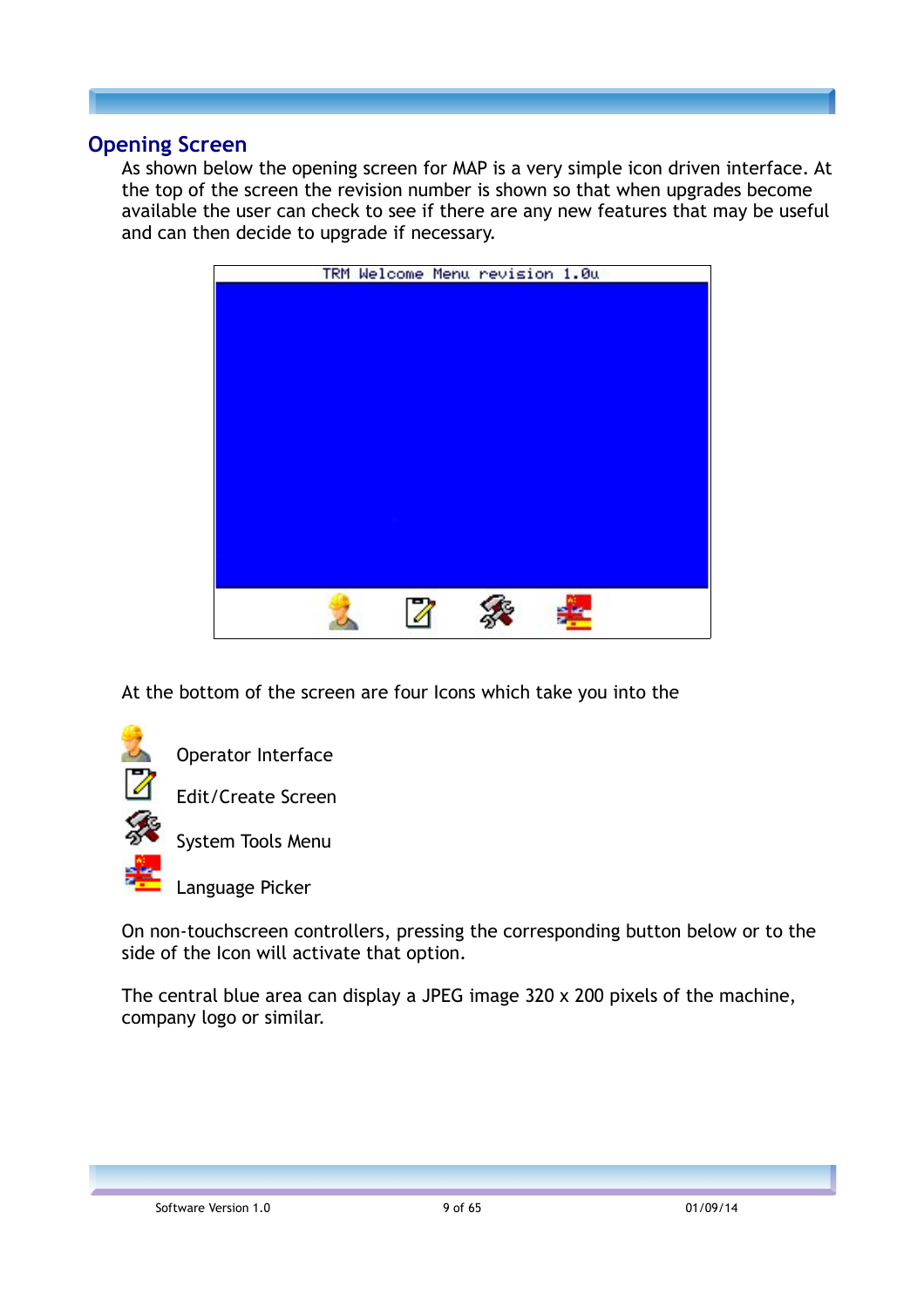#### **Operator Menu**

When the Operator menu is selected a simplified run screen is displayed. This gives the operator the information required to run the machine without the ability to edit and change machine settings or program flow.

|      | Operator Menu |  |  |
|------|---------------|--|--|
|      |               |  |  |
|      |               |  |  |
|      |               |  |  |
|      |               |  |  |
|      |               |  |  |
|      |               |  |  |
|      |               |  |  |
|      |               |  |  |
|      |               |  |  |
|      |               |  |  |
|      |               |  |  |
| the! |               |  |  |

Please see the Operators manual for further details on the use of this menu.

## **Edit/Create Menu**

When the Edit/Create menu is selected the controller will display the screen below:

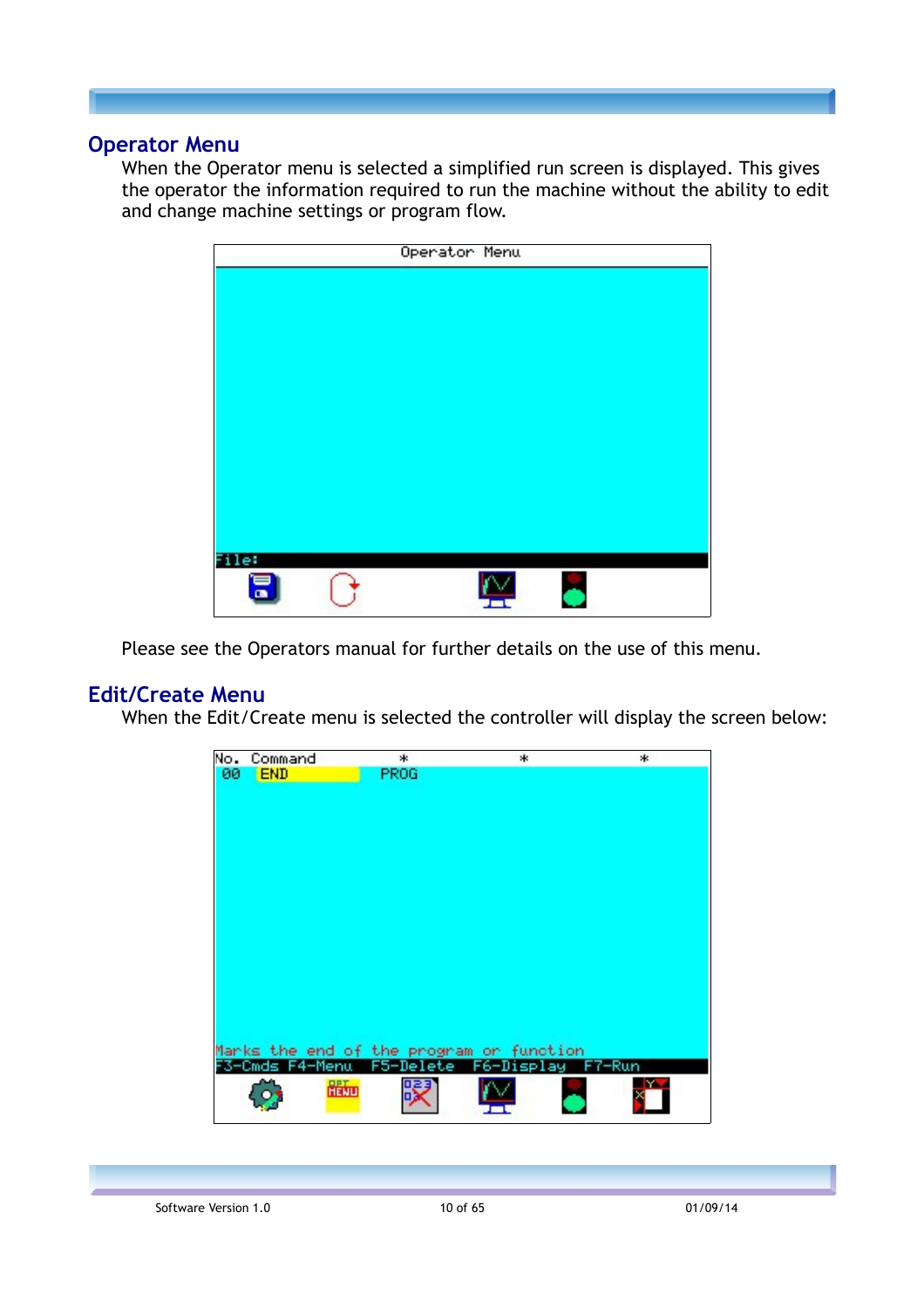The text in the box at the top of the screen is intended to help with data entry as each command has it's own header. 'No.' represents the line number of the program, 'Command' is the name of the MAP command used and \*,\*,\* are the three heading that will change based on the command. Where a valid command is selected and a column displays '\*', no data should or can be entered.

The menu has a hint which is displayed in the information line, this hint changes to indicate to the operator what information is required.

Please see the Operators manual for further details on the use of this menu.

#### **System Tools Menu**

All the technical information the controller needs to run the machine is stored here and most menus are password protected for security. For more information please review the MAP CNC Installation Manual.



#### **Language Menu**

Selecting the Language option will display a pop-up box on screen with a list of languages available. Should your language not appear in the list please check with TRM's sales or support teams for updates or electronic manuals in that particular language.

Scroll to the language required and press enter, the box will disappear and the system will now work in the chosen language. There is no need to re-boot the controller.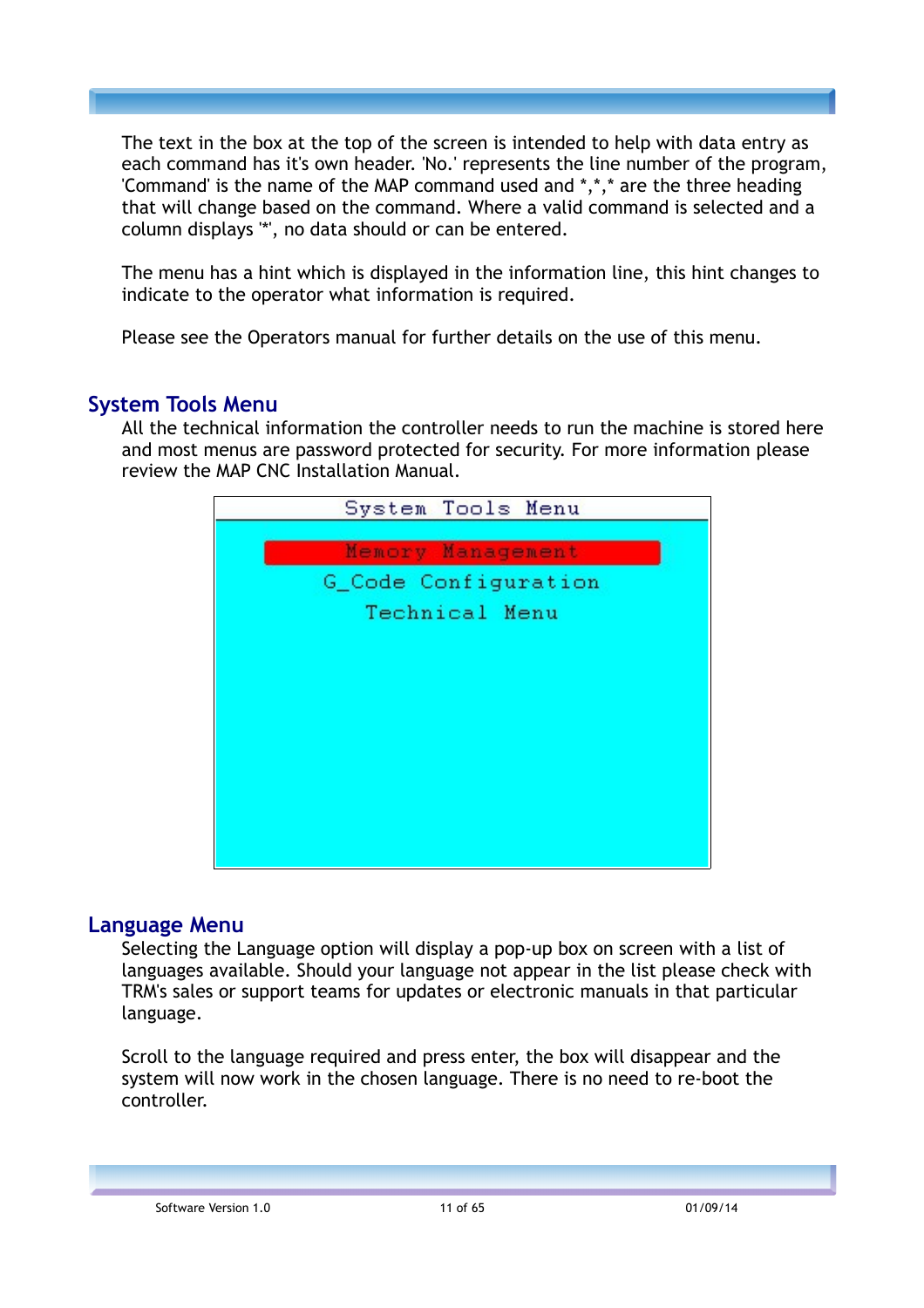## **Electrical Installation**

#### **Overview**

When a controller is turned on for the first time the opening menu will be displayed. Before using the controller or doing anything else, the user is required to setup the system with the correct parameters for the machine.

This is quite simple as all of the settings are available in organised menu's with items grouped logically. For example the calibration menu contains all the settings for measurements on each axis, the Motion Control menu sets up the stability of the motors etc.

## **Electrical Connections**

## **Motor Control DAC Outputs**

Two channels of DAC are provided on the SMC and 4 on PMC4 etc. The output is +/- 10 volts with a maximum output impedance of 2200 ohms (with respect to the 0 volt rail) and is provided for motor control. Great care must be taken not to short the output to the 0v rail, or to subject it to an inrush of current etc. The DAC output stage incorporates a transient suppression device to protect the output in the event of a voltage discharge.

The DAC may be updated at intervals as low as 244 microseconds and has a resolution of 16 bits. This can used as 11 bits in each direction. i.e. 32768 representing +10 volts, -32767 representing -10 volts and 0 representing 0 volts. This gives a system resolution of 305 micro-volts per digital increment, which produces extremely fine control.

## **Analogue Input**

8 analogue inputs are provided (PMC) and 4 (SMC), of which 4 might be used for using touch screen. The input voltage range is +/- 2 volts and the amplifier is of a high impedance type, the frequency response is greater than 100Khz. The ADC is a 12 bit signed type and is polled more than 1000 times per second.

The input voltage range of the amplifier can be altered by fitting a resistor in series with the input however please contract TRM for further information. If the voltage range is required to operate at voltages less than 2000 mV the amplifier may be altered as a factory option or alternatively the use of an external voltage amplifier is suggested.

The actual voltage range of the ADC is +/- 2047 milli volts. Zero volts input results in a zero count (the ADC is not auto zeroed and therefore there may be small errors around zero. A voltage of 2000 mV will produce a count of 2000 the resolution is therefore 1 mV.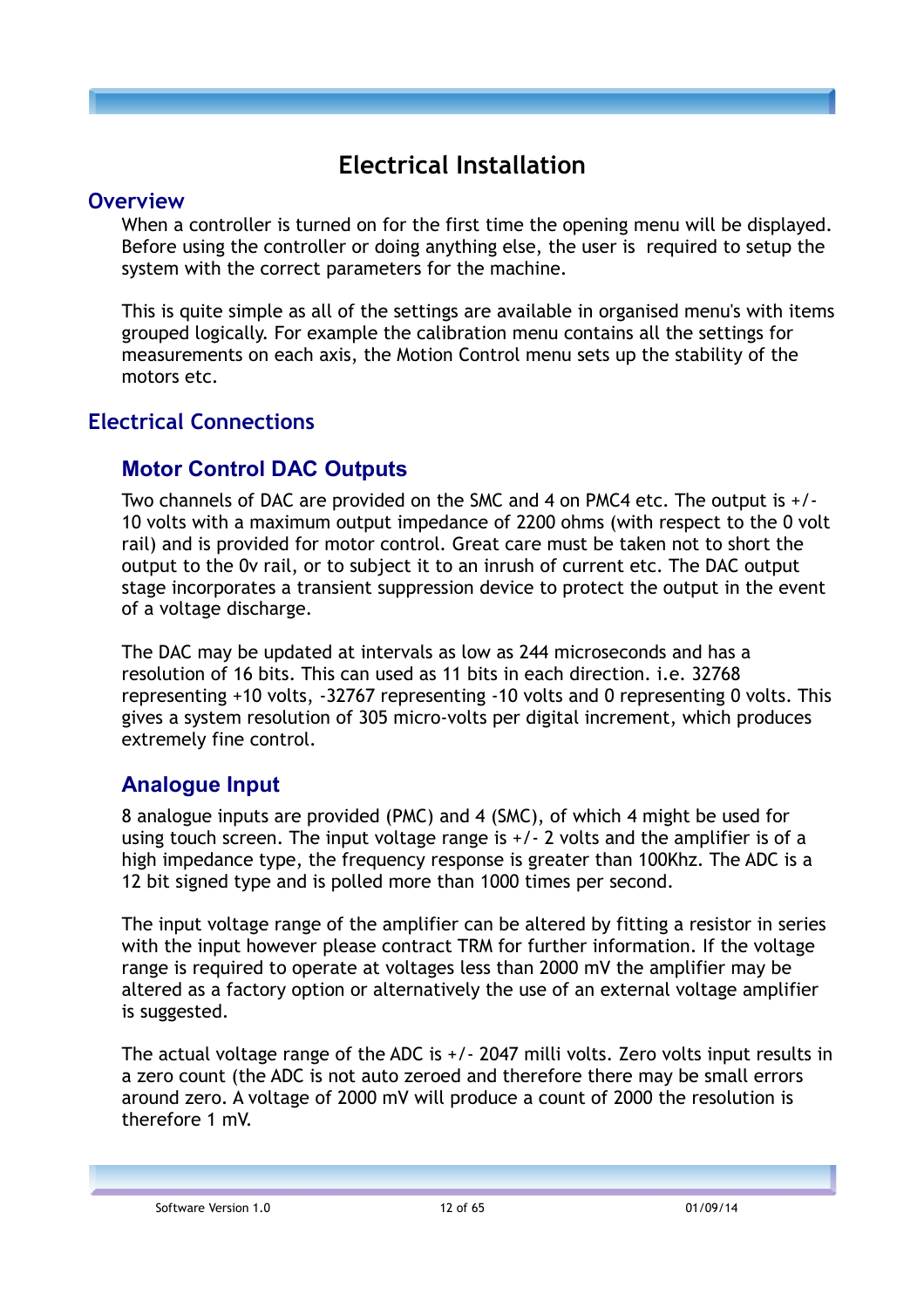## **Digital Inputs**

The SMC controller has 16 opto isolated and over-voltage protected inputs. Isolation from the outside world is important for noise immunity and also helps to filter out unwanted noise spikes that could toggle the input. The digital inputs have a frequency range exceeding 10 kHz, although in most control loops sampling these at greater than 1 kHz would require too much of the systems resources and would be unnecessary.

It is possible to set the inputs to be active high or active low as the figure below shows:

When an Input is selected active high it means the controller will read a '1' when active, in this case when the input reads any voltage between 5 to 48 Vdc . The configuration is as follow:

Figure 1 Digital Input Circuit (active high)

When a input is selected active low it means the controller will read a '1' when active, in this case when the input reads 0V. The configuration is as follows:

Digital Input Circuit (active low)

WARNING! DO NOT CONNECT THE INPUTS TO A NEGATIVE OR AC. SUPPLY, SINCE THIS MAY CAUSE DAMAGE DUE TO EXCESSIVE CURRENT FLOW.

#### **Outputs**

The TRM controllers have 8 TTL outputs and also high power open drain Mosfet outputs. The quantity of these is dependant on the model of controller being used.

#### **TTL Outputs**

The TTL output configuration is shown below: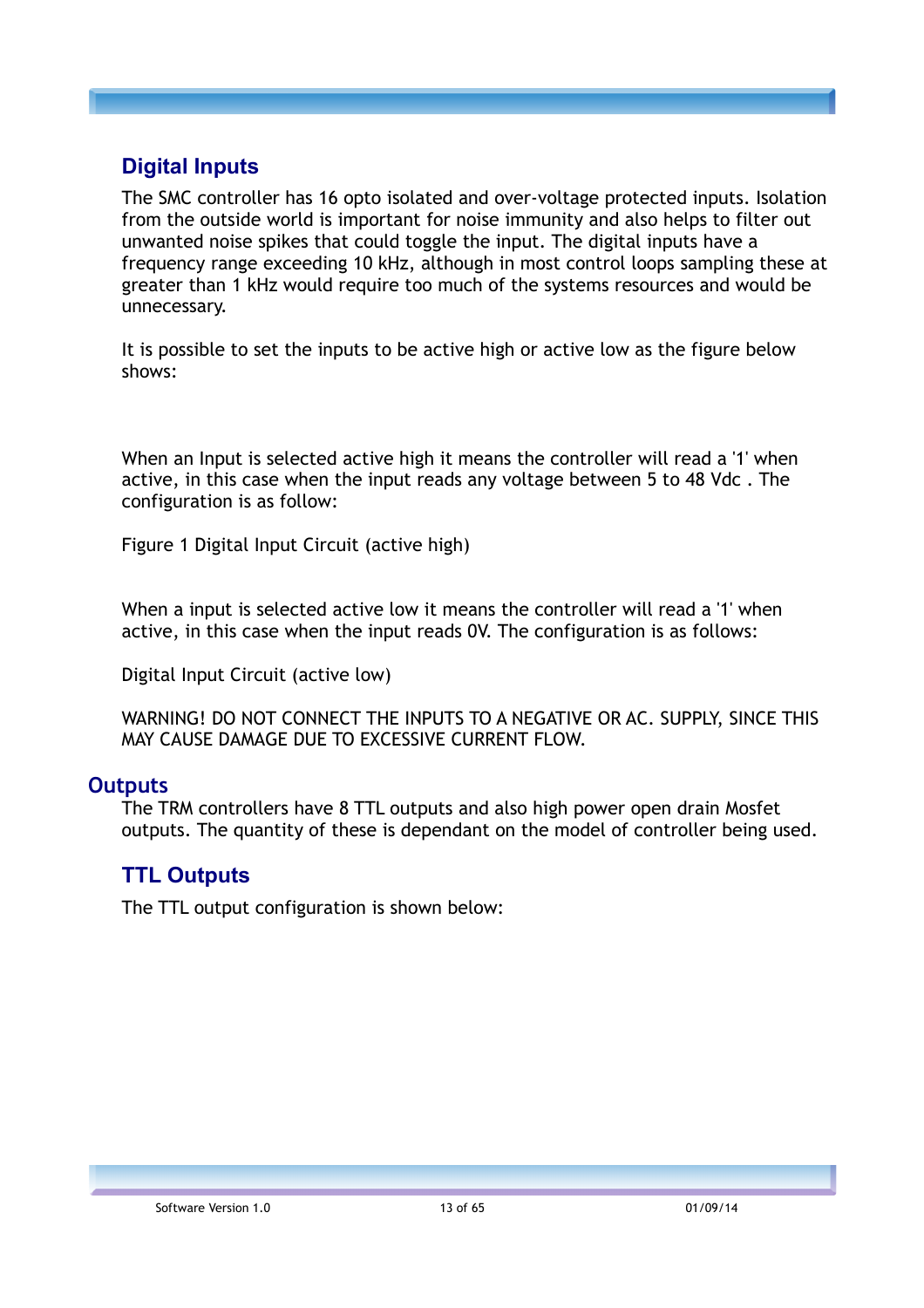

The output of the IC is connected via 33R resistors to limit noise and damage to the circuit.

SMC outputs source/sink 32 mA/64 mA @ 3V3 and PMC4 outputs +/- 35mA @ 5V. This means that basic signals can be sent and LED's activated.

If more voltage or current is required to say drive a relay then drivers 8+ can be used; see following section.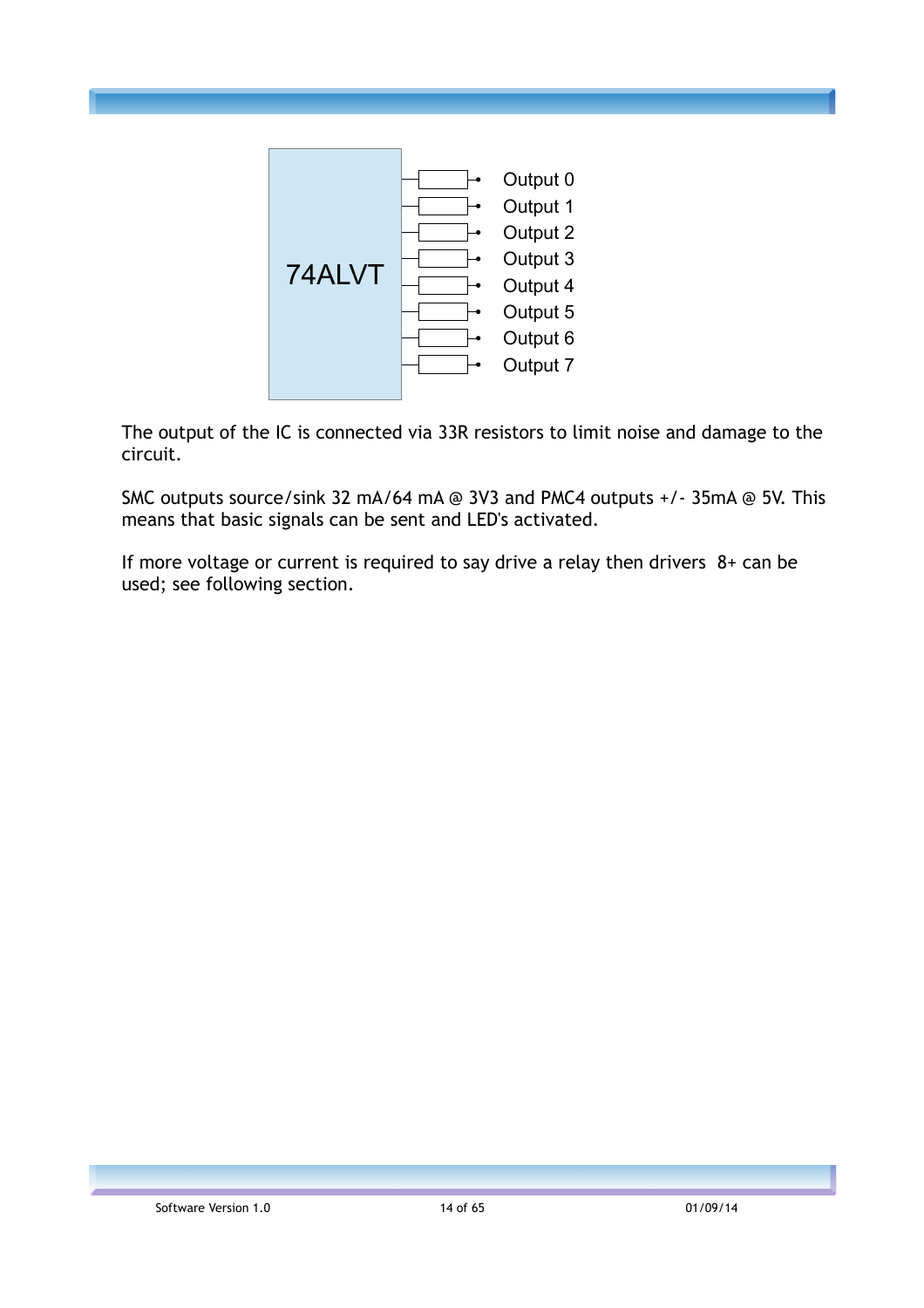## **Driver Outputs**

The driver outputs are active high and can be operated at any voltage from 12V to 48 volts and at currents of up to 4 amps (SMC) and 12V to 36V at 1 amp (PMC4). Any number of drivers can be on at the same time providing a total of 6 amps is not exceeded, or heating of the connector pins may occur. Each driver has a freewheel diode and a capacitor to avoid damage to the drivers and to also suppress EMC emission. See figure below for a typical connection.



Should the drivers become accidentally reversed i.e. a negative voltage is applied to the drain with respect to the 0 volt rail, the diode will automatically conduct, clamping the maximum voltage to 0.7 of a volt with respect to ground, this prevents damage to the driver. The drivers can be used for controlling a number of applications and may be used as a TTL output where an external pull up resistor supplied.

As an example, assume that we wish to switch a solenoid. A typical connection for such a device is to connect one side of the solenoid to the driver and the other side to GND. Once the driver is turned on the solenoid is activated. Turning the driver off removes the supply and the solenoid de-activates.

It is also advisable to suppress any transients at source and therefore connect a Freewheel diode directly across the coil of the solenoid to suppress back EMF at source.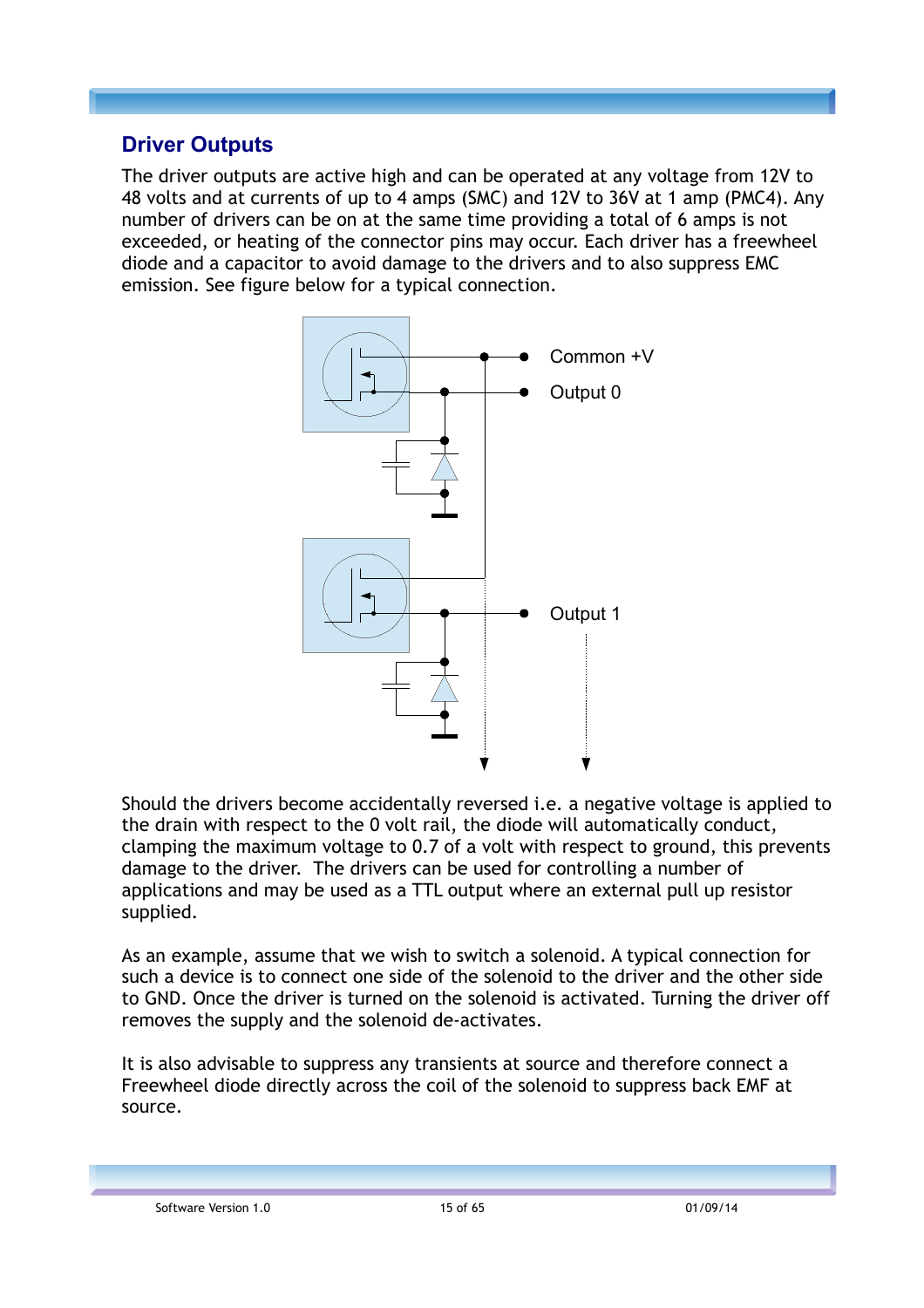## **Servo Amplifier ENABLE**

A single opto rated at 30 volts 10 mA opto isolated output is provided for enabling servo amplifiers. This is an uncommitted transistor output with both pins being made available to allow high or low enable signals to be configured.

Please note that if there is a requirement to enable more than 2 drives in parallel the output will need to be buffered. This is due to the fact that most drives use an opto-isolated input that will need around 10mA to activate. TRM can supply a 4 output module to convert this if required which can be easily mounted on DIN rail.

## **Serial**

The controller provides two external serial ports these are a full RS232 compliant serial interface with the following signals:-

- Rx Receive
- Tx Transmit
- RTS Ready to send
- CTS Clear to send

The second serial channel is dedicated to a four wire RS485 port. Both channels are controlled in the same manager software, accessed via the operating system. The baud rates can vary from 300 Hz to 230 kHz.

The RS232 port produces an output of plus and minus 10 volts in compliance with the RS232 directive.

The RS485 system consists of a UART and a duplex transceiver for RS-485 and RS-422 communication. The reduced slew-rate drivers minimise EMI and reduce reflections caused by improperly terminated cables, thus allowing error-free data transmission at data rates up to 213 KBPS.

Drivers are short-circuit current limited and are protected against excessive power dissipation by thermal shutdown circuitry that places the driver outputs into a highimpedance state. The receiver input has a fail-safe feature that guarantees a logichigh output if the input is open circuit.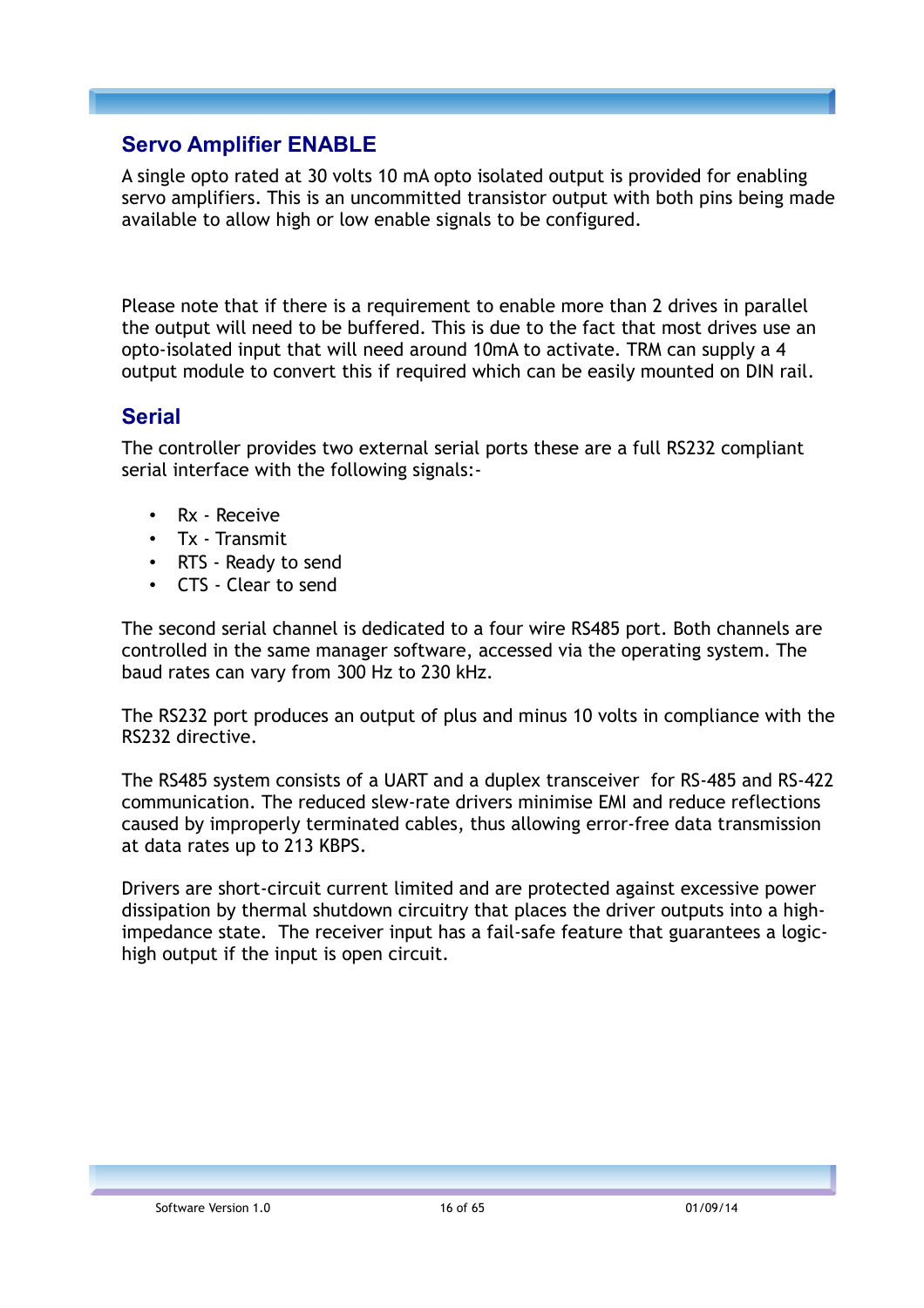The transceiver features a quarter-unit-load receiver input impedance, allowing up to 128 transceivers on the bus, the transceiver is designed for half-duplex or full duplex applications.



To minimise reflections, the line should be terminated at both ends in its characteristic impedance, and stub lengths off the main line should be kept as short as possible. The slew-rate-limited transceiver we use is more tolerant of imperfect termination. Nominal values for the termination resistors is 120 Ohms.

## **Encoders**

The encoder inputs are in addition to the digital inputs. There are various types of encoder available, most of which can be used with the PMC's input configuration, some of which are Line Driver and NPN open collector.

Theoretically, the maximum input frequency is 1 MHz, but in reality most encoders produce an output of less than 100 kHz. Typically this would result in the use of a 500 to 1000 PPR encoder. In some exceptional cases an encoder may run at around 300 kHz. A five volt, 500 mA supply is provided by the controller for the encoders.

The encoders should use continuous screened cable, the screen of which, should be terminated at the controller end only. This will avoid ground loops and other interference problems. Note that the encoder signal required are A, B, /A and /B.

#### WARNING! ENCODER CABLES SHOULD BE ROUTED AWAY FROM ELECTRICALLY NOISY CABLES SUCH AS MOTOR SUPPLIES etc.

Software Version 1.0 17 of 65 01/09/14 01/09/14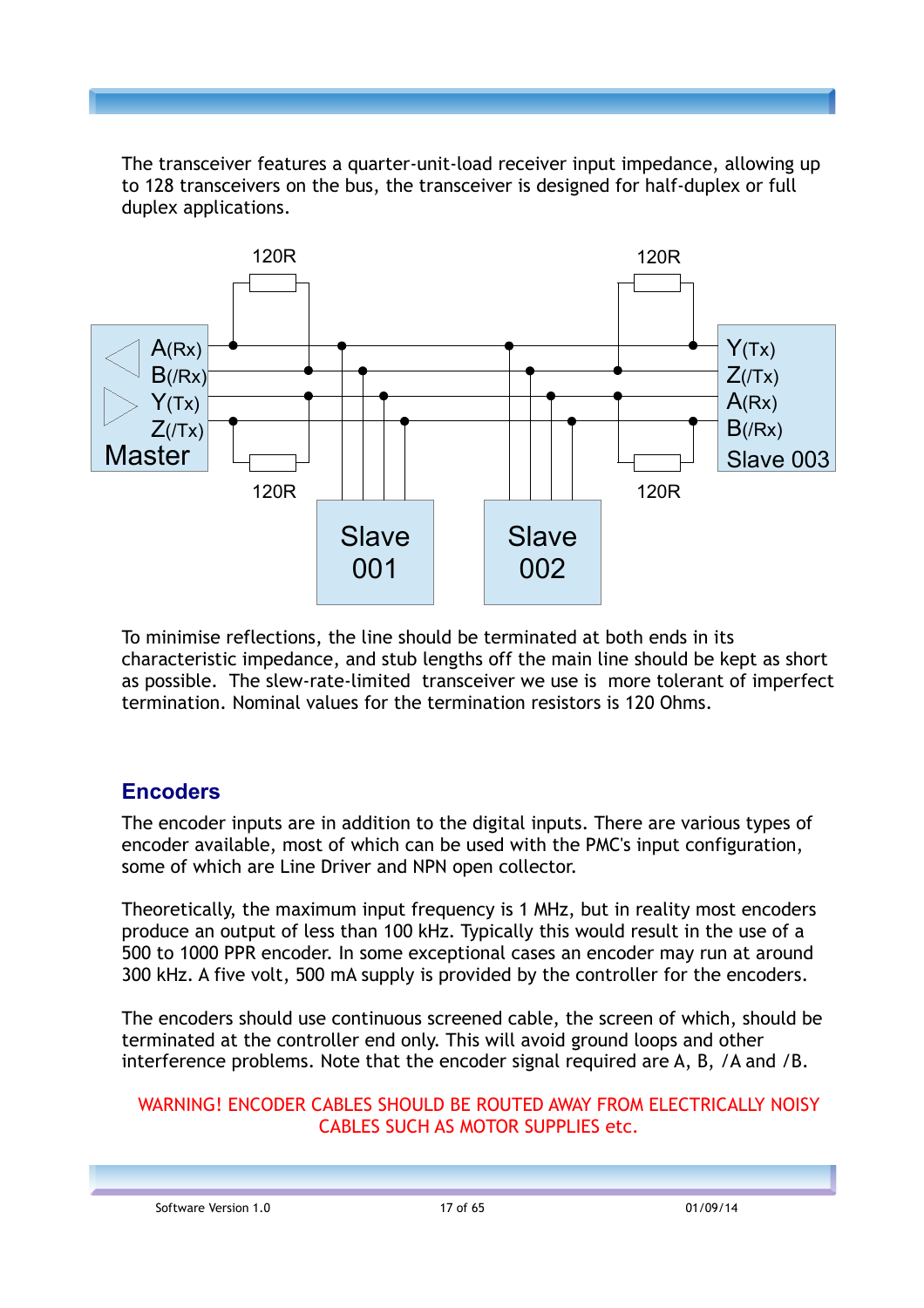## **Keypad**

The controllers keypad is designed to withstand harsh environments and is based on a printed circuit board design with individual tactile switches for each key.

Underneath the overlay is a plastic pressure plate which is used to prevent damage to the keys and to the overlay, caused by excessive operator pressure. When pressed, the key top sits flush with the fascia aluminium plate, preventing excessive pressure from damaging the key-switch.

Keys are rated to a minimum of 100,000 operations and are a high force actuation type to provide enhanced feedback to the operator should they need to wear gloves.

## **Keypad LED's**

The controller also has eight LED's which can be used as warning messages or as status messages for the operator. One LED, labelled 'KEY', is committed to indicating a key press. The remaining seven LED's are selected within the program via LED command as required by the system programmer.

Normally the Power LED would be on and the READY LED would be used when running a program. These can be changed by using the LED command.

## **Overlay**

The overlay is manufactured from polycarbonate and is extremely immune to most industrial substances, however the keypad should not be operated with sharp objects or and should not come into contact with solvents or other substances which may affect plastics. Should you wish to be advised further about suitability with chemicals involved in your process, please contact TRM for further advice.

TRM also offers a service in which the controllers overlay may be customised to suit a particular customers needs. Where customers wish to put their company logo/name/special keys etc. on the product, TRM will offer advice where required.

Charges for this service vary depending on the number of colours to be used, and the work involved. It is recommended that customers contact TRM for a quotation before considering a customised overlay.

## **Power Supply**

The SMC controller has an internal switch mode power supply which will operate from 7.5 volts up to a limit of 36 volts DC and should be fused externally at 2 amps. This enables the controller to be run from an unregulated 24 volt rail, providing it does not exceed the above specification. Under no circumstances must a voltage in excess of 36 volts be applied to the power supply or serious damage may occur as the controller is fitted with protection devices which clamp the input voltage.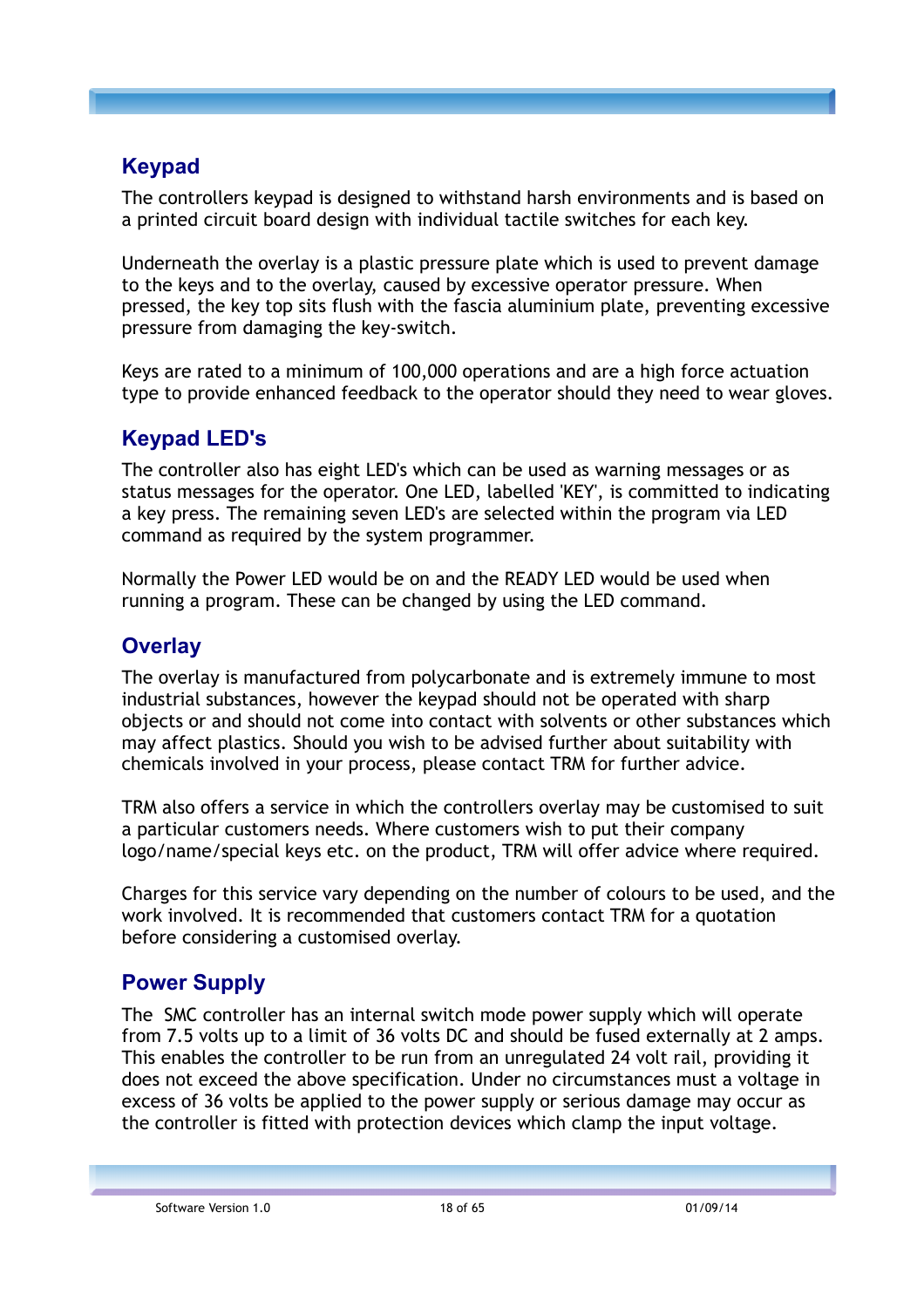The controller has a capacitor bank on-board which it uses to freewheel inductive currents back to. In some cases external switch mode power supplies feeding this load may trip out, in which case a lone power resistor of 0.5 ohms may be required in the positive supply line to limit current surge. The simplest form of power supply, consists of:

- A transformer with an 18 volt secondary winding
- A bridge rectifier
- A smoothing capacitor of around 10,000 uF
- Compliant fusing and filters

It is recommended that a discharge resistor of around 47K ohms be connected across the smoothing capacitor to avoid damage should it be shorted out when the power is turned off.

## **Motors**

The SMC Motion Controller can control a range of different types of motor, for example:-

- DC Servo motors
- **Inverters**
- Stepper motors
- AC Servo motors
- **Linear Motors**

As the controller is only a low power unit it will be necessary to interface to the motors with a Drive of a suitable type and capacity for the application. The command signal to the drive should also be checked to ensure compatibility.

Most rotary motors can be controlled in either an open loop or closed loop process depending on the desired accuracy of the system. Linear motors and Fixed length(travel) axis would generally need an encoder feedback to ensure the controller knew where the axis was at any given time.

## **Wiring**

This is a most important topic since bad wiring can cause major problems to any control system. In general it is wise to ensure that all inputs are run through screened cables, especially the encoder signals. It is also very important to wire the motor command signals from the controllers DAC'S using twisted pair screened cable with the screen terminated at the controller. Please remember that the encoder signals may have fast rise times and may produce substantial EMC.

Always ensure that the screened cables are properly grounded at one end only, it is preferable to ground the screen at the controller. It is recommended that the metal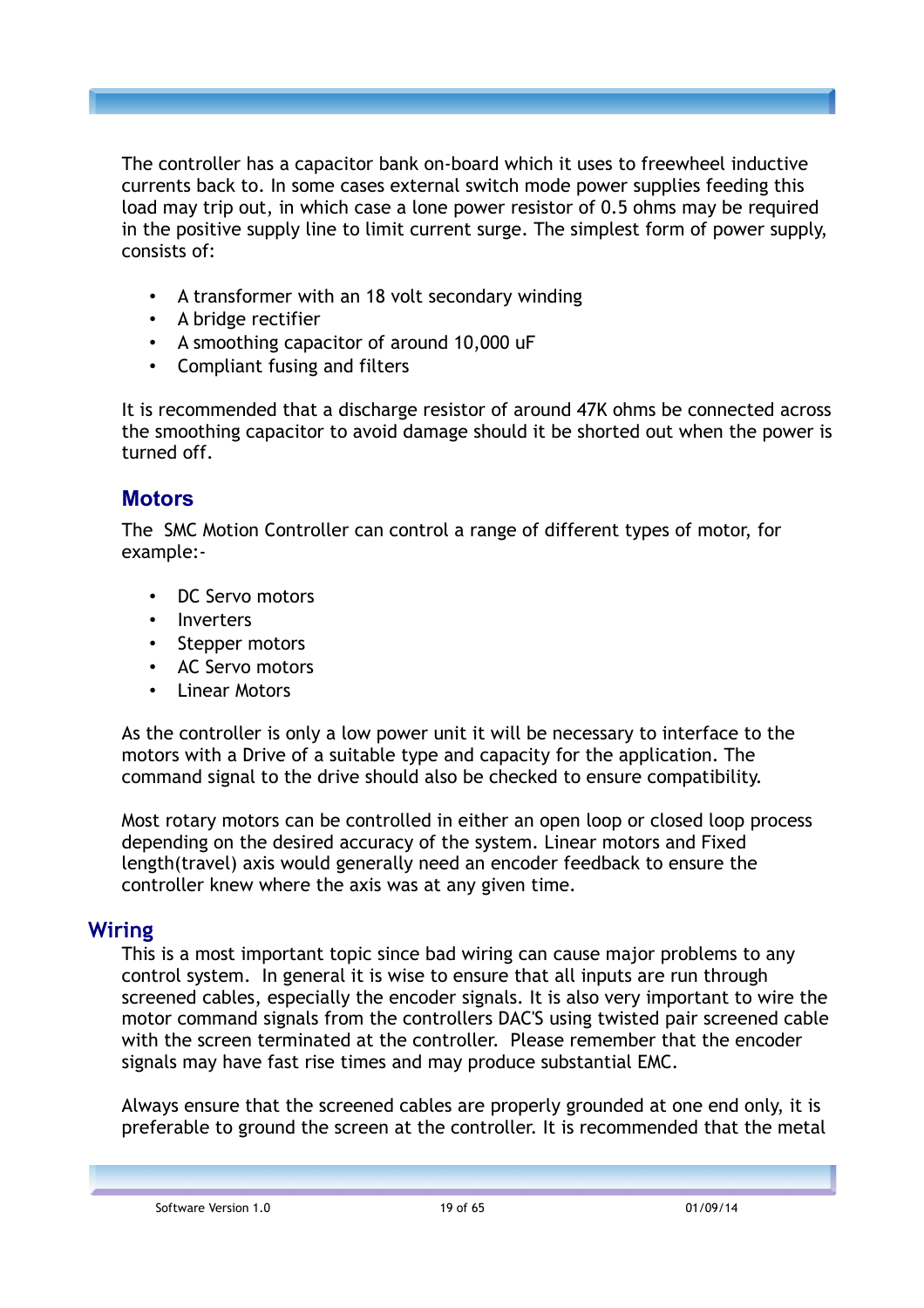chassis of the cable 'D' connector be connected to the screen and therefore this grounds the screens to the controller case, which should be grounded.

Motor armature and other noisy cables should be routed in such a manner as to gain maximum distance between them and the signal cables to avoid crosstalk. If noise is induced into the command cable the system will become unstable and potentially crash.

## **Connectors**

The controller uses 'D' type connectors for all of it's connections and it is recommended that good quality mating halves be used. It is worth remembering, the quality of your system depends largely on the integrity of the connectors. Always ensure that the connectors are gold plated or flashed and are of good quality.

Many people prefer to use solder bucket connectors since these are easily repaired. There are many manufacturers and specifications of D type connectors most of which are excellent products suitable for use with the SMC Motion Controller.

Where connectors with EMC filters built in are to be used it is important to remember that encoder signals are not to be filtered, as these contain high frequency pulses, which would be filtered out by the connectors resulting in errors in the motion control.

## **Grounding the Power Supply**

It is very important to ensure that the power supply is connected to the ground rail at only one place only. As the controller is the analogue signal source as far as the very sensitive DAC signals are concerned. All signal grounds and screens are then connected to that one point. Note that if the power supply is grounded in multiple points it is possible that voltages that exist as a result of resistance in the cables may cause ground loops in the signal cables this may cause loss of stability in the motion control system.

## **DAC Wiring**

The motor command signals must be returned to the controller ground. Each amplifier must be wired with an unique ground and motor command signal preferably in screened twisted pair.

Within the 44 way 'D' connector of the controller is adequate provision to connect the grounds. Do not connect the screen at both ends but at the controller end only. Always ensure that there is no possibility of ground loops within the earth's or screens on any important signals such as the motor command.

Should ground currents become a problem in the system, motor stability may be impossible since it is not unknown for 20 - 30 milli volts of ripple to occur on badly grounded systems.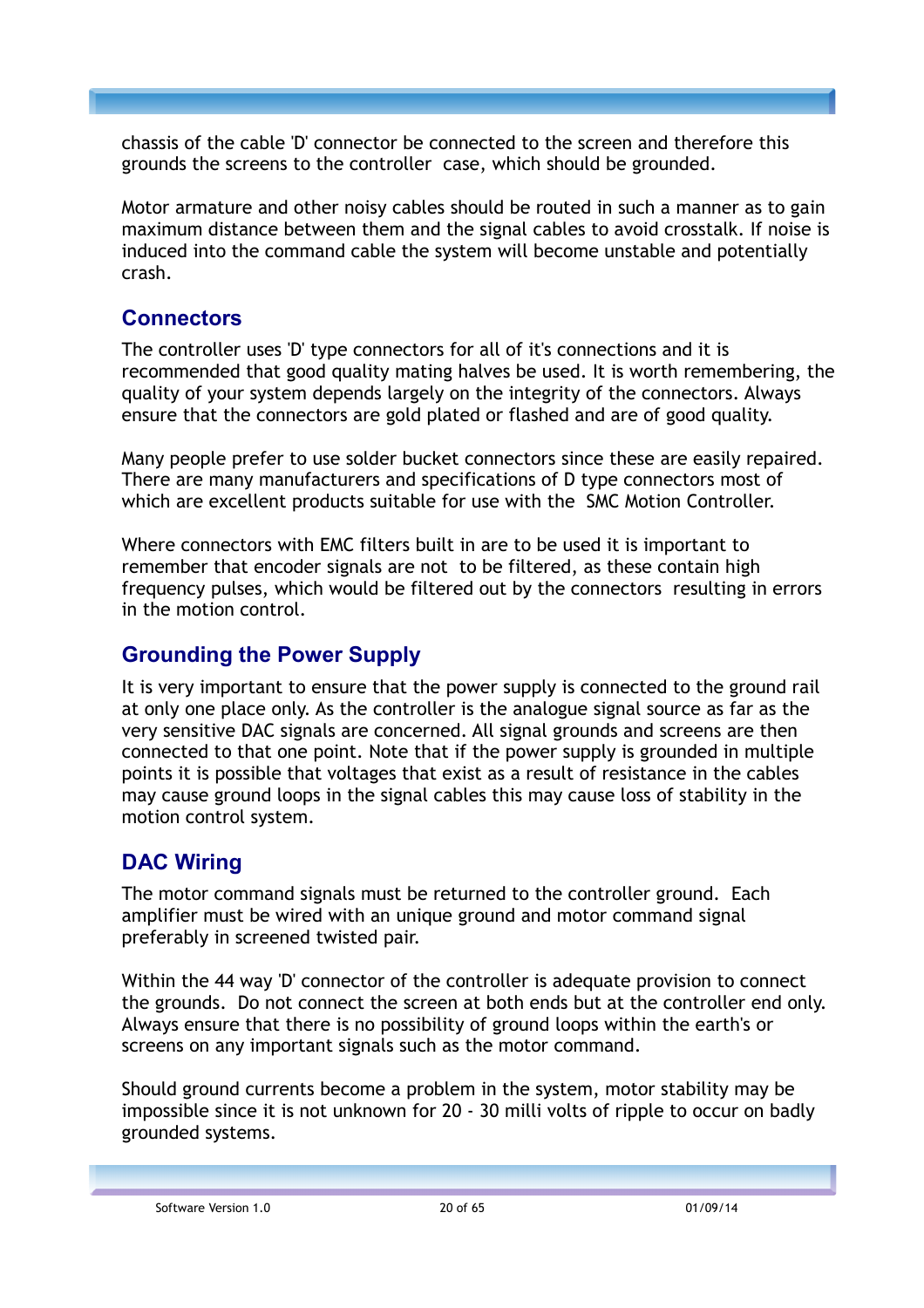## **Input Cable Wiring**

Treat all inputs as needing screened cables. Although the controller has optoisolated inputs, it may be possible to run without screen cables. It is possible however for noise to be picked up by cables resulting in spurious input triggers. Remember that all inputs are relatively low current, therefore wires should be of suitable thickness i.e. 0.5 mm. All connectors used must also be suitable for low current use.

## **Wiring to Drivers**

The drivers may carry up to 4 amps each depending on the controller model, providing that the total of 6 amps for the system is not exceeded. It is therefore advisable to run the drivers in heavier gauge cable, where possible.

Screening is also a good idea since noise spikes which may be picked up on the 24 volt rail may be radiated around the system resulting in EMC problems. Again all screens should be connected at one end of the cable only.

Make sure that there are no earth loops in the wiring system.

## **Controller Terminations**

Please see the current product specification for pinout information and specifications.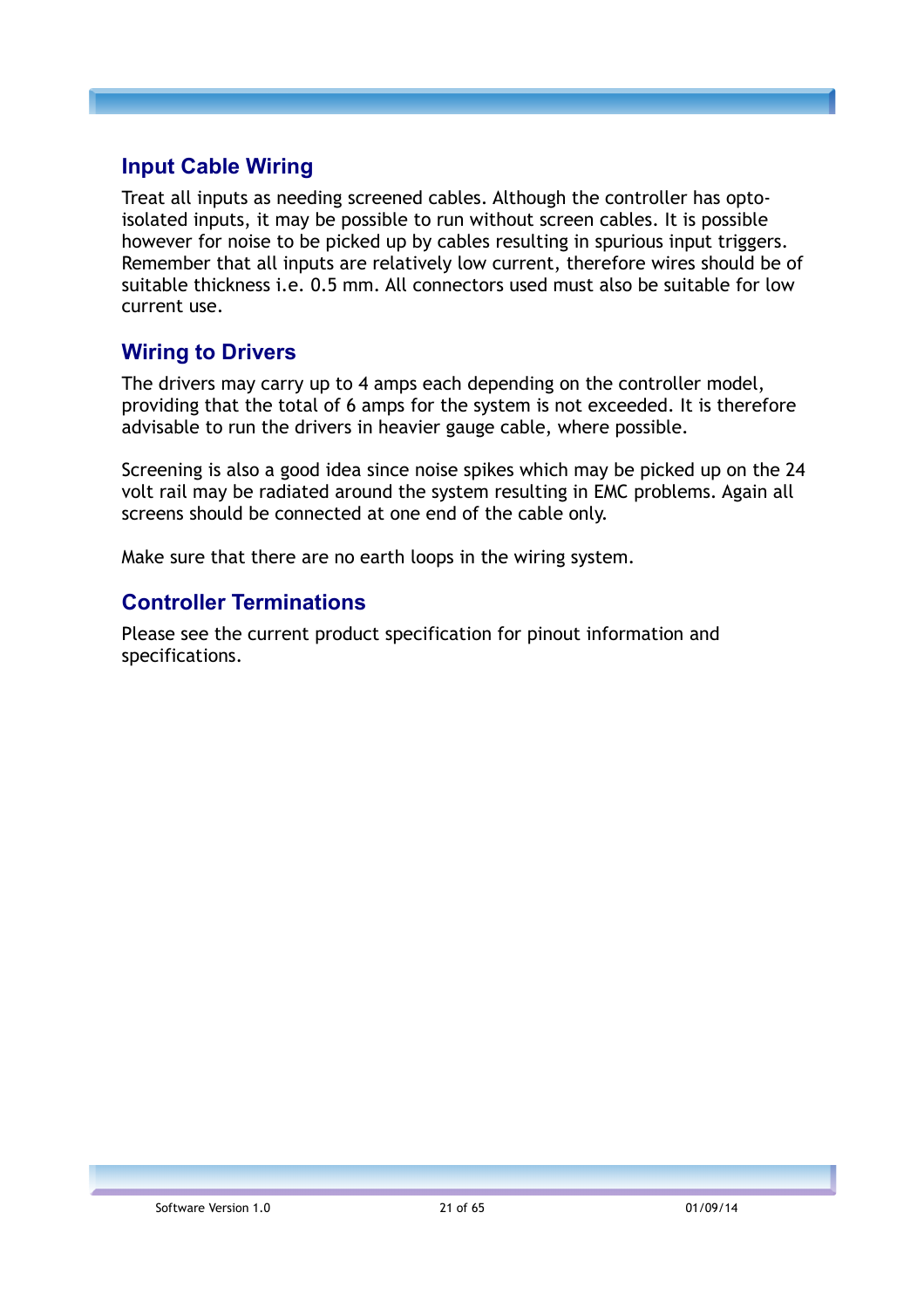## **Software Installation**



To begin installation select the System Tools Menu  $\mathscr{L}$  option.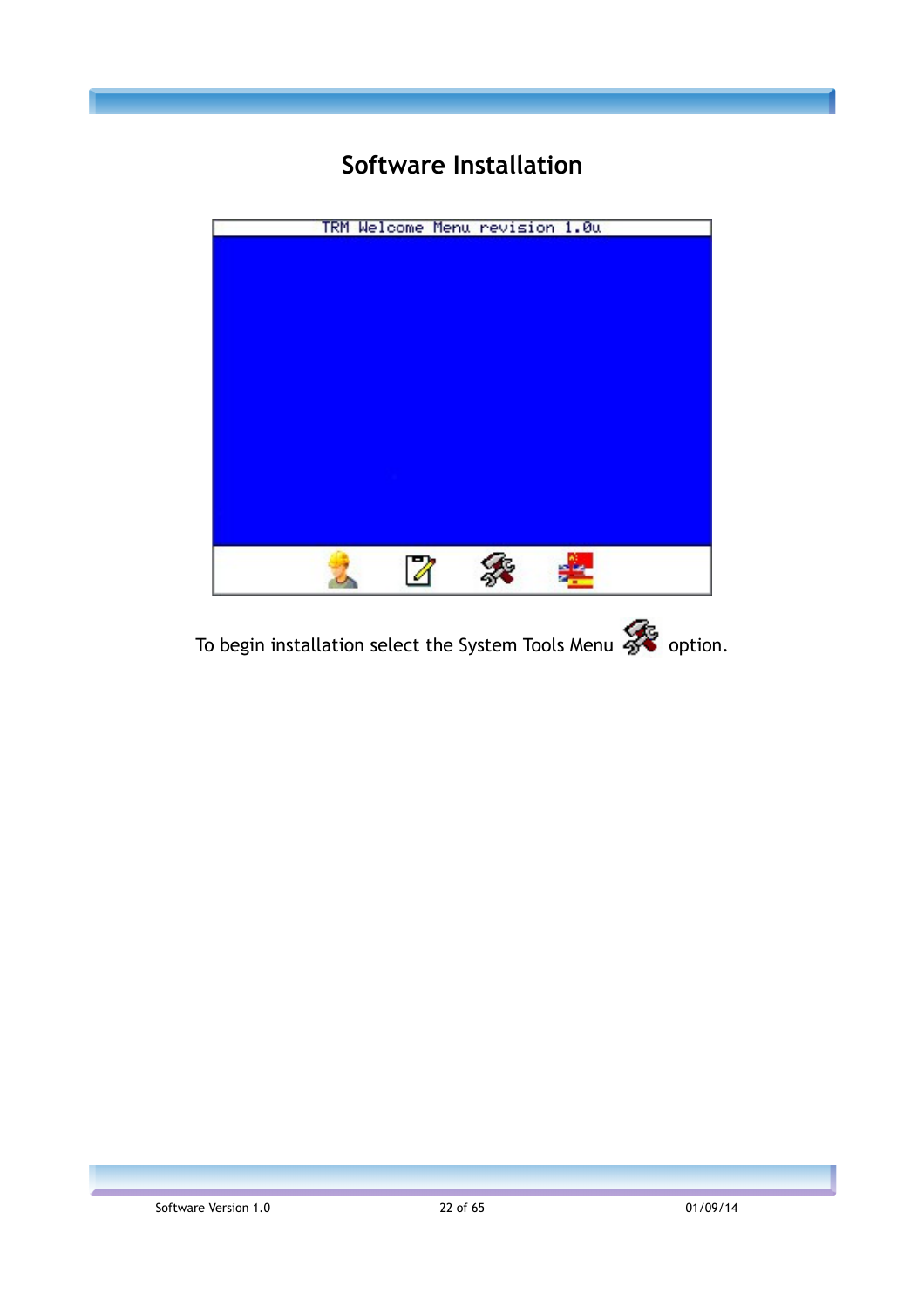## **System Tools Menu**

From the System Tools Menu there are 3 options as follows:



## **Memory Management**

The Memory management menu is designed to allow the user to backup and restore system and user files.

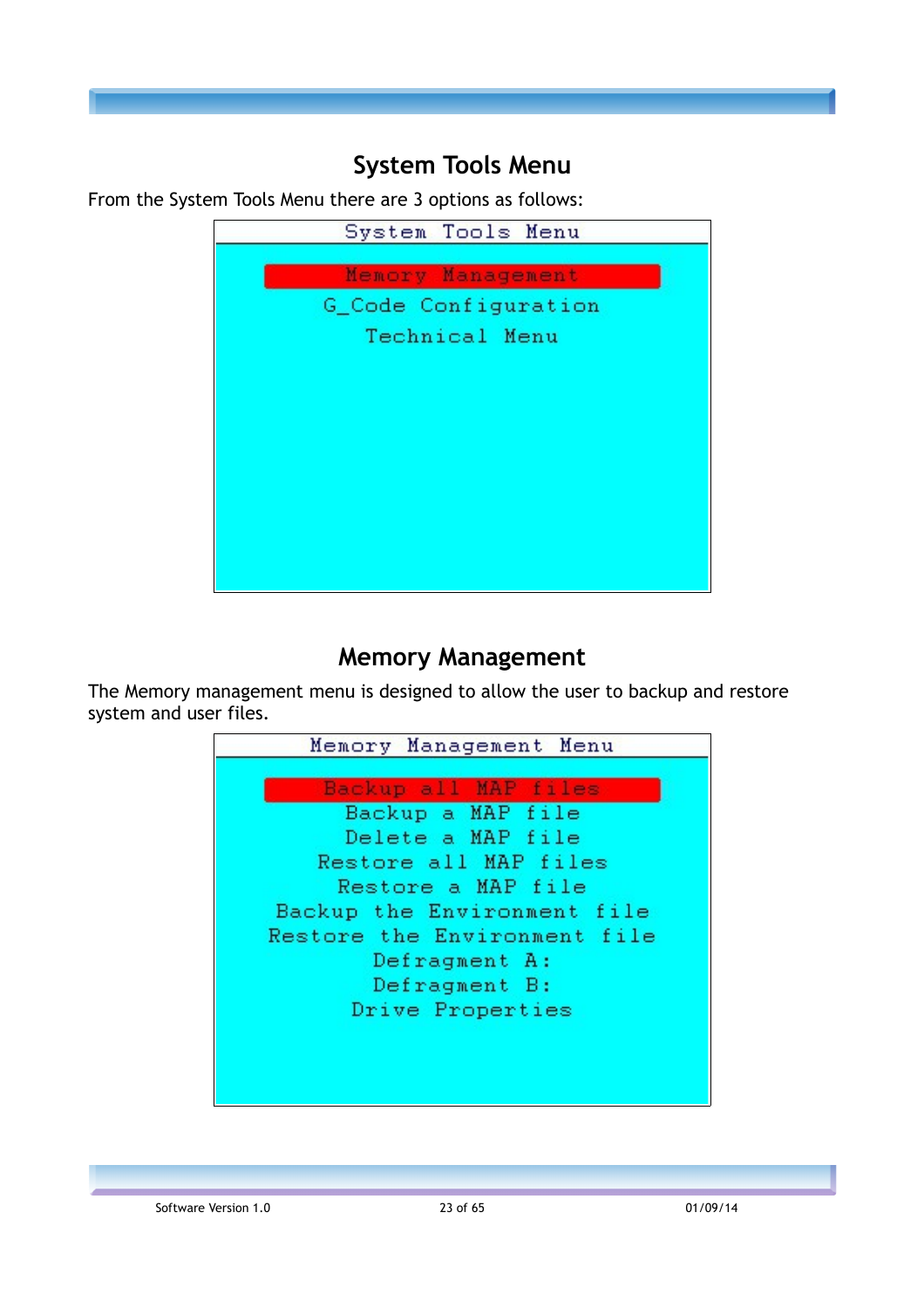#### **Backup all MAP files**

Insert a FAT32 Formatted Pendrive into the USB port on the controller. Select this option and press enter. All the .map extension files on the controller will be written to the pendrive. If any of the files already exist on the pendrive the user will be prompted with a message asking if the use wants to overwrite them. This is a Yes/No response.

### **Backup a MAP file**

In order to backup just one file, the user can select this option. A popup box will appear allowing the user to select the file required. Using the + and – keys the user can navigate between drives. Normally the files will reside on the A: or B: drives.

#### **Delete a MAP file**

In order to delete just one file, the user can select this option. A popup box will appear allowing the user to select the file required. Using the + and – keys the user can navigate between drives. Normally the files will reside on the A: or B: drives.

#### **Restore all MAP files**

Select this option to recover all files from the pendrive with .map extensions. The user is not prompted to overwrite any files, use with care.

#### **Restore a MAP file**

Similar to the previous option however the user can restore just one file. A popup box will appear allowing the user to select the file required. Using the + and – keys the user can navigate between drives. Normally the files will reside on the C: drives.

## **Backup the Environment file**

The environment files are where all the controllers settings and calibration information is stored. Once a machine has been setup correctly the first time this option should be used to save the configuration files in case they need to be restored in the future.

## **Restore the Environment file**

This may become necessary if a memory problem has occurred, a system update has taken place or an operator has changed some parameters intentionally. Insert the pendrive with the backup environment files and select this option. The system will restore these to the correct location and will be ready to run. Nomally there is no need to re-boot the system.

## **Defragment A:**

Over time as files are written and deleted holes will appear in the filesystem. The controller can then reach a point where a program cannot be stored as there is not enough drive space left.

Run this option and all of the file system full be moved up into a contiguous block.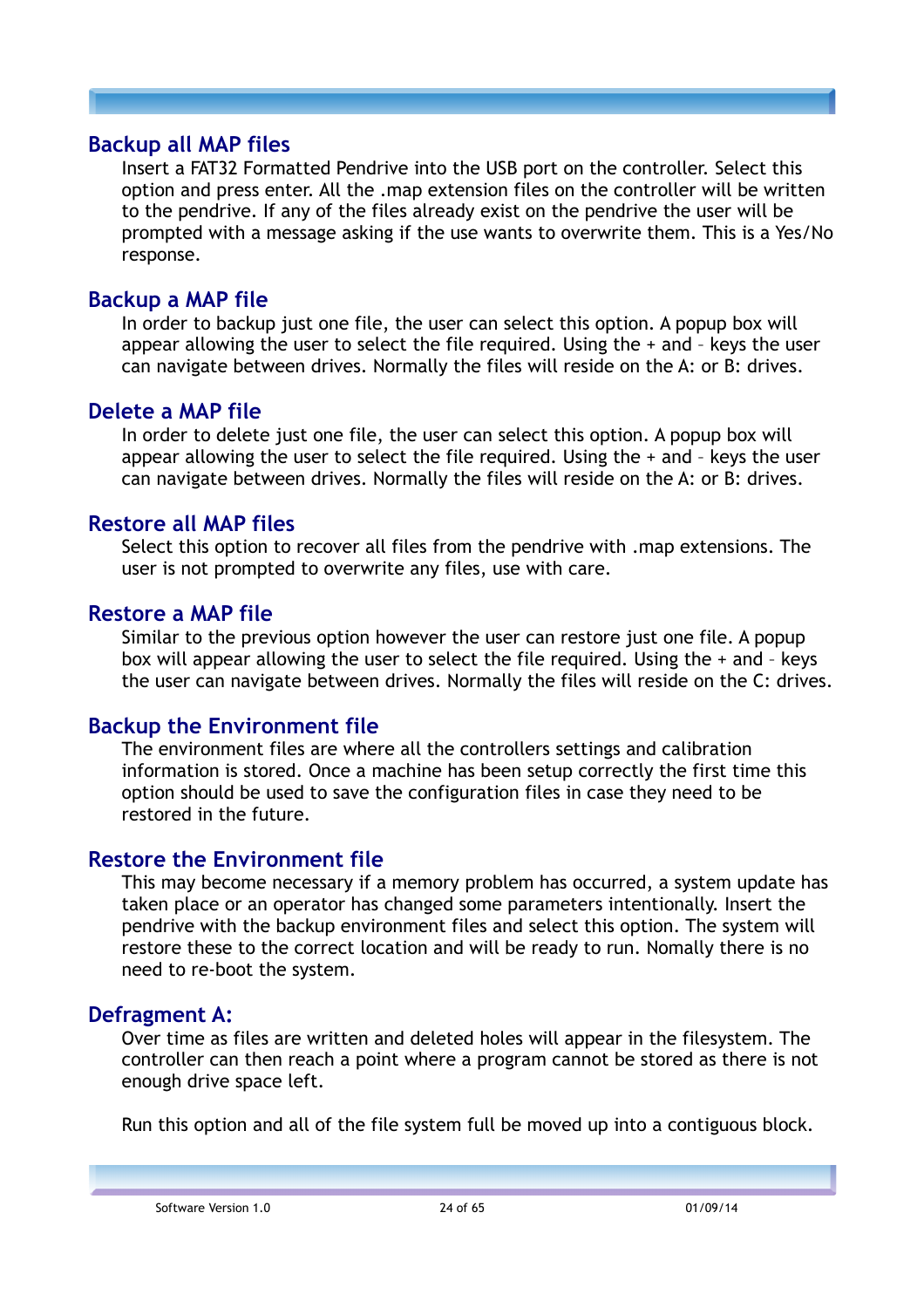#### **Defragment B:**

Over time as files are written and deleted holes will appear in the filesystem. The controller can then reach a point where a program cannot be stored as there is not enough drive space left.

Run this option and all of the file system full be moved up into a contiguous block.

#### **Drive Properties**

This option displays the properties of all connected drives, these being:

- **Drive Capacities**
- Available Space
- Recoverable space
- Total Files
- Dir Optimisation

If Dir Optimisation is not 100% or Recoverable space is showing a value, then the optimisation routine can be run to recover this space. Due to the way the software is written the performance of the controller will not be affected by fragmented files.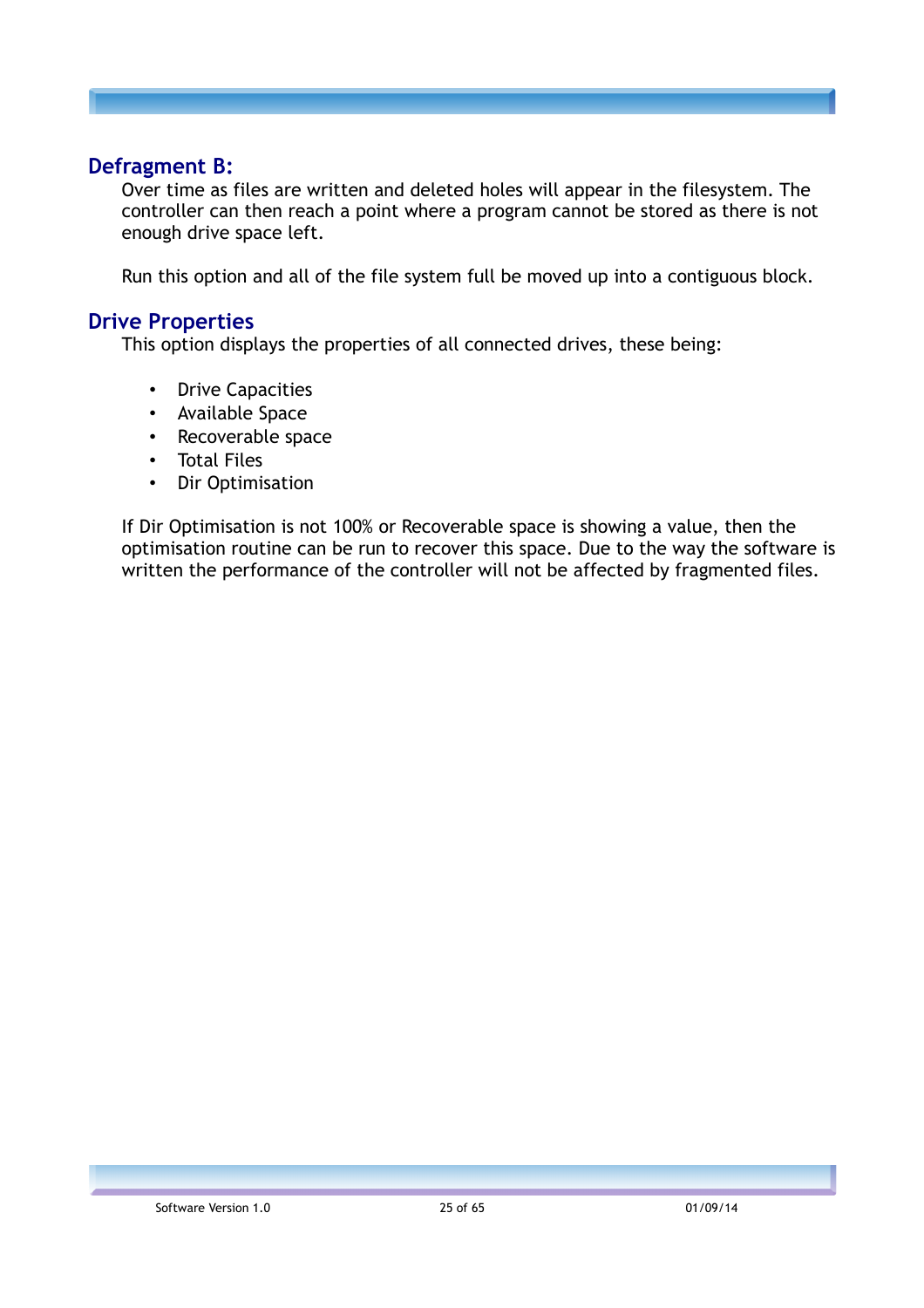## **G\_Code Configuration Menu**

From this menu it is possible to set various options relating to the operation of G code.

| G Code Setup Menu                                                                                                                                                                                                                                                                                                                                                                                    |                                                                                                                                                  |
|------------------------------------------------------------------------------------------------------------------------------------------------------------------------------------------------------------------------------------------------------------------------------------------------------------------------------------------------------------------------------------------------------|--------------------------------------------------------------------------------------------------------------------------------------------------|
| Default Unit of measure<br>Maximum Feed rate (mm/min)<br>Default Quantity<br>Serial Transfer file size<br>Display Screen<br>Product Height<br>Tolerance<br>X Park position<br><b>Y</b> Park position<br>Z Park position<br>Axis 3 Park position<br>Pen active to move delay<br>Pen inactive delay<br>Ignore start Character %<br>Permit manual tool change<br>Show tool details<br>Use Arc for G2/G3 | <b>MM</b><br>0000.000<br>00001<br>64K.<br>Image<br>00000.00<br>0.0000<br>00000.0<br>0000.0<br>0000.0<br>0000<br>000<br>On.<br>0ff<br>0ff.<br>0ff |

#### **Default Unit of Measure**

The default unit of measure will be used if the g-code program does not specify the units. It is possible to select between inches and millimetres. The material thickness will always be set in millimetres.

## **Maximum Feed Rate**

The maximum feed rate can bet set here in mm per minute. This allows the system to check for errors in downloaded code and prevent the system from trying to run at too high a speed.

## **Default Quantity**

If a repeating program is to be used this quantity can be set so that the program runs a set number of times. Most systems will have this set to the default of 1.

## **Serial Transfer Size**

Pressing enter will display a pop-up box with various size options. Set a file size of the maximum you would regularly use. This allocates memory sufficient for the file being processed with the minimum being 64K and the maximum being 16384K.

## **Display Screen**

Pressing enter will show various options for this setting. Either the screen can show an image, data, This allows the screen to be set so that following a download and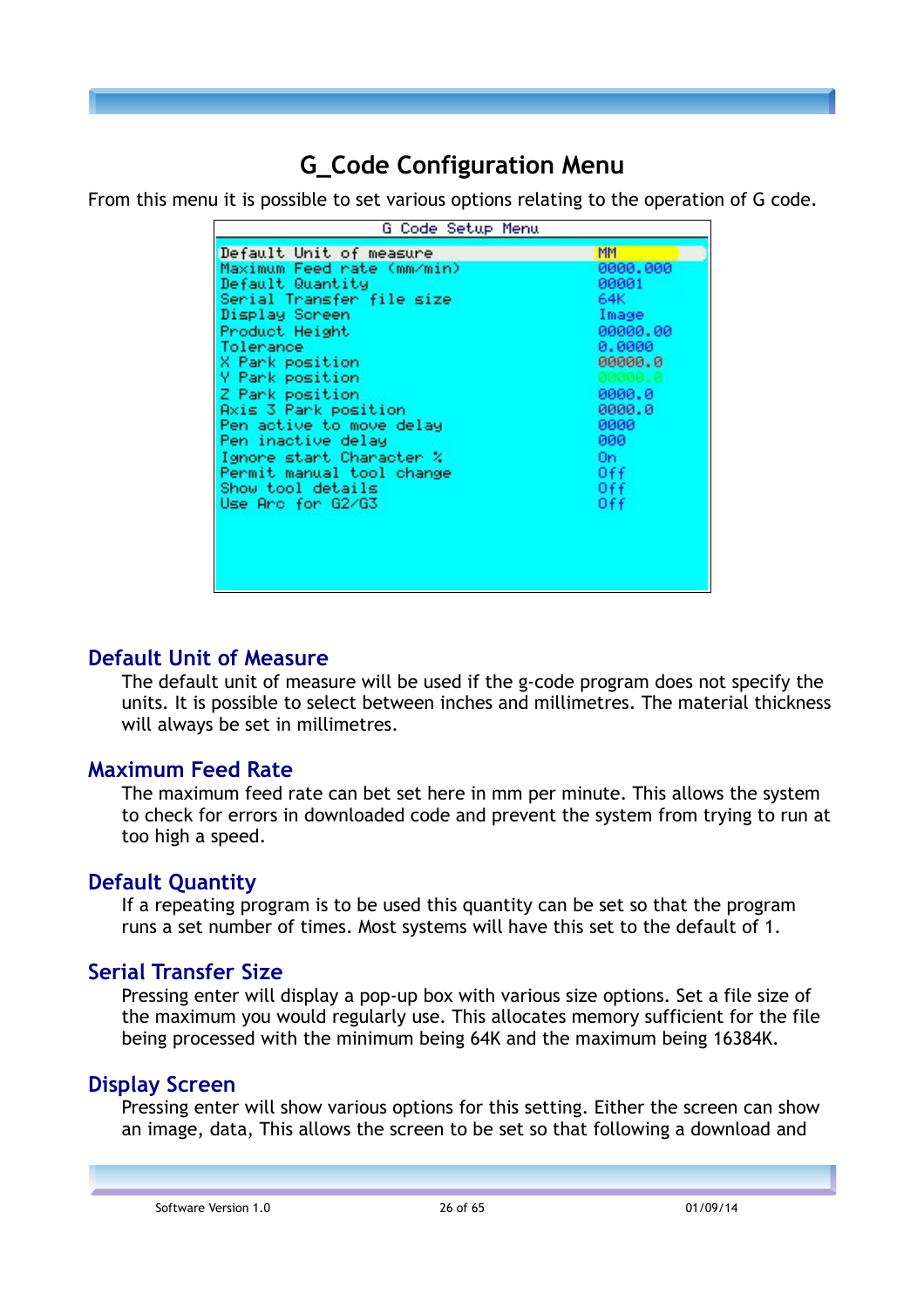parse of the file for errors this screen will be shown. There are various ways that operators like to work and this feature allows the system to be customised for them.

### **Product Height**

This value is used to calculate the approximate area that a job is positioned in so that any tool movements can be checked and an error displayed if a potential collision is detected.

#### **Tolerance**

A value can be programmed here as an acceptance value for arcs. Because the radius point of an arc and the start and finish ends are all calculated there may be a rounding error that means the command will cause an error. Setting an allowable tolerance here will define what Arc's will continue and which will fail.

## **X Park**

Set the position on the machine where the head will park when using a PARK command

#### **Y Park**

Set the position on the machine where the head will park when using a PARK command

#### **Z Park**

Set the position on the machine where the head will park when using a PARK command

## **Axis 3 Park**

Set the position on the machine where the head will park when using a PARK command

## **Pen Active to move delay**

Before a move can progress a delay can be programmed for a tool to be started up. This is typically used for routers to ensure the tool is up to speed and waterjet cutters etc. Normally the delay is very small however it can affect the finished product. This allows fine control over this aspect of the machine.

## **Pen Inactive Delay**

## **Ignore Start Character %**

Some file formats created in CAM programs inset a % symbol on some lines. By default the controller looks for this character and continues however if the file format to be used does not have this character present set this option to ON.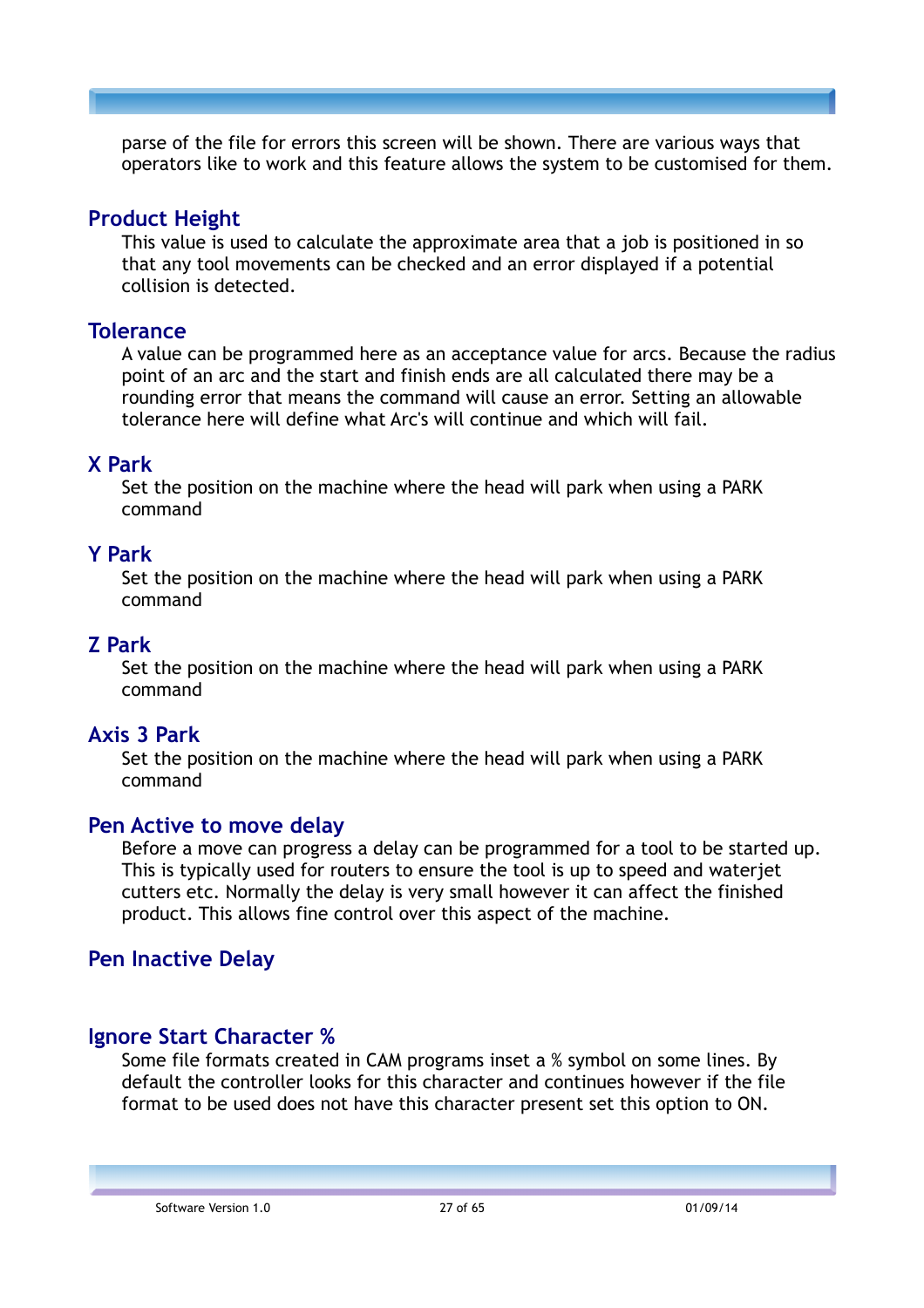### **Permit manual Tool Change**

If a program is to be run with a single tool yet the G code has been downloaded with multiple tools this setting allows the controller to stop the machine and warn the operator. As tools can be different diameters and lengths it may be dangerous to continue with a tool in a particular instance.

Show Tool Details

Use Arc for G2/G3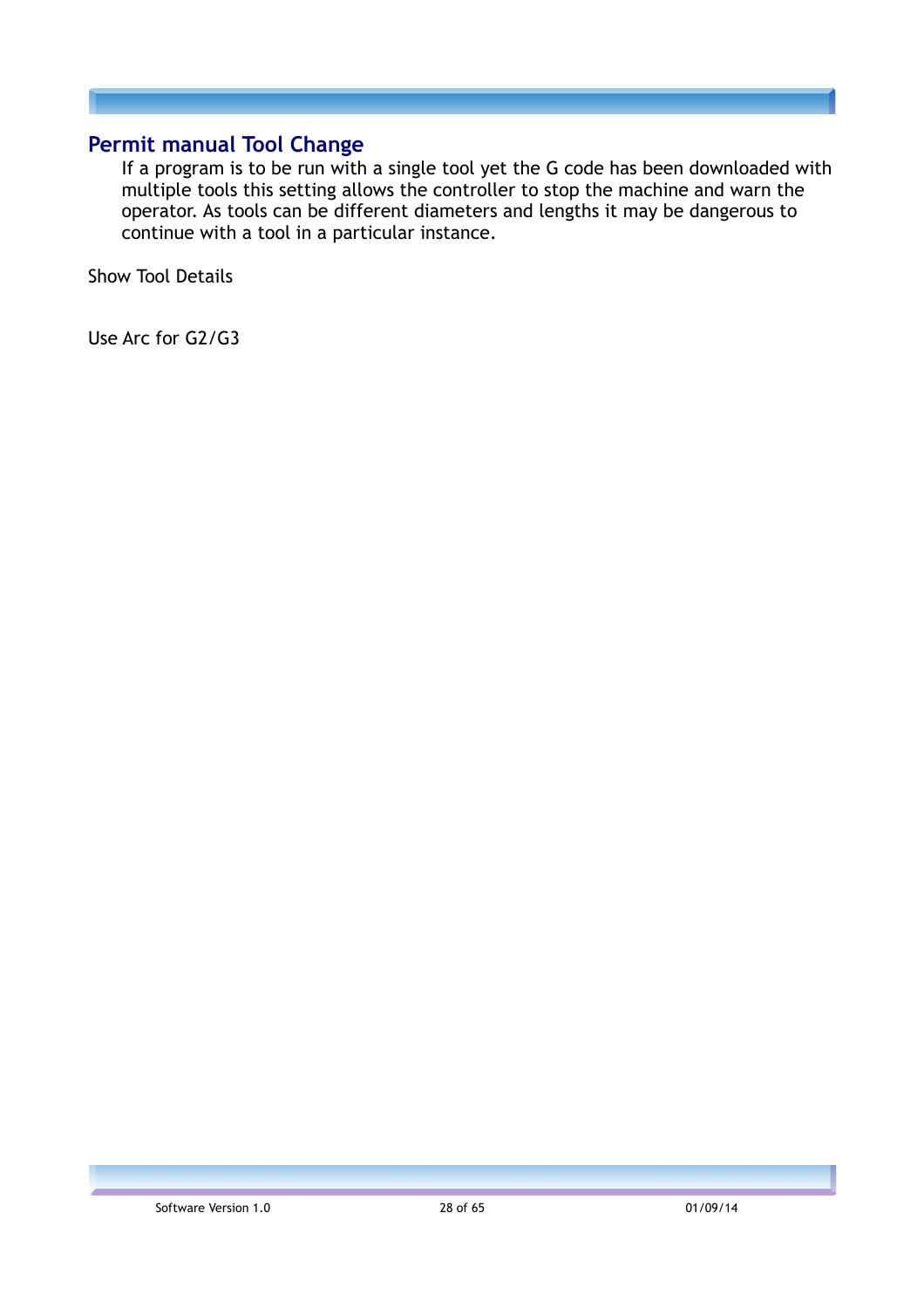## **Technical Menu**

The technical menu is password protected and allows access to many of the conrollers parameteres for the setup and safe operation of the machine. The password for this menu should be kept safe and only used by those competent or qualified to change them. Incorrect settings can make the machine dangerous.

Type the password and press enter to see further options as follows:

| Technical Menu        |  |  |  |  |
|-----------------------|--|--|--|--|
| Speed Settings        |  |  |  |  |
| Service Record Menu   |  |  |  |  |
| Diagnostic Menu       |  |  |  |  |
| Maintain Passwords    |  |  |  |  |
| User Messages         |  |  |  |  |
| Setup Menu            |  |  |  |  |
| Tool Offset Positions |  |  |  |  |
| Tool Calibration Menu |  |  |  |  |
| Canvas Menu           |  |  |  |  |
|                       |  |  |  |  |
|                       |  |  |  |  |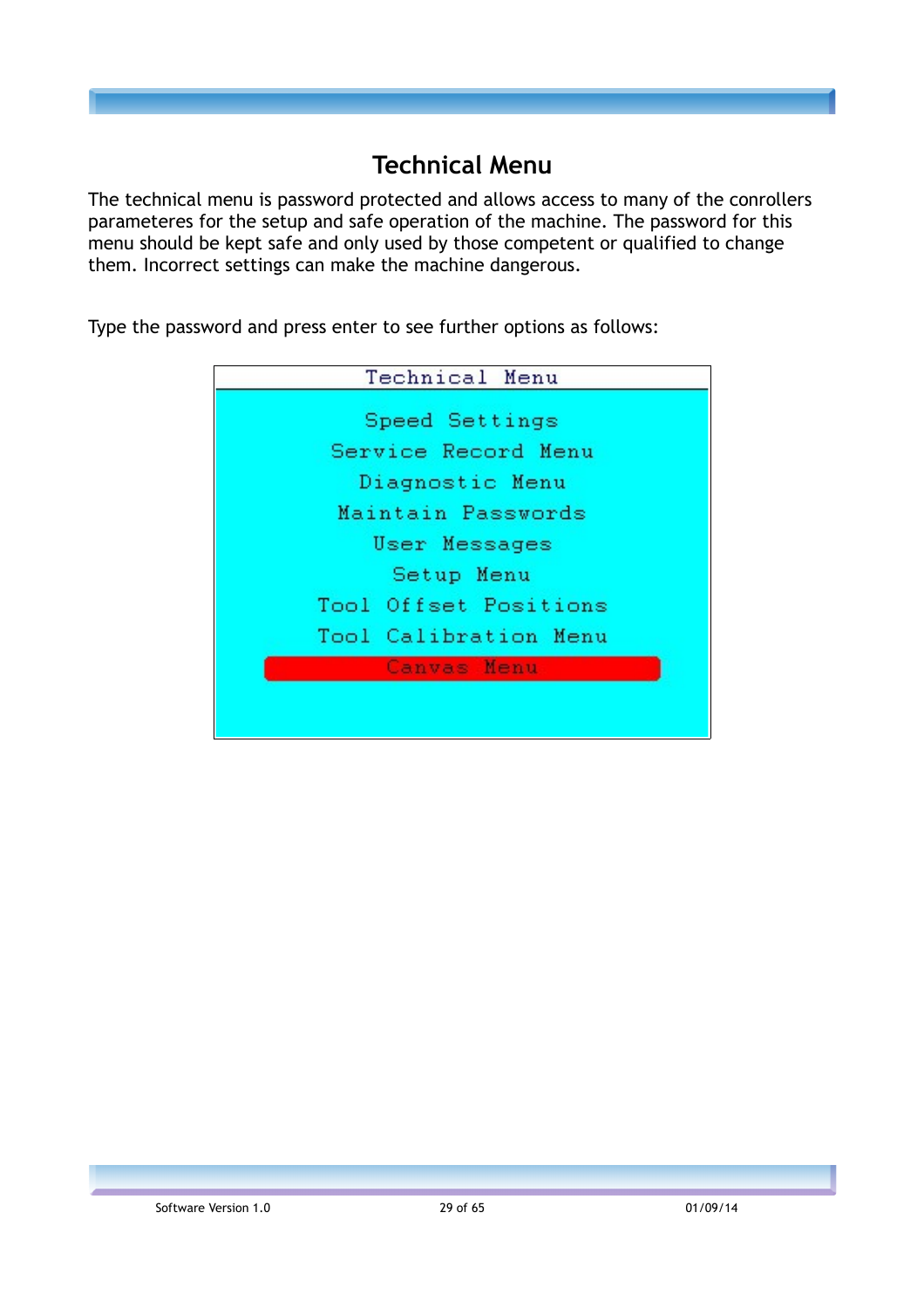## **Speed Settings Menu**

It is vital that the maximum speeds of each axis are correctly set, if the maximum motor speed is set higher than the motor can attain, the system will lose control of the motor.

| Speed Setup Menu            |          |
|-----------------------------|----------|
|                             |          |
| Home Vel% X                 | 05.0     |
| Home Vel% Y                 | 05.0     |
| Home Vel% Z                 | 05.0     |
| Home Vel% 3                 | 05.0     |
| Max Speed X                 | 100.0    |
| Max Speed Y                 | 100.0    |
| Max Speed Z                 | 100.0    |
| Max Speed 3                 | 100.0    |
| Max. Acc lim.               | 040      |
| Max. Deaccel.               | 040      |
| Initial Vel%.               | 050.0    |
| Default Jog Vel%:           | 10.0     |
|                             |          |
| Motor Speed RPM             |          |
| Y=2000 Z=2000<br>$X = 2000$ | Ax3=2000 |

When setting the motor speed one must ensure that the limits of the system are respected, always set motors to run at a safe speed by taking the motor performance at minimum mains voltage and the maximum load on the motor and ensure that there is a little extra speed available to the controller (this should be in the region of 10 percent extra).

Check that in a DC motor system, the supply voltage to the motor is correct as to supply a 60Vdc motor with 45Vdc will result in the system trying to drive faster than it can actually achieve.

#### *For example:*

A 1.2Nm motor we use is specified at 60Vdc with a maximum 4400rpm. This gives us 60/4.4 = 13.63Vdc per 1000rpm. If the voltage falls to 45Vdc, the motor can then only ever achieve 3300rpm yet the controller, being programmed at 4400rpm, will be trying to run faster and the position error will start to grow. This will be evident if the power graph is displayed on screen. If this is the case, re-calculate your maximum speeds to ensure the beast stability of the system.

## **Home Vel**

Home Velocity is the velocity that the system returns to home at and is set as a percentage of the maximum speed value per axis. This should normally be set quite low to ensure an accurate position is obtained. Remember that the zero point may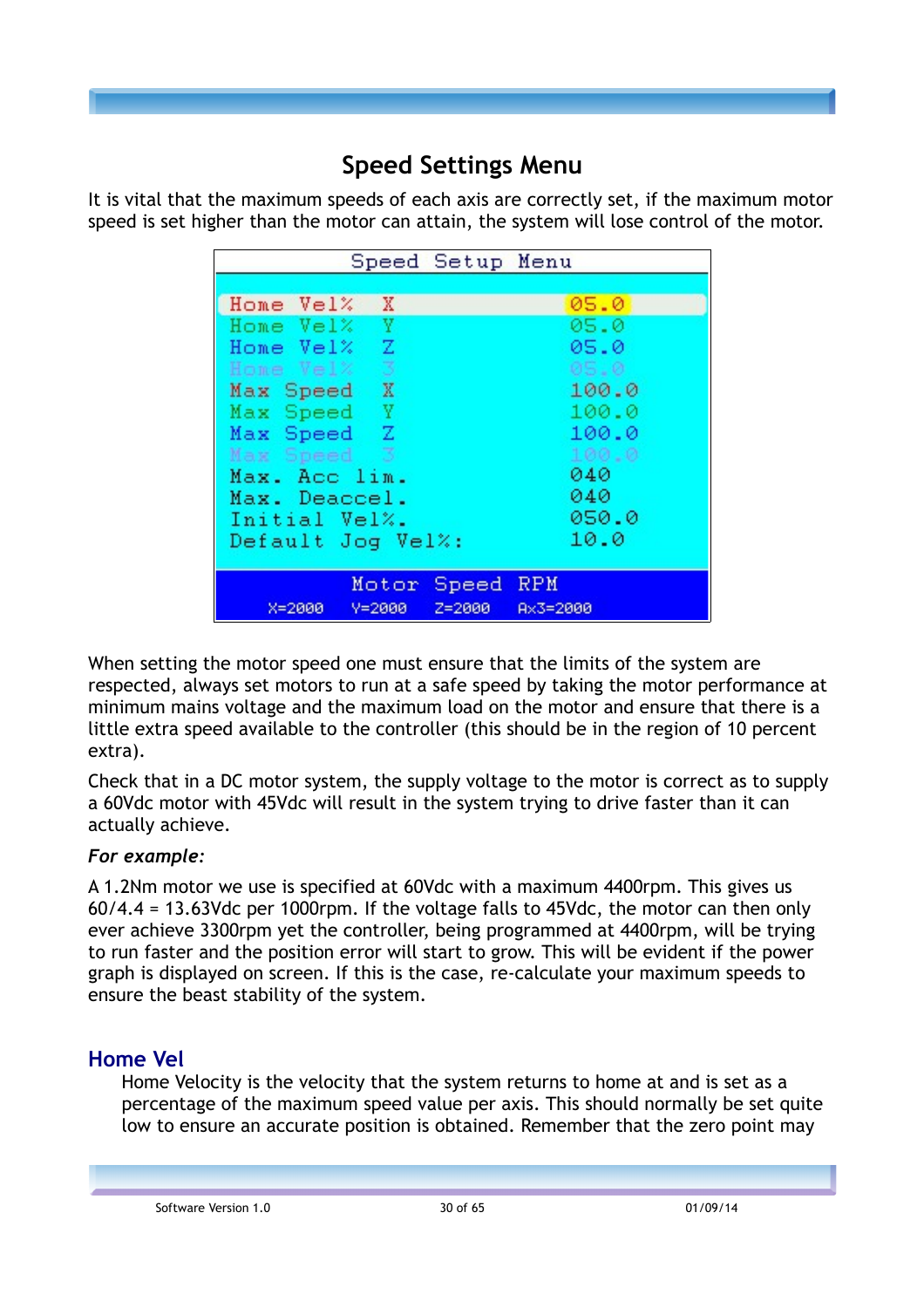be near the end of the axis travel and therefore if the velocity is high there is a chance of the axis hitting the end of travel before the home switch is triggered.

## **Max Speed**

Maximum Speed is also set per axis and with other parameters, a calculation is made by the system with a RPM figure given on the bottom of the screen for reference. Please ensure you have setup the encoder details in the Calibration Screen before altering this as the RPM will be incorrect if the Encoder PPR or Stepper Motor "Steps per Rev" is changed later.

## **Max Acc Lim / Max Deaccel.**

Maximum acceleration and deceleration limits are a global setting (applies to all axis). The parameter is set in units of travel per period. This can be either quadrature pulses per sample period or units of travel per second. The normal system is set in QPSP unless stated on the menu. The formula for acceleration is given by:

 $Vi = (Ap / 255) \times 1250.$ 

Where Vi = velocity increase per second squared, and Ap is the acceleration parameter entered by the user.

In reality is almost impossible for users to calculate the optimum maximum acceleration which often has to be set by measuring the motor current during acceleration and de-acceleration and ensuring that these are within design limits.

Where the system is set up in units per minute or second the acceleration and deacceleration is set to reach a velocity increase per second of the acceleration parameter. For example an axis which has been calibrated in millimetres will accelerate at the rate of acceleration units per millimetre squared. In this case an axis will accelerate at the programmed number of units per millimetre second squared. If the figure 10 is entered for acceleration then the axis will accelerate and the rate of 10 millimetres per second squared.

A common mistake made by people setting up systems, is that the acceleration is set too high. If the acceleration is set too high then the motor will fail to reach the destination set by the controller and a huge following error will occur. Although the motor may recover its position in due course the motion profile will be wrong and ultimately the motor may burn out or cause uneven running of the axis.

More often than not, the accuracey of this setting can be checked by watching the power graph when running. If the graph shows red then the motor is not accelerating as fast as the demand and this setting should be reduced.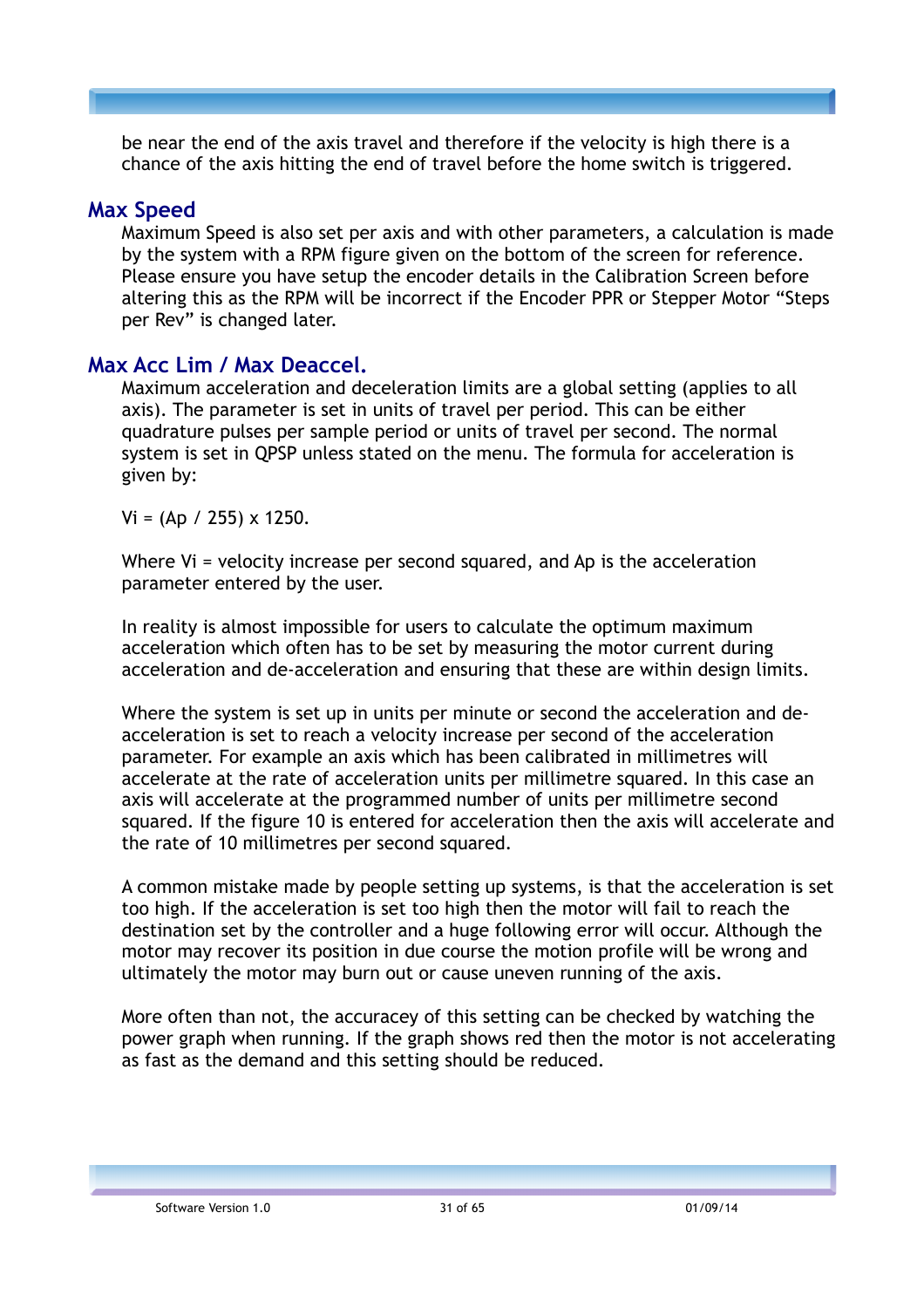#### **Initial Vel**

Initial Velocity is set as a percentage of the Max Velocity. The initial velocity is the velocity that the system will use until it encounters a SPEED command in the user program. Once a programme has completed the END command will reset the speed to the initial velocity.

## **Default Jog Speed**

This setting sets the default speed in percentage of the Max Acceleration speed for when jogging the motor in edit/create menu.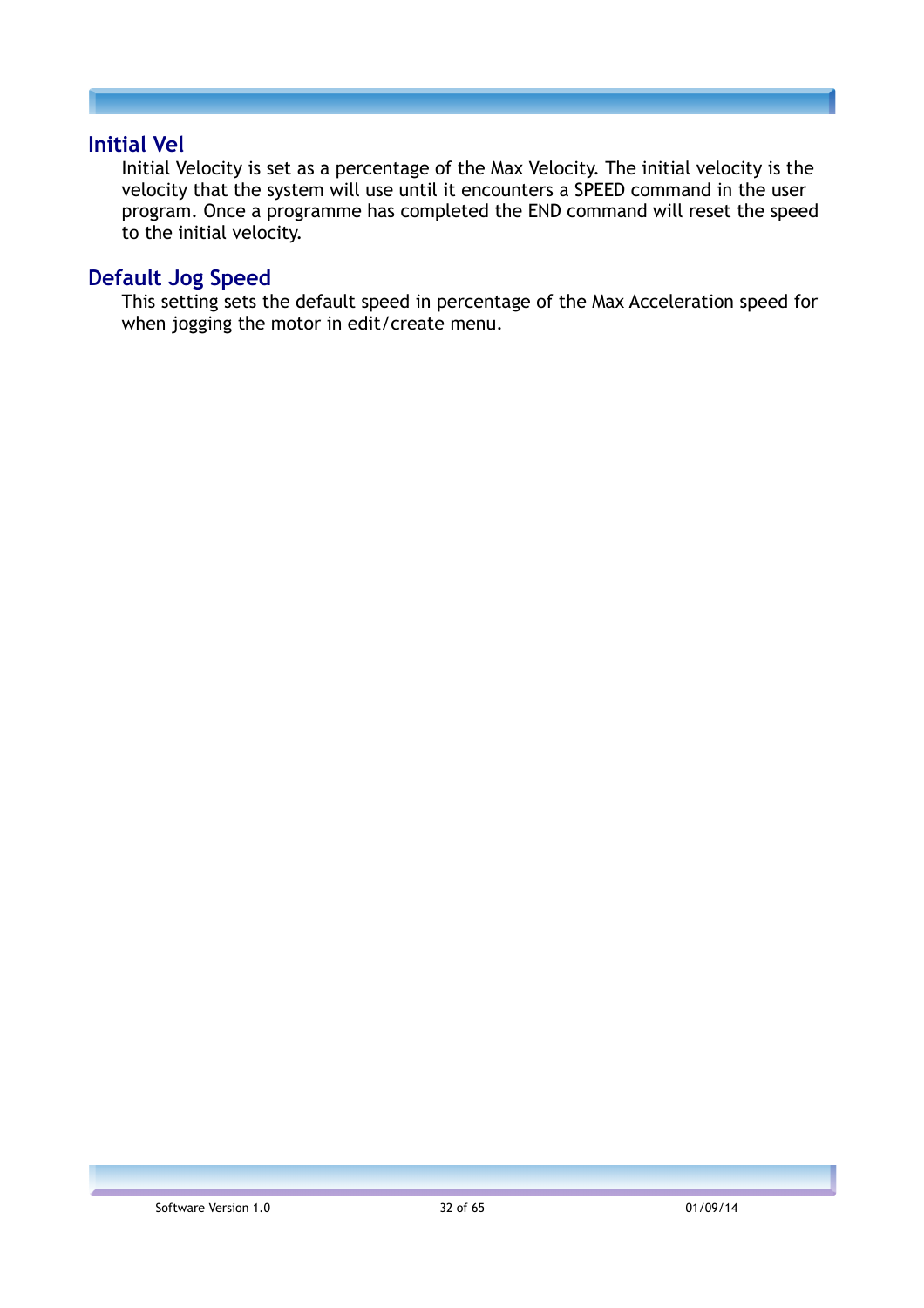## **Service Record Screen**

This screen enables the service team to keep track of the distance moved by each axis in Meters. It shows the total moved for each axis since installation, what the accrued distance is since last service and what interval has been set for each axis. When the interval is reached a warning message will start to be displayed that the operator will have to acknowledge before continuing to operate the machine. If the interval is set to 0 no message will be displayed and the operator/installer/owner needs to have a maintenance schedule inplace to ensure safe operation of the machine.

|                              |            | Service Record Menu |            |
|------------------------------|------------|---------------------|------------|
| Actuators:                   | Total      | Roonued             | Interval   |
| Axi⊆ 0                       | 00000060.8 | 00000000.0          | 00000000.0 |
| Axis 1                       | 00000000.0 | 00000000.0          | 00000000.0 |
| $Axis 2 -$                   | 00000000.0 | 00000000.0          | 00000000.0 |
| Axis 3                       | 00000000.0 | 00000000.0          | 00000000.0 |
| Commission date              |            |                     | 00-00-0000 |
| Last Serviced on             |            |                     | 00-00-0000 |
| Service Interval             |            |                     | 0000       |
| Total operation time         |            |                     | 0000:06:27 |
| Operation Time since service |            |                     | 0000:06:27 |
| Service Number               |            |                     | 000000     |

A date can be set by the installer to record what dat the machine was commissioned on. This date will then be used for calculating the "Service Interval" if this has been set (number of days).

Once the machine has been serviced a date can be entered to record that.

Accrued operation time and total time that the machine has run are displayed and can then be recorded manually in a log book if used.

The service number field keeps track of the number of services that the machine has had since it was commissioned.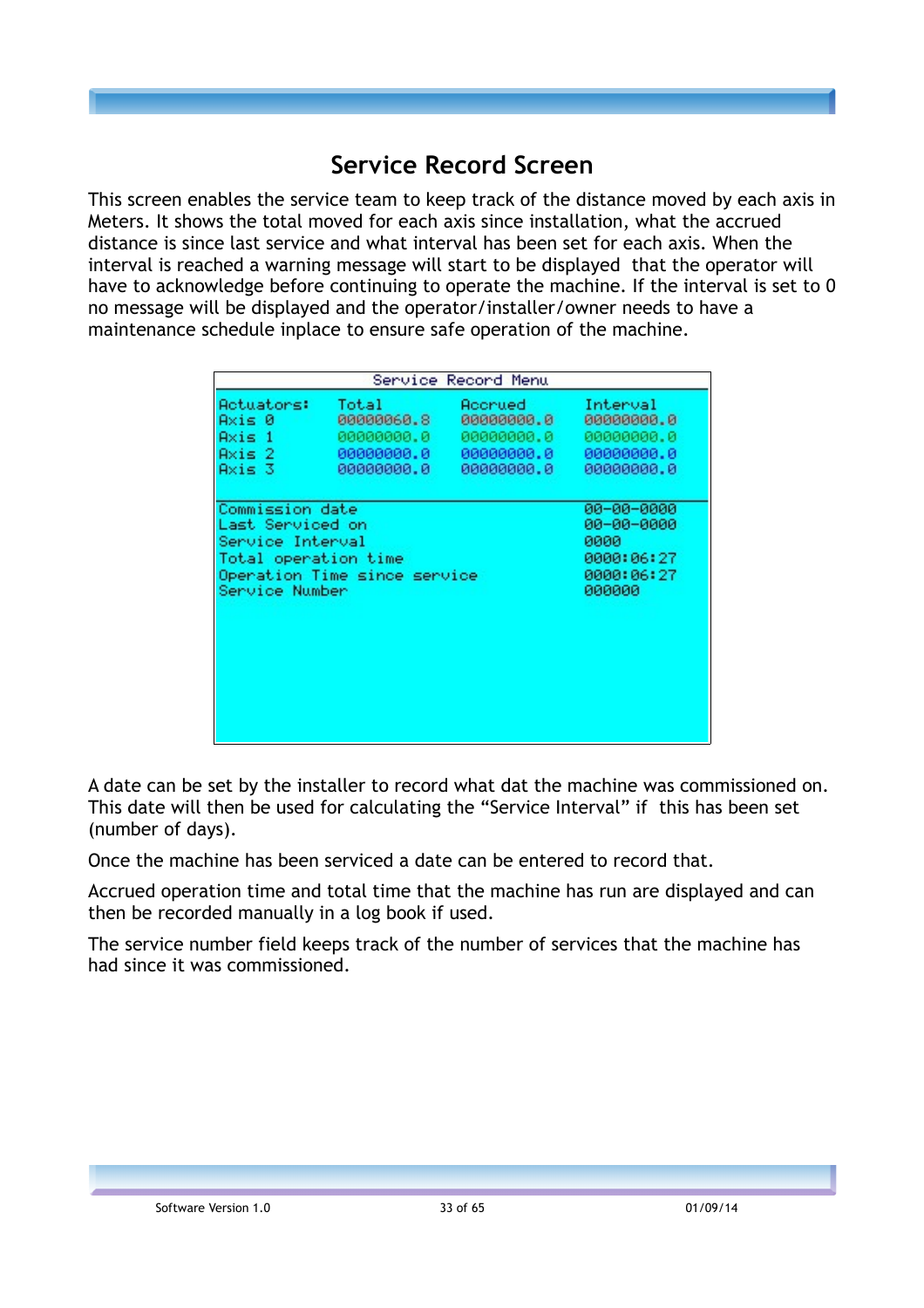## **Diagnostic menu**

From the Technical Menu select the Diagnostic Menu. This menu is intended to assist engineers with test/diagnostics and is not intended for use by operators. The menu allows basic controller testing, setting of the real time clock etc.

| Diagnostic Menu   |
|-------------------|
|                   |
| Set Time          |
| Set Date          |
| Test Dacs         |
| Test Ados         |
| Test Keypad       |
| Test I/0          |
| Test Jog encoders |
| Exit to OS        |
|                   |
|                   |

Use this menu with great care as it is possible to start the motors at full speed. Always ensure that the equipment is in a safe condition prior to operating the test routines.

#### TRM cannot be held liable for damage caused by the use of these facilities, they must only be used by competent personnel that are familiar with the system.

## **Set Time**

After selecting the set time option, enter hours, minutes and finally seconds. The clock uses the 24 hour format. For example to set the time to 5:45:00pm. Enter 17 for the hour, the controller will add the colon so the display will read 17: Then enter the minutes, in this case 45, the controller will add the colon so the display will read 17:45: Now enter the zeros. The clock will start exactly when we finish typing the last digit in so enter the first 0 and wait for the reference clock to read 17:45:00 and enter the final 0. The time will be set and the controller will return the display to the diagnostic menu.

Please note that the clock is not self adjusting for winter/summer times and must be adjusted as required.

To return to the diagnostic menu at any time press MENU.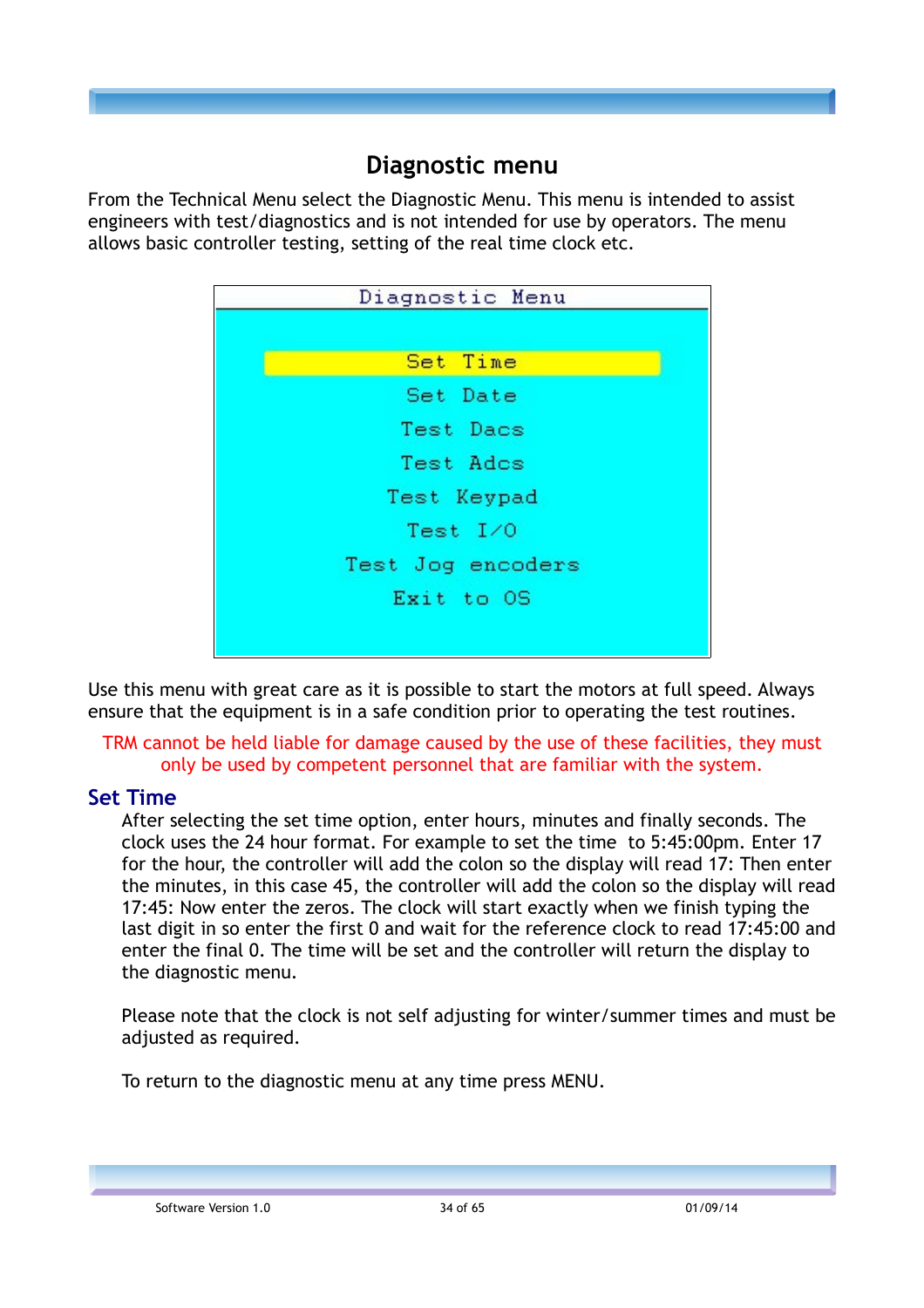#### **Setting the date**

Setting the date is similar to setting the time. From the diagnostic menu select Set Date. Note that the controller adds the colon and automatically returns to the diagnostic menu when complete.

To return to the diagnostic menu at any time press MENU.

## **The Test DACS Menu**

This menu is used by engineers to test the controller and amplifiers. The controller uses analogue voltages to control the position of the motors during motion control. The voltage range is positive through negative 10 volts (+/- 10 V). This voltage is produced via a digital to analogue converter (DAC).

## **Zero Volts**

Before checking anything else it is suggested that the zero volts is checked first. From the DAC test menu press 0. The controller will output zero volts on all axis. The controller will indicate that it has accepted the command by printing "0 volts" on the screen. This voltage will remain until the menu is exited or another key is pressed.

## **10 Volts**

This is used to make the controller output 10 volts from it's DACS. From the DAC test menu press 1. The controller will output 10 volts to all axis. The controller will indicate that it has accepted the command by printing "1O volts" two lines below the menu. This voltage will remain until the menu is exited or another key is pressed.

## **-10 Volts**

This is used to make the controller output minus -10 volts from it's DACS. The controller will output -10 volts to all axis. The controller will indicate that it has accepted the command by printing "-1O volts" two lines below the menu. This voltage will remain until the menu is exited or another key is pressed.

The controller does not turn on the drive enable signal in this mode, however it is normally good practice to disconnect the motor electrically or mechanically to ensure damage will not occur.

## **Ramp Drivers**

The DACS and the drivers are the most likely devices to be damaged if the machine has been damaged by over voltage transients etc. A varying width pulse is sent to each driver, using suitable loads and an oscilloscope it is then possible to check the drivers. The highest frequency is output to the first power driver and divides by 50% on each driver thereafter, this allows for open and short-circuits to be found quite easily.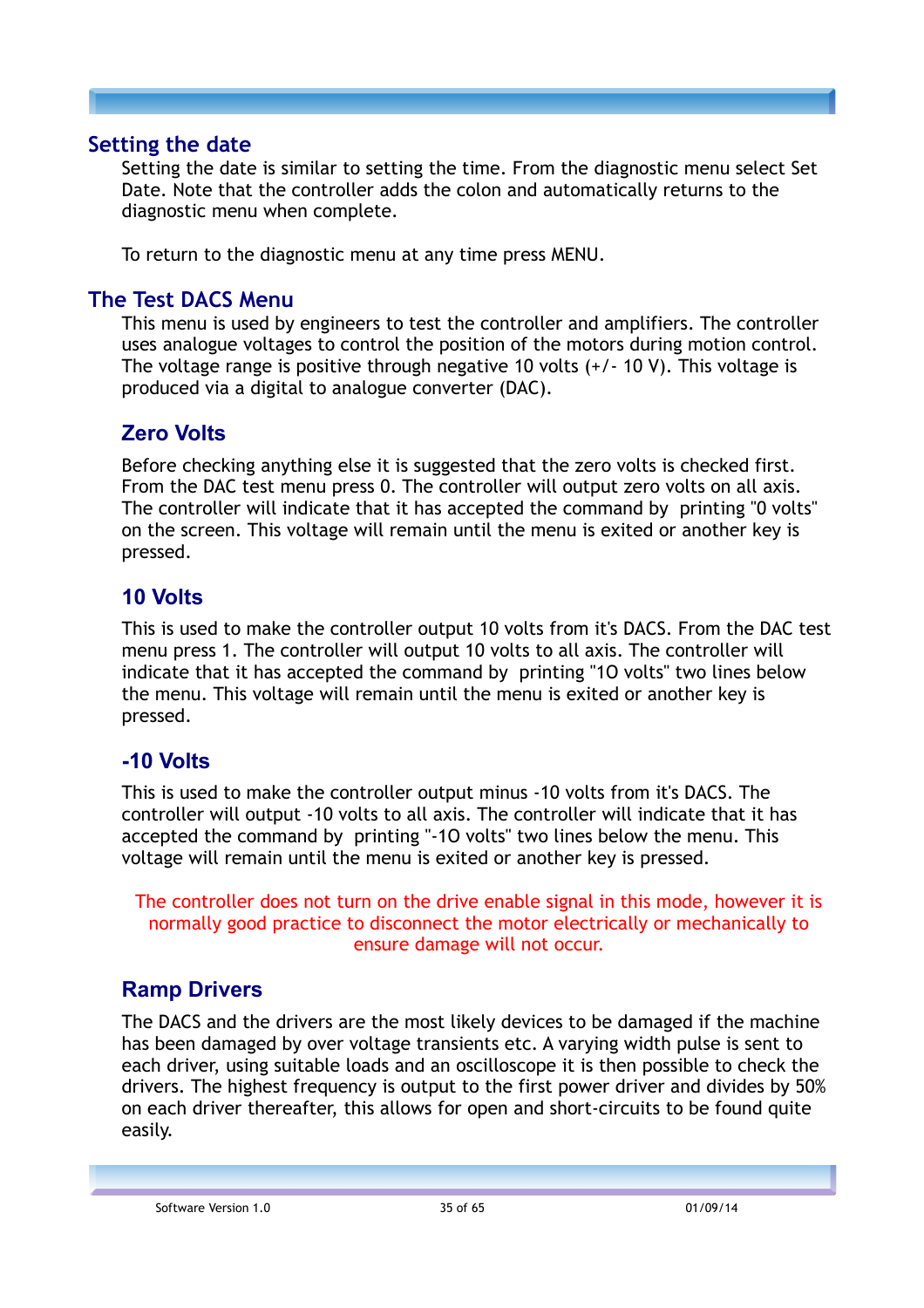Please note that using this function will energise anything that is connected to the drivers. It is therefore normally good practice to disconnect any devices that may be damaged or cause damage.

The controller will indicate that it has accepted the command by printing "Ramping Drv" on the screen. This voltage will remain until the menu is exited or another key is pressed.

## **Ramp DACS**

The DACS and the drivers are the most likely devices to be damaged if the machine has been damaged by over voltage transients etc. This function causes a sawtooth pattern to output to the DACS. Using suitable loads and an oscilloscope it is possible to check the DACS dynamically. The DACS produce a good quality linear sawtooth waveform. Any errors in the linear section of this waveform might indicate that the DACS have been damaged.

The controller will output the sawtooth to the DACS and it will printing "Ramping DAC" on the screen. These voltages will remain until the menu is exited or another key is pressed.

## **Test Keypad**

This function allows the keypad to be tested on a key by key basis, the function displays the keys value and any charter associated with the key e.g. '1' will show 0x30 and 0. To use this function from the Diagnostic Menu Test Keypad. The controller will clear the screen and print a message "Press keys in sequence. To exit use the same key twice". When the test is complete press the same key twice, this will return the operator to the Diagnostic Menu.

## **Test IO menu**

The test I/O menu is very useful as it allow a machine to be tested by controlling the drivers and verifying the inputs. The menu displays both the states of the inputs and the outputs. The outputs can be individually set on or off.

The first line of the display shows the number of the input in hexadecimal with the MSB on the left hand side. To the right of the heading is the hexadecimal value of the inputs which will be 0xFFFF as all the inputs are off. On the second line there is a binary representation of the inputs where 1 is high and 0 is low. Causing an input to change state will show on the screen as a change from 0 to 1 or 1 to 0 depending on the machine setup. Proceed to verify all inputs work independantly.

On the next line down there is a heading for the drivers these are MSB on the left hand side with the driver number directly above the each driver. In this case 0 represents off and 1 is on. When the menu starts all drivers are off. To turn a driver on press '1' on the keypad to turn it off again use '0'. The left and right hand arrow keys are used to scroll left or right allowing access to all drivers. The first 8 drivers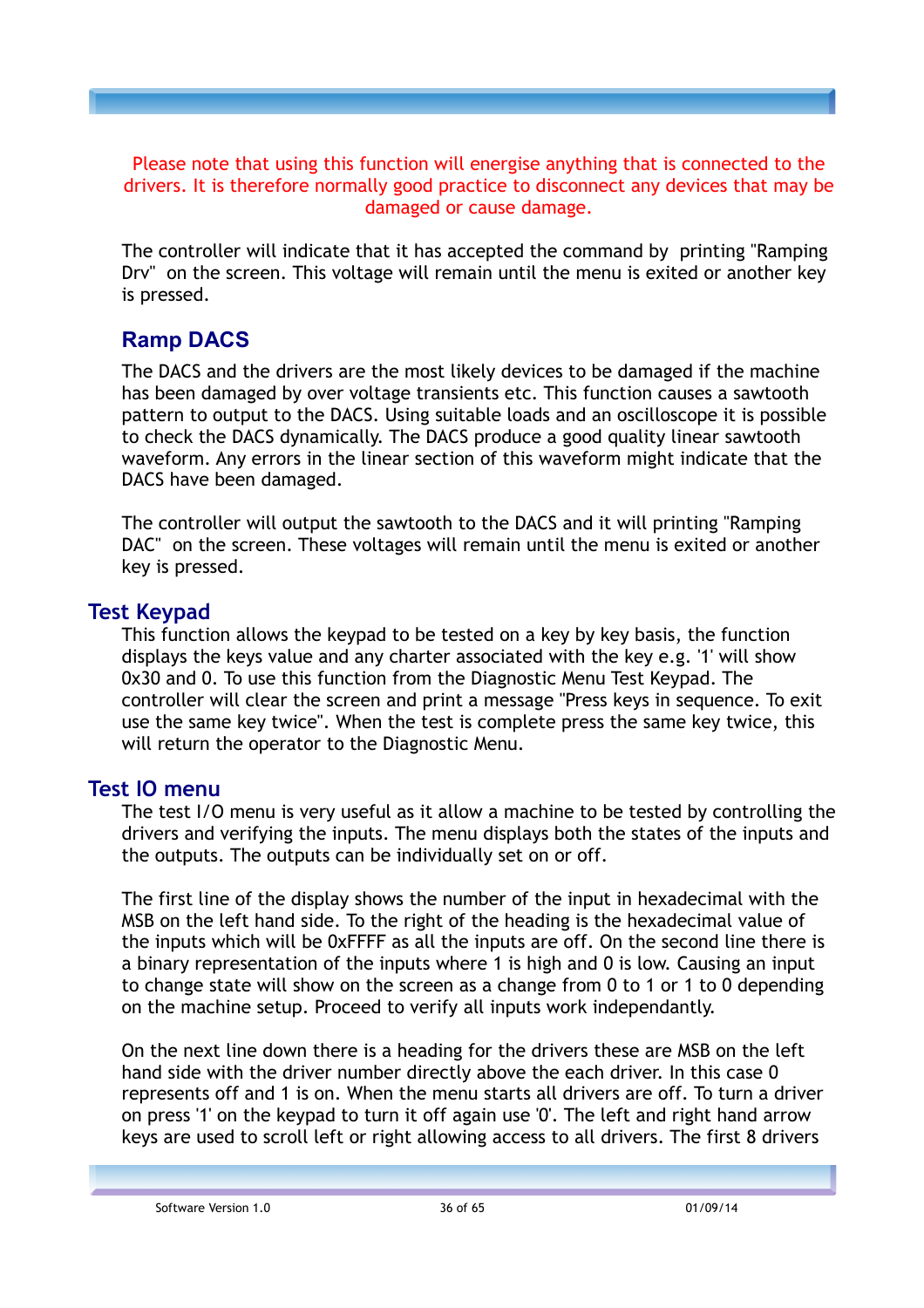(0-7) are usually the TTL outputs and the power outputs are 8-F.

When testing is complete use the MENU key to exit to the diagnostic menu.

#### **Test Jog Encoders**

This option is useful if you have Jog encoders setup on the system and need to verify the operation of them. There are 2 main pieces of information displayed, the Number of pulses received and the Input state (0 or 1)

Rotating the encoder 360 degrees should corroborate the number of pulses received with the number of pulses the encoder should generate. Rotating back 360 degrees should return the reading to zero. If this is not the case or you read an incorrect value, further investigation of the wiring and encoder condition should be checked.

#### **Exit to OS**

This option is used only under the instruction of your supplier. This is used to return to the operating system and is normally used for program updates or checking files.

The Time and Date are displayed at the bottom of the screen to enable verification and that the clock is running.

## **Maintain Passwords**

In this menu the user can set different passwords upto 6 characters long for some of the menus. We recommend setting your own passwords as soon as possible and not use the master password because the master password cannot be modified and any person that knows the master password will always be able to get into the menus and even alter the passwords set below.

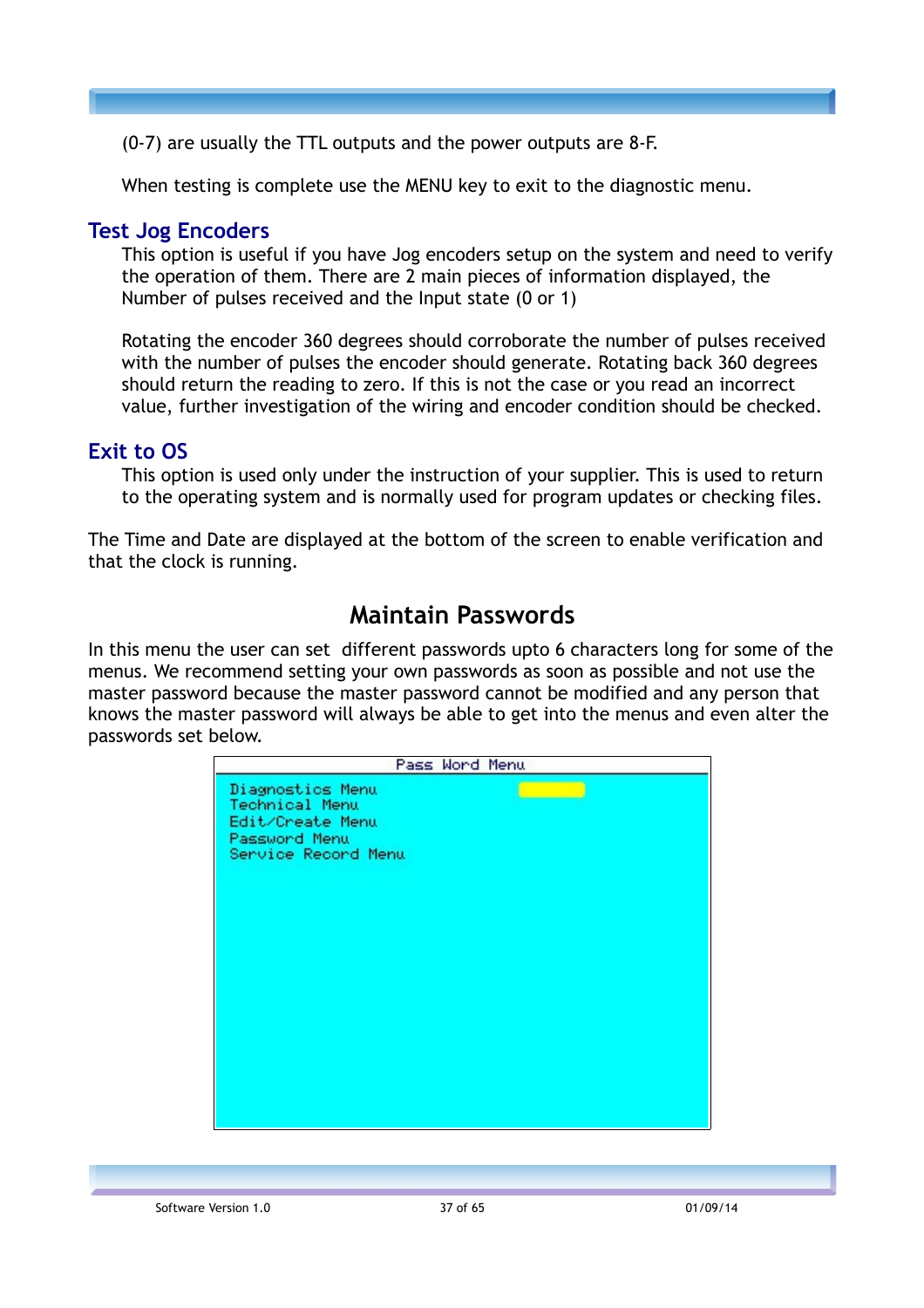## **User messages**

In this menu the user can write up to 32 messages which then can be used when creating a program. Once a message is written, the user can "call" the message in a program by using the MESSAGE command and specifying the number of the message.

|                                                          | Edit Messages Menu                                                                                                                                                                                                                                                                  |  |
|----------------------------------------------------------|-------------------------------------------------------------------------------------------------------------------------------------------------------------------------------------------------------------------------------------------------------------------------------------|--|
| Ø<br>123456789<br>10<br>11<br>12<br>13<br>14<br>15<br>16 | Message No.0<br>Message No.1<br>Message No.2<br>Message No.3<br>Message No.4<br>Message No.5<br>Message No.6<br>Message No.7<br>Message No.8<br>Message No.9<br>Message No.10<br>Message No.11<br>Message No.12<br>Message No.13<br>Message No.14<br>Message No.15<br>Message No.16 |  |

Highlight the message required and type the text including numbers, and symbols as required. Scrolling down will automatically display the next set of messages.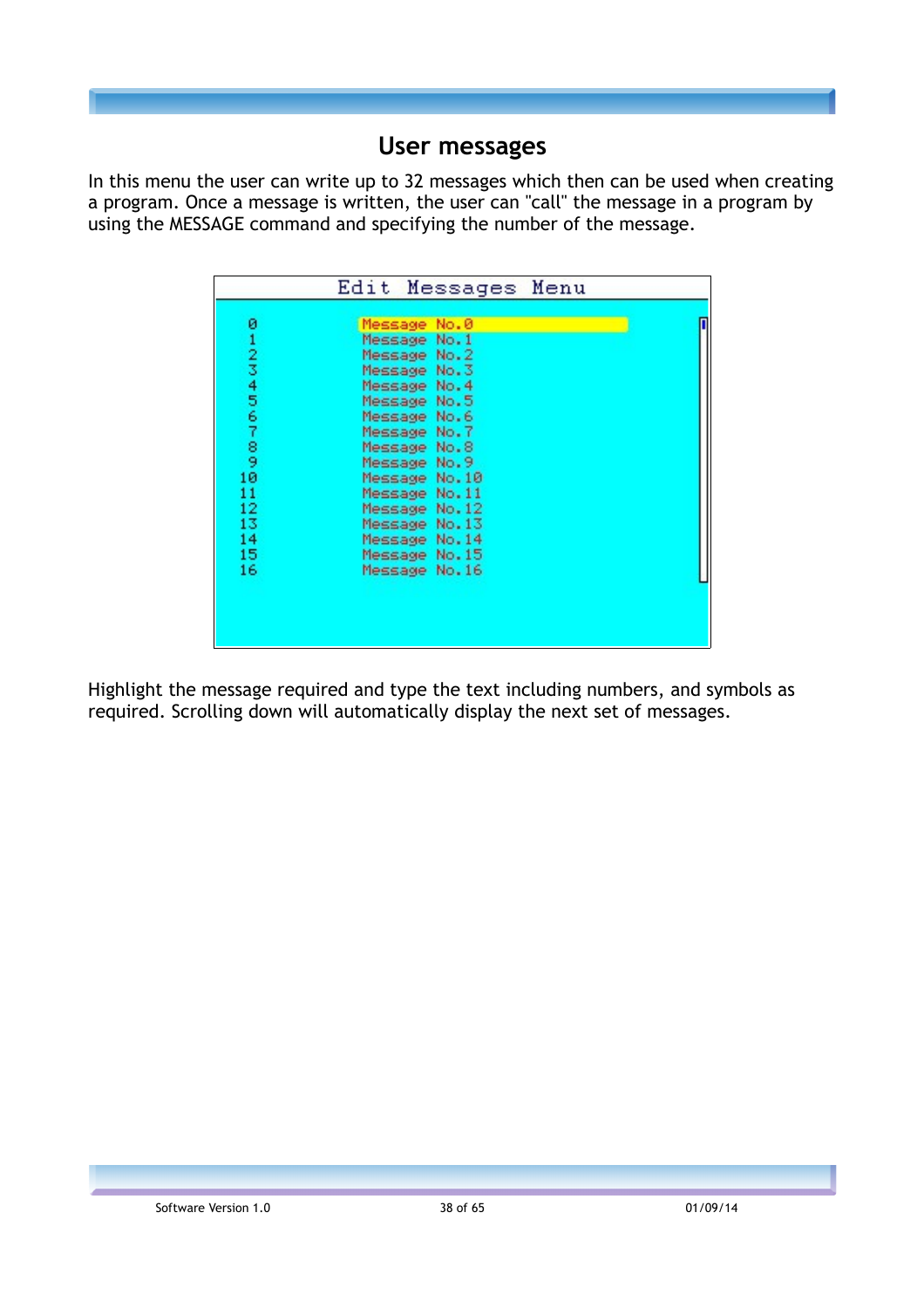## **Setup Menu**

To continue installation select the option "Setup Menu" from the Technical menu. You will need to enter a password to navigate to this menu.



#### **Motor Configuration**

In this menu the user can select the type of motors used. The user can select between stepper motor for each axis depending on controller model. The screen looks as follows:

| Motor & Encoder Type Menu |  |       |                           |
|---------------------------|--|-------|---------------------------|
|                           |  |       |                           |
| Axis X                    |  |       | Servo with Rotary Encoder |
| Axis Y                    |  |       | Servo with Rotary Encoder |
| Axis Z                    |  |       | Servo with Rotary Encoder |
| Rxis 3                    |  |       | Servo with Rotary Encoder |
|                           |  |       |                           |
|                           |  |       |                           |
| Motor Start up delay (ms) |  | 0050  |                           |
| Spindle Stop delay (ms)   |  | 0000  |                           |
| Spindle Spin up Delay     |  | 00000 |                           |
| Max Spindle Speed RPM     |  | 00000 |                           |
| Frequency Divider         |  | 000   |                           |
|                           |  |       |                           |
|                           |  |       |                           |
|                           |  |       |                           |
|                           |  |       |                           |
|                           |  |       |                           |
|                           |  |       |                           |
|                           |  |       |                           |
| Time 11:31:18             |  |       | Date 05-09-2014           |
|                           |  |       |                           |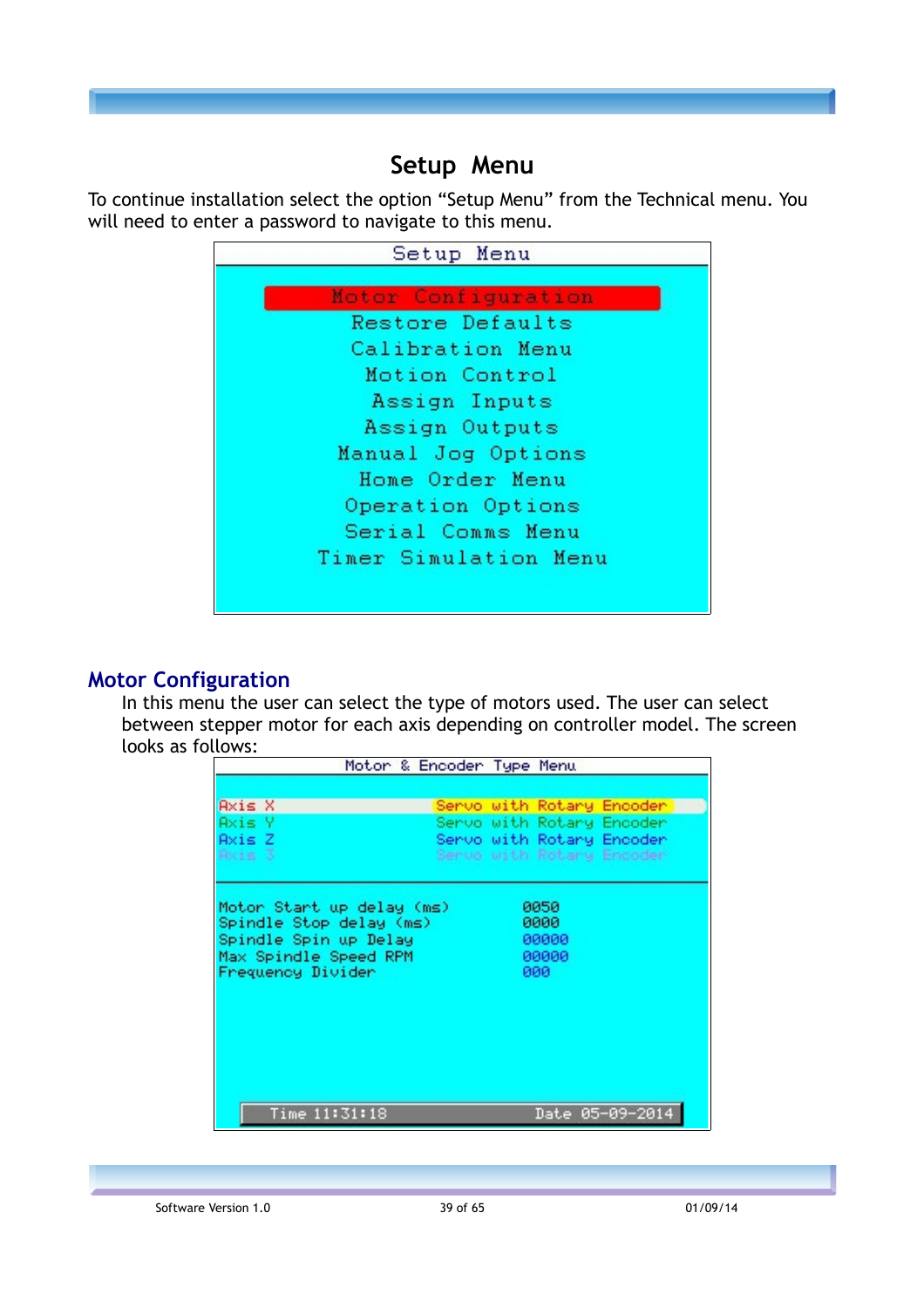### **Motor Type**

To select Servo or Stepper simply move the cursor to the desired axis and press ENTER, a pop up menu will appear from where you can select the type of motor to use. It is necessary to also select the correct type of encoder being used with an axis.

## **Motor Startup Delay**

A time delay facility has been provided to allow some types of motor drives to establish stable power before giving a move command as this will avoid the motor 'kicking'. The time is set in milliseconds and the value should be adjusted to suit the drive being used.

## **Spindle Stop Delay**

A delay can be set here to allow the spindle to come to a stop before any further actions can be carried out. One example is to prevent the operator reaching into the machine and potentially touching the tool before is has stopped. If this is to be used in such a situation ALL speeds should be tested to ensure a suitable time has been set.

## **Spindle Spin up Delay**

A time delay can be set to prevent a cut happening before the spindle is up to speed as normally there is no feedback from a spindle motor this setting has to be tested and adjusted to take into account machine wear and service status.

## **Max Spindle Speed**

Sets the maximum allowable spindle speed and errors any command that tries to go above this setting.

## **Frequency Divider**

When using a PWM output to a drive such as for the spindle, various frequencies are available depending on the drive to be used. A value set here will divide this value to bring the output frequency into operating range.

#### **Restore Defaults**

Restore Factory Defaults is designed to load all the default configuration data into the controller, it is good practice for the technical person installing the system to run the factory defaults routine before entering the data for that particular machine.

The user should backup the system before running this routing to enable system restore should settings be lost. This routine will change all I/O, motor and calibration settings, PROCEED WITH CAUTION.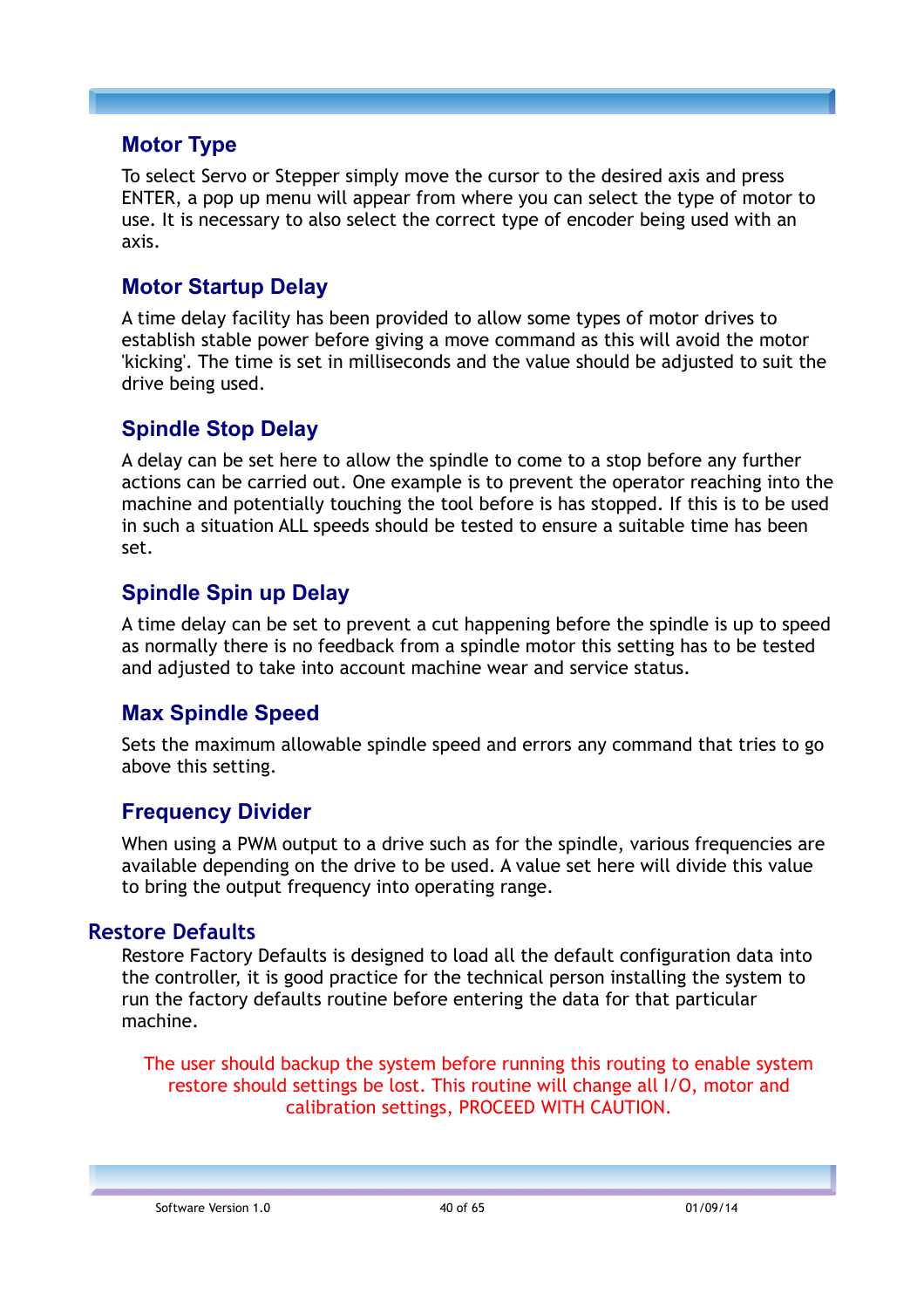## **Calibration Menu**

At this point the menu might look a little daunting but it is really quite simple to set up. Take some time to enter the data the system needs as it will pay dividends later. The controller will show the following screen:

| Calibration Menu                       |               |
|----------------------------------------|---------------|
| Lead mm. or Degree of rotation 010.000 |               |
| Gear Ratio                             | 001.000       |
| X Max. Travel mm.                      | 5000.000      |
| X Zero offset mm.                      | 000.00        |
| Play mm.                               | 0.00          |
| Tupe                                   | ABS 0 is Home |
| Pulses/Steps Per Rev.                  | 1000.0        |
| Lead mm. or Degree of rotation 010.000 |               |
| Gear Ratio                             | 001.000       |
| Y Max. Travel mm.                      | 0000.000      |
| Y Zero offset mm.                      | 000.00        |
| Play mm.                               | 0.00          |
| Tupe                                   | ABS 0 is Home |
| Pulses/Steps Per Rev.                  | 1000.0        |
| Lead mm. or Degree of rotation         | 010,000       |
| Gear Ratio                             | 001.000       |
| Z Max. Travel mm.                      | 0000.00       |
| Z Zero offset mm.                      | 000.00        |
| Play mm.                               | 0.00          |
| Type                                   | ABS 0 is Home |
| Pulses/Steps Per Rev.                  | 1000.0        |

Please note that the same information is required for each axis, an explanation for each setting follows:

## **Lead (mm.)**

The Lead is the distance that the load will travel for one revolution of the lead screw. If not using a lead screw and instead a conveyor, the circumference of the conveyor roller since it is the distance the load will travel in one revolution.

If using a rotating Table the user can work in degrees of rotation by entering the value '360' (degrees). If the user wants to work in revolutions the value has to be '1' (revolution).

## **Gear ratio**

The user has to enter the ratio of the gear box or the pulley system used, if one is not used and the motor is direct drive then enter '1'. If, for example the ratio is 5:1, the value has to be '5'.

## **Setting the Maximum travel**

The maximum travel represents a number of units of travel in the positive direction, e.g. if an axis has a working length of 400mm, 400 should be entered as the Maximum travel for that axis. The number entered should be the free travel and not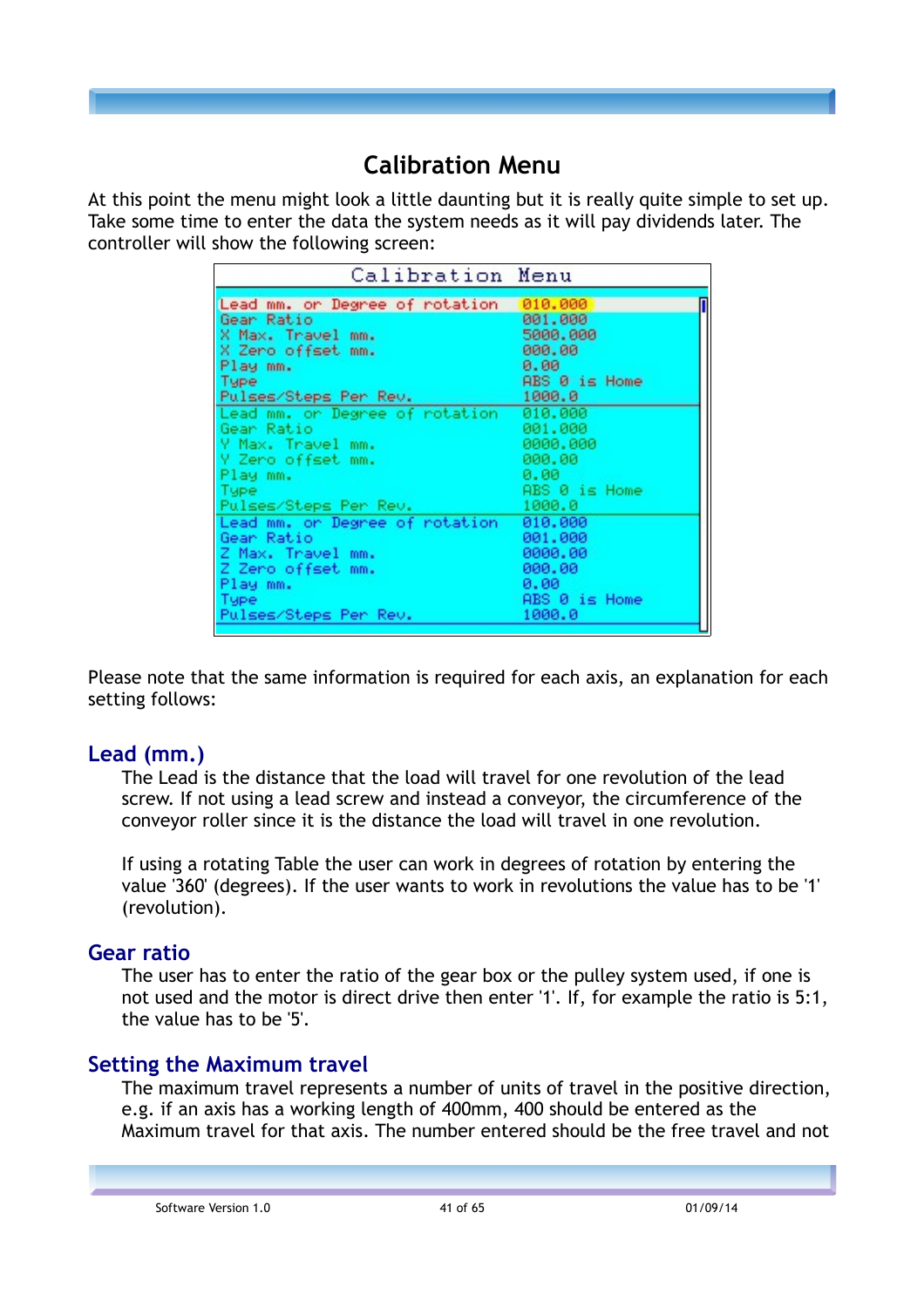the end to end travel.

The value set here is used by the controller to ensure that the operator sets movements within the system boundaries. Note that if the value is set to zero the system will not test the data entered by the operator. If the axis is also defined as a relative axis the system will assume that the axis is controlling a conveyor belt or continuous process such as a pump, the product length in a move command can therefore be as long as the maximum number of digits in this case 9999 mm. A Revolve command will revolve until stopped.

In the absolute mode the controller will not permit the operator to enter position data greater then the +Ve limit. In the relative mode the controller will not permit a single or successive moves to exceed the limit if that limit is greater than zero.

## **Zero Offset**

The Zero Offset is designed for when the user wants to create an offset for home position, it will normally be '0' however some applications will require this option.

## **Play mm.**

This setting is designed to offset the error that might exist on for example, a lead screw. When moving back towards home to a position the system will move past by the amount of play programmed and then move forward to the correct position. This ensures that all positions are moved to on the same face of a leadscrew.

## **Type**

This setting refers to the "type of axis" e.g. Absolute or Relative. Once the cursor is on this setting press Enter and a pull down window will appear with the two options Absolute or Relative, select the desired type and press Enter.

## **Absolute axis**

Absolute measurement is very simple in that the required positions are entered by an absolute number. For example if axis 0 is 400 mm long, to move from zero to 350 and back to 50 requires the following instructions (see Edit/Create menu for more information):

**Move 350 Move 50**

The measurement is from the position where the axis was set when it started (normally came off the home switch).

## **Relative axis:**

Relative measurement is cumulative. The following program will cause three movements from 0 (or start position) to 100 mm. Then from 100 mm to 200 mm and back to 0 (or start position).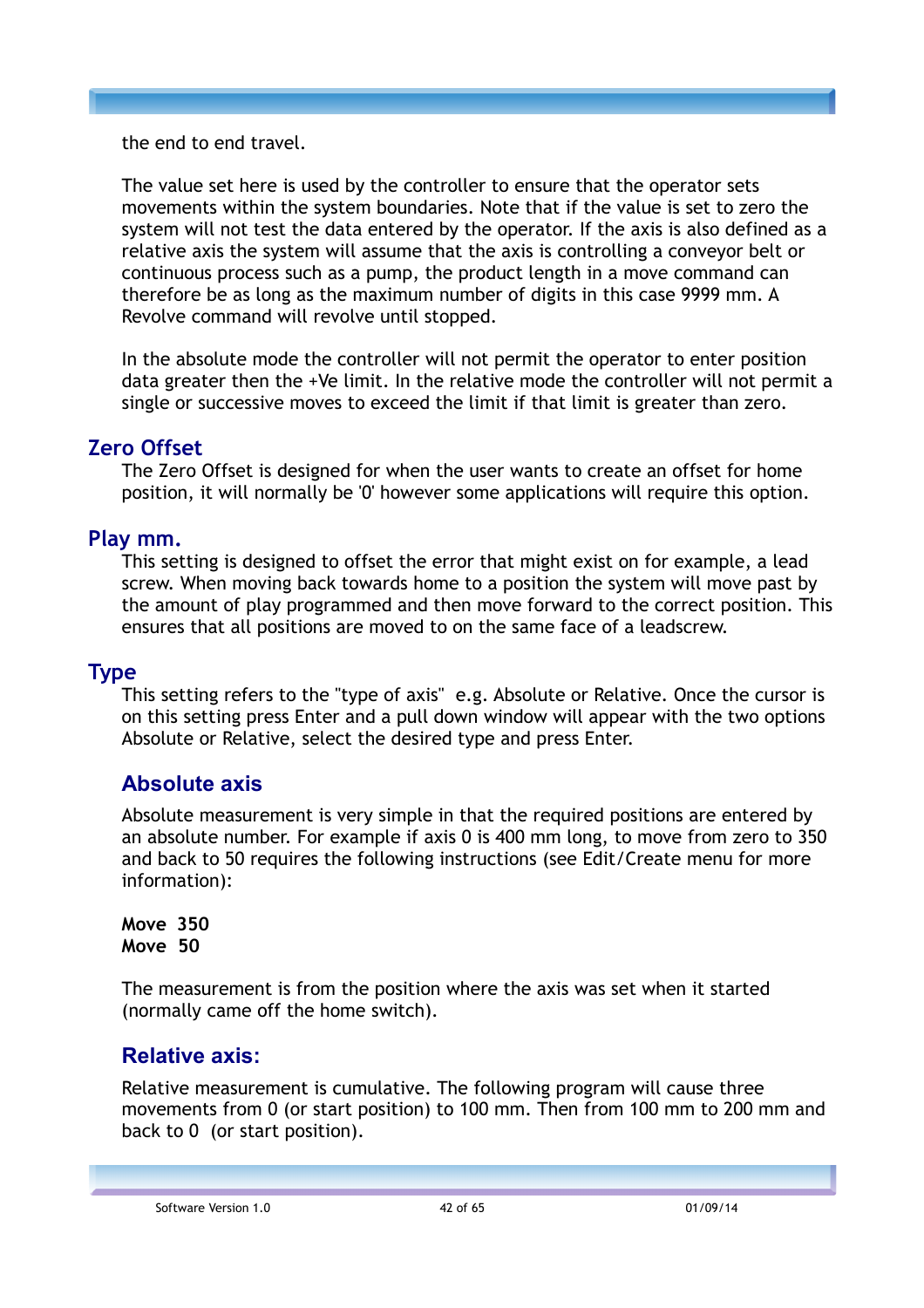**MOVE 100 MOVE 100 MOVE -200**

Relative axis are better for things like conveyor belts, cutting notches in a disc or depositing product via a pump. Most X/Y machine axis are absolute.

### **Pulses/ Steps Per Rev.**

This term refers to the encoder pulses per revolution or in the case of using stepper motors it refers to the steps per revolution. If your encoder is 1000ppr or 2500ppr then simply enter 1000 or 2500.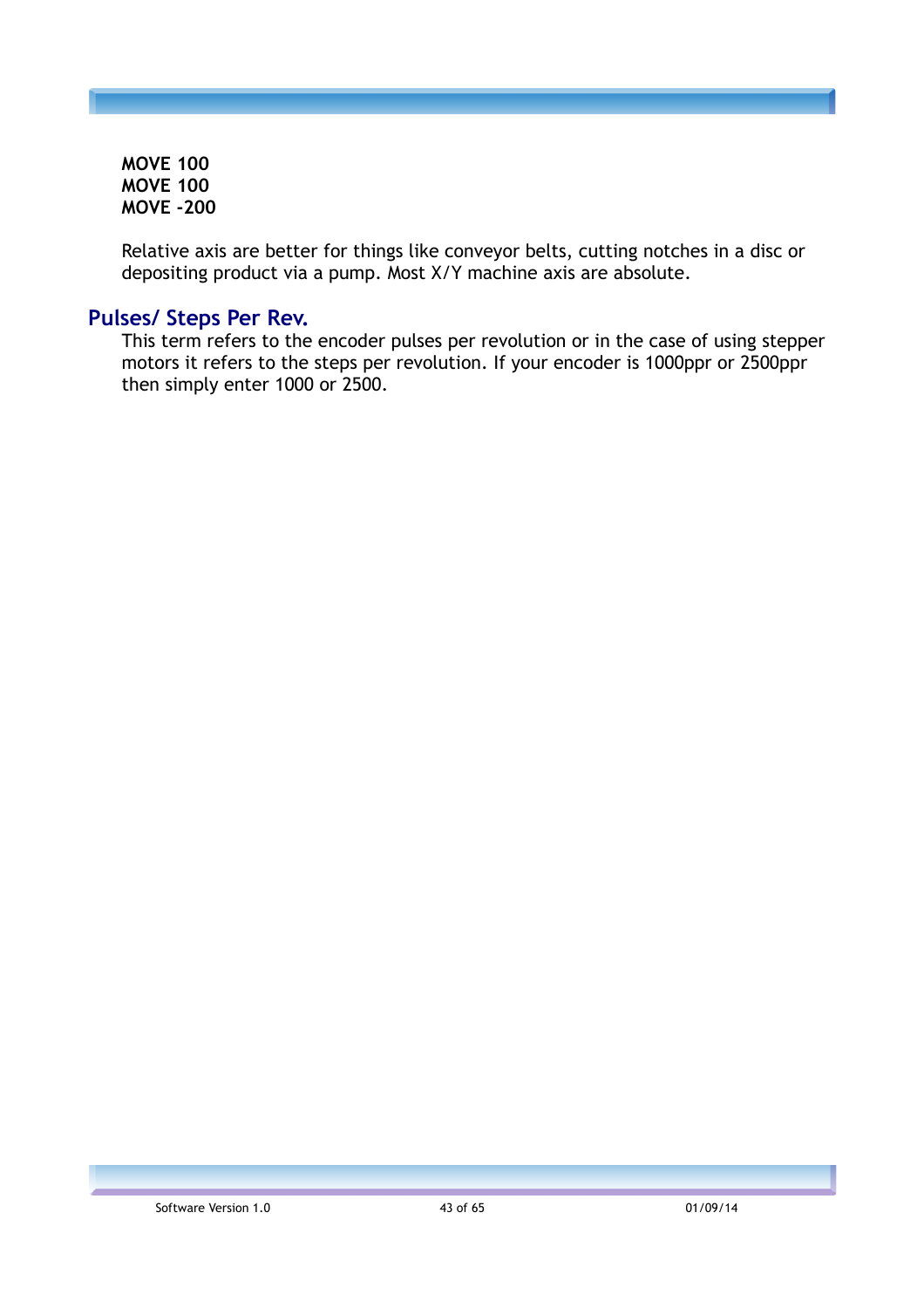## **Motion Control Menu**

When selected the controller will change screen to the Motion Control screen shown below:

| Motion Control Setup                                     |                                  |                      |                                             |                      |                                  |          |
|----------------------------------------------------------|----------------------------------|----------------------|---------------------------------------------|----------------------|----------------------------------|----------|
| Rxis 0                                                   | Gain<br>0800                     | Fil A<br>0210        | Fil B<br>0064                               | IGAIN<br>0016        | Ilim<br>2048                     | Enc Phs. |
| Axis<br>-1<br>Axis 2<br>Axis 3                           | 0800<br>0800<br>0800             | 0210<br>0210<br>0210 | 0064<br>0064<br>0064                        | 0016<br>0016<br>0016 | 1024<br>1024<br>1024             |          |
| Following Error<br>No. Active axis                       |                                  | ŧ<br>٠               |                                             | 0000<br>3.           |                                  |          |
| DAC<br>Ax0.<br>$=$<br>Ax1<br>=<br>Ax2.<br>$=$<br>$Ax3 =$ | 00000<br>00000<br>00000<br>00000 |                      | Encoder<br>00000<br>00000<br>00000<br>00000 |                      | 00000<br>00000<br>00000<br>00000 | Integral |
| Set the axis Gain (stiffness)                            |                                  |                      |                                             |                      |                                  |          |
|                                                          |                                  |                      |                                             |                      |                                  |          |

Warning: if pressing Start (traffic light icon) the Motion control menu will turn the motors on (enable them). Ensure that the motors can revolve freely and that it is safe to power up the motors before entering this menu.

In this menu the user can setup the stability parameters and rigidity of the system. The above image shows the screen of an SMC with only two servo axis, for controllers with more axes the parameters will be available for those axis.

#### **Gain**

Determines how much position error will be allowed. The bigger the value the lower the position error allowed. Gain effectively sets the motor 'response' or stiffness. Setting this a little low on larger machines will result in a softer stopping action but could induce errors. This can be set to a rigid setting so long as the Acceleration and Deceleration settings are set correctly in the Speed Setup Screen.

#### *Permissible values are 1-9999 with 0 being 'off'*

#### **Filter A**

This filter corrects the speed primary damping of the system. The bigger the value the lower the filter frequency. In this way, motors with poor acceleration characteristics will required higher values. For low inertia motor the value tends to be lower.

Software Version 1.0 65 44 of 65 01/09/14 01/09/14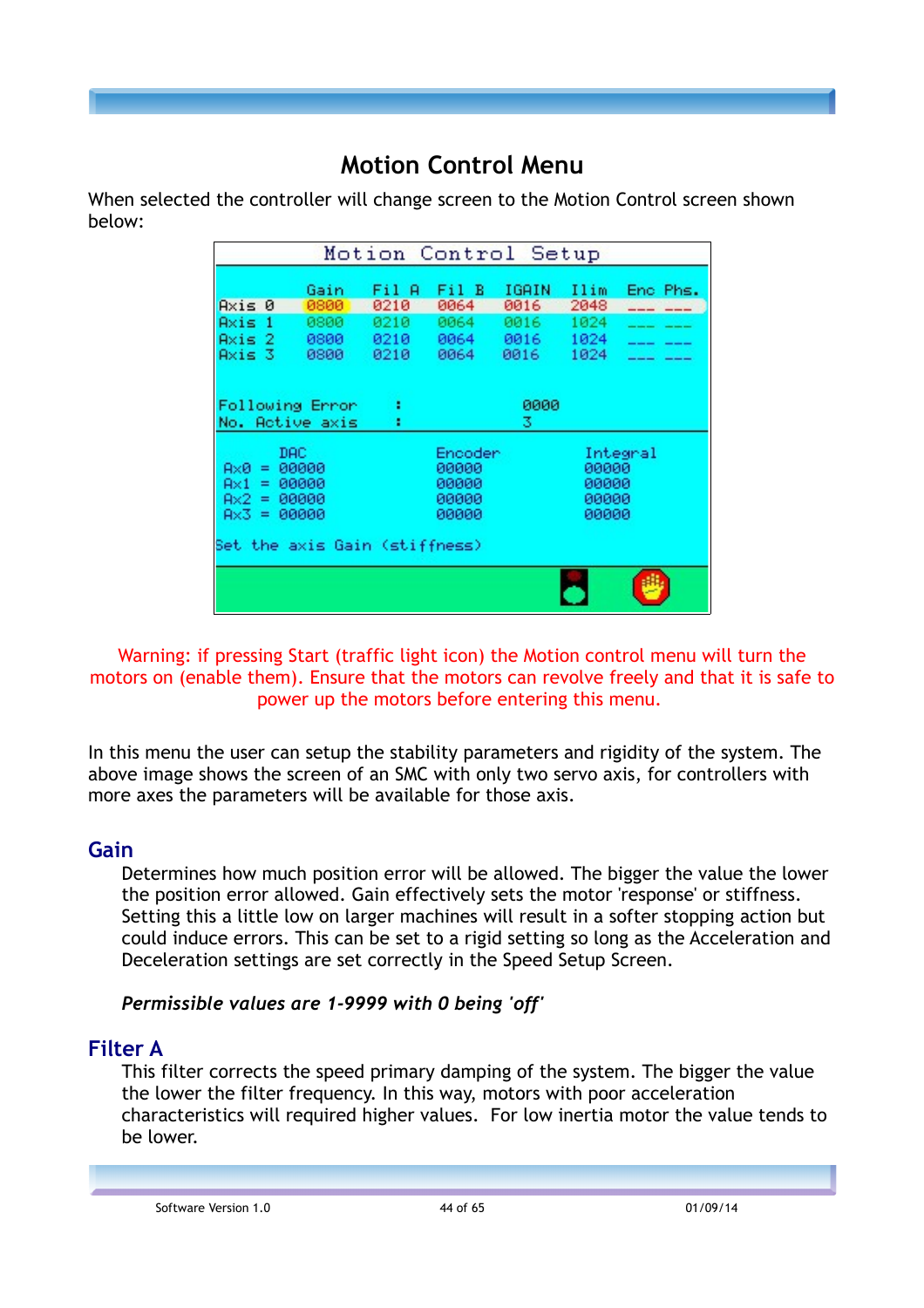#### *Permissible values are 1-512 with 0 being 'off'*

## **Filter B**

This filter corrects the speed secondary damping of the system. The bigger the value the lower the filter frequency. As the secondary damping is of higher frequency compared to the primary damping this filter is normally lower than Filter A, however in some low inertia motors (AC servo motors) filter B could be higher than filter A.

#### *Permissible values are 1-255 with 0 being 'off'*

#### **Integral Gain**

Integral Gain. This is the static position error. This parameter determines how quick the Integral gain grows from '0'. The bigger the value the faster the integral gain will grow.

#### *Permissible values are 1-999 with 0 being 'off'*

#### **Integral Limit**

Integral Limit is the maximum value at which the Integral Gain can grow.

#### *Permissible values are 1-5000 with 0 being 'off'*

#### **Enc Phs**

In order to select the correct direction and stability options There are four options available. Place the cursor in this column and press enter. A pop-up box will appear as shown below:

| Motion Control Setup                                                                                    |                                       |                                             |                                       |                                      |                       |
|---------------------------------------------------------------------------------------------------------|---------------------------------------|---------------------------------------------|---------------------------------------|--------------------------------------|-----------------------|
| ın<br>jо<br><b>Axi</b><br>INU<br>ìØ<br>Axi<br>INU<br>---<br>9Ø<br>Axi<br><b>INU</b><br>INU<br>hØ<br>Axi | Fil A<br>0210<br>0210<br>0210<br>0210 | Fil B<br>0064<br>0064<br>0064<br>0064       | IGAIN<br>0016<br>0016<br>0016<br>0016 | Ilim<br>2048<br>1024<br>1024<br>1024 | Enc Phs.<br>---       |
| Following Error<br>No. Active axis                                                                      | ŧ<br>٠                                |                                             | 0000<br>3.                            |                                      |                       |
| DAC.<br>$-01639$<br>Ax0<br>$=$<br>00819<br>Ax1<br>۰.<br>00819<br>Ax2.<br>$=$<br>Ax3.<br>$= -00036$      |                                       | Encoder<br>00000<br>00000<br>00000<br>00000 |                                       | 262144<br>262144<br>$-11536$         | Integral<br>$-524288$ |
|                                                                                                         |                                       |                                             |                                       |                                      |                       |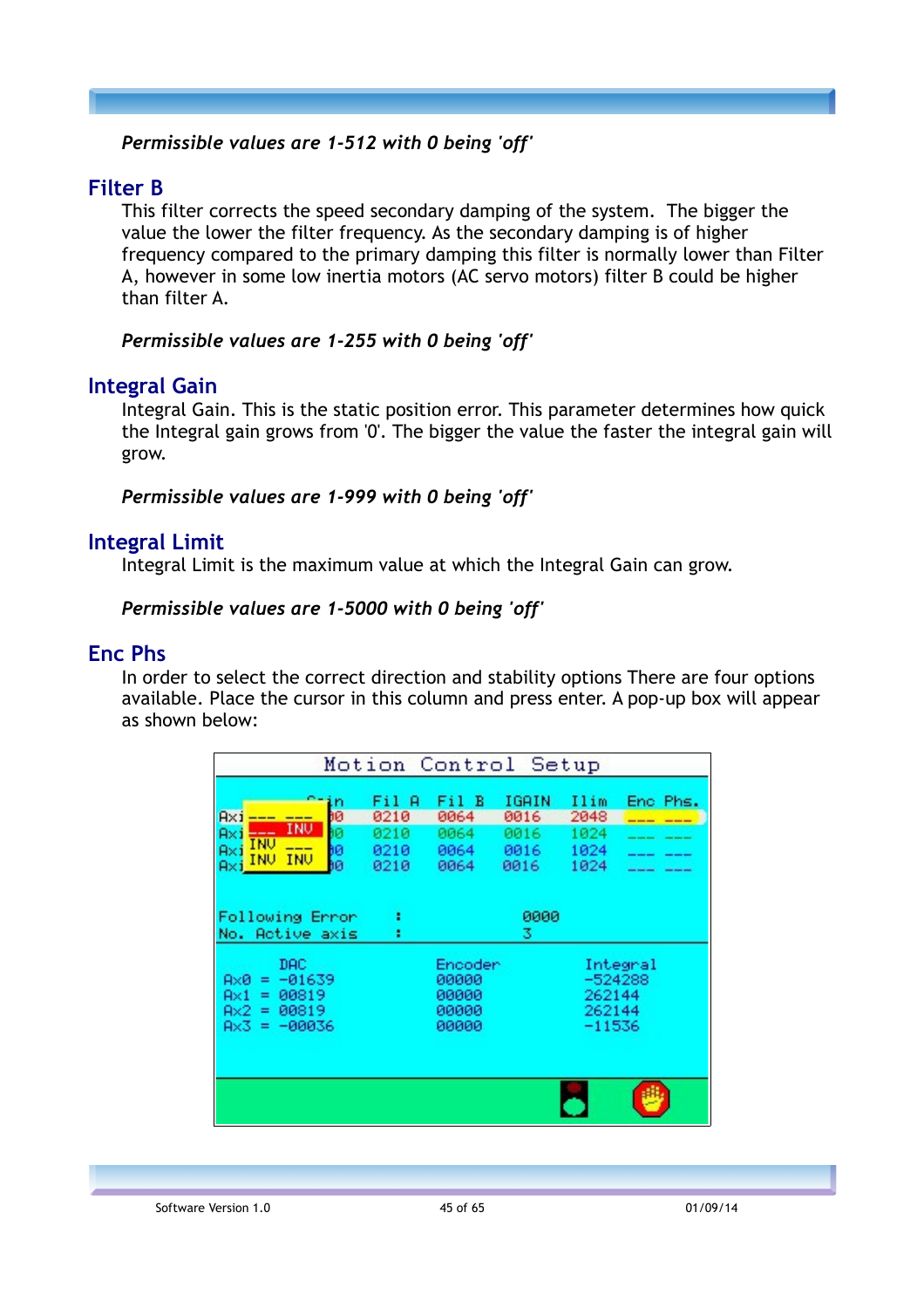" Is the default setting and neither the encoder nor the armature are inverted. If the motor is stable it remains for the direction to be checked with a move command. Ensure the speed is set slow to avoid problems.

"\_ \_ \_ INV" Is for the armature to be inverted but not the encoder. Set this if the motor is not stable under the preceding setting.

"INV The State of the encoder to be inverted but not the armature. This is the opposite of the preceding setting and will reverse the direction.

"INV INV" Is for both to be inverted. This is the opposite of the \_\_\_ \_\_\_ setting and will reverse the direction of the motor.

It is possible using the above settings to invert either one or more axis. This changes the direction of the motor so that for example when two motors are mounted on the same axis but on opposite sides of a machine one would normally be turning in the wrong direction, this allows the user to correct this.

If the motors are powered up and are unstable rapidly rotating back and forth, it is likely that the encoder direction does not match the drive direction so that every time there is an error the motion controller tries to correct it and so the error grows. Before changing this setting stop the motion and exit the screen by pressing the menu key. Enter the Motion Control Screen again and any accumulated errors will have been set to zero. Set the phase as desired and retest the system.

## **Following Error**

This is the maximum permissible difference between the commanded position of an axis and its actual position. This is normally set to 0 on most machines to avoid nuisance tripping however there are some instances when the operator requires the machine to stop if an axis is not making position. This could be where the load is of a rubber type consistency and varies with batch and temperature.

#### *Permissible values are 1-9999 with 0 being 'off'*

## **No. Active Axis**

This setting is fairly simple in that the installer enters the number of motors being used. If set to 1 or 2 the system will lock out the second or third column in the edit create screen to avoid entering data in the wrong column.

#### *Permissible values are 1-x with 0 being 'off' (x = dependant on system)*

## **Diagnostic Area**

In the lower part of the screen are found some diagnostic information useful for when setting an axis up. The parameters are shown for each axis as follows: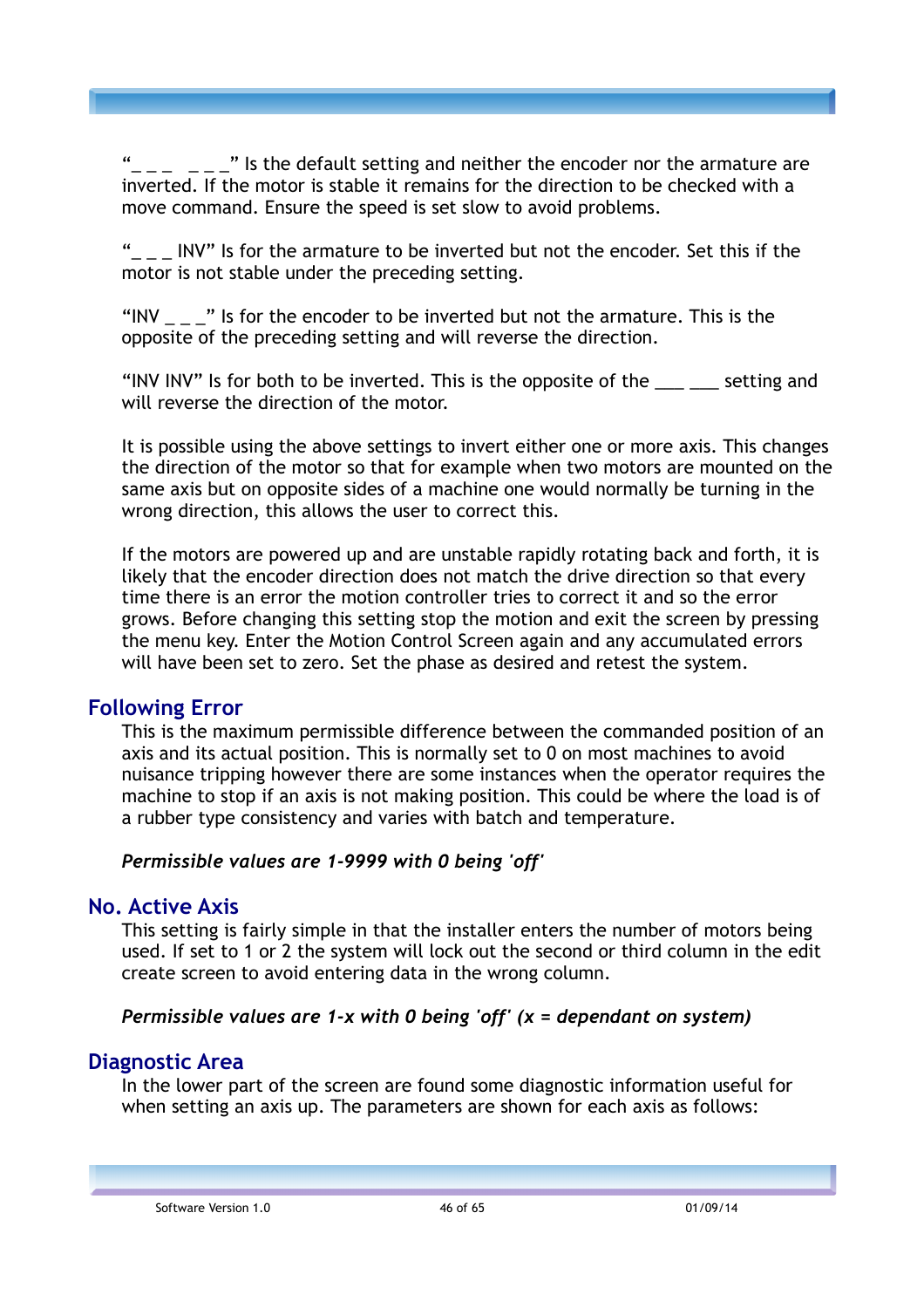| DAC.           | Encoder | Integral  |
|----------------|---------|-----------|
| $AxB = -00818$ | 00000   | $-261648$ |
| $Ax1 = B0000$  | 00000   | 00000     |
| $Ax2 = 00000$  | 00000   | 00000     |
| $Ax3 = 00000$  | 00000   | 00000     |

## **DAC**

This is the output command value being given by the controller, if there is not position error this should be '0' and if there is and error it should be any  $a + 1$  value depending on the direction of the error.

## **Encoder**

This is the raw encoder pulses received by the controller. This is also a very useful area during diagnostics as the motor can be rotated through 360' and the encoder count verified. Rotating back through 360' should return the count to zero, if this doesn't happen then there is likely a wiring fault or encoder fault either electrical or mechanical (slipping).

## **Integral**

This value grows to show how much force is required to return the position to zero when a load or friction is preventing it from doing so.

Once the system is stable and has been thoroughly tested, it is recommended that the end user write the values down or backup the system to USB Drive and store them in a safe place in-case they need to be reloaded in the future.

TIP – If all of the values shown read -00001 this indicates that the motion driver is not loaded and the operator should contact the installer or distributor for further advice.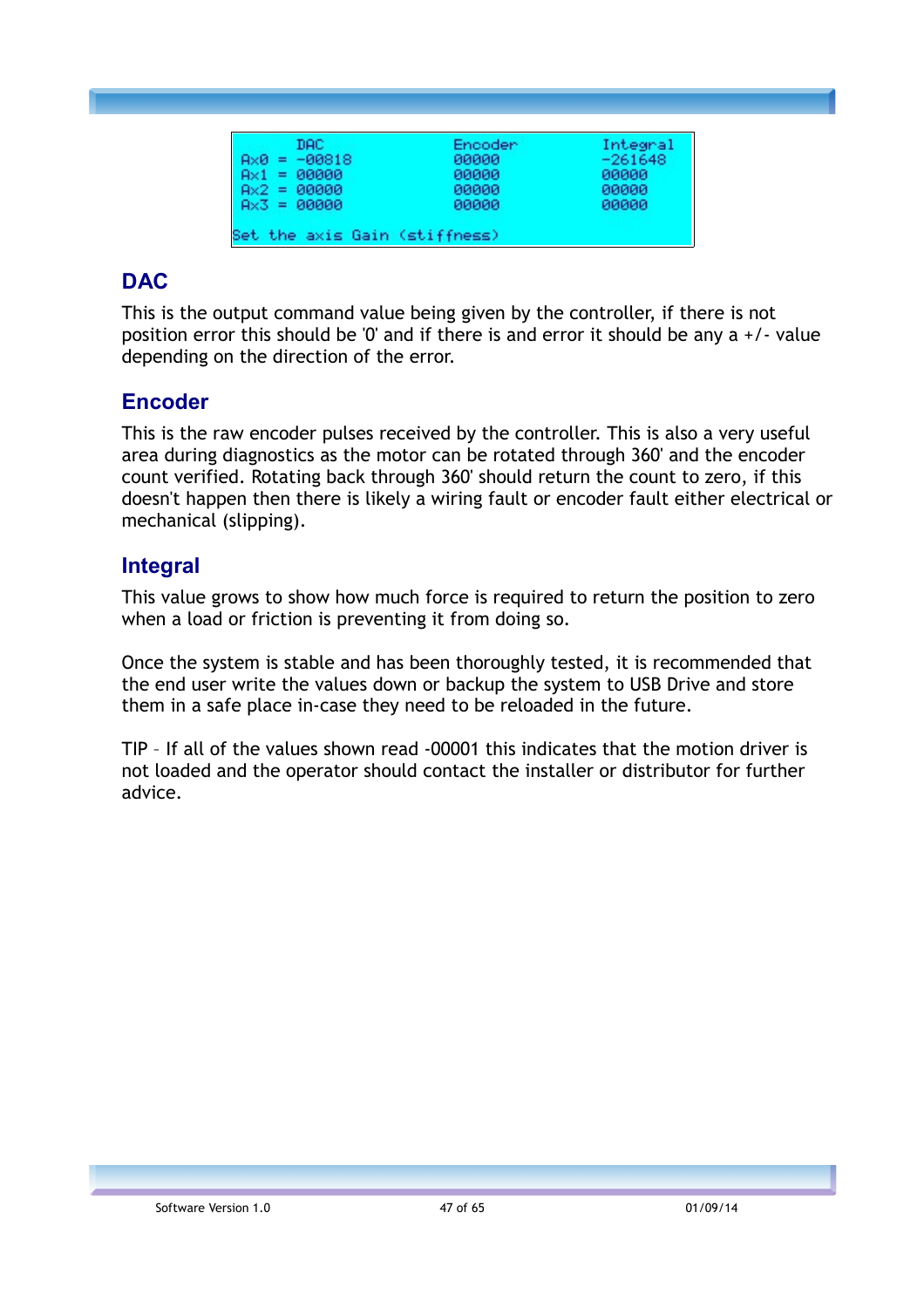## **Assignable Inputs Menu**

From the Setup Menu select option 4 Assignable Inputs Menu, the controller will draw the menu shown below. This is a scrollable menu and therefore all options are not shown in the image.

|                                                  | Assign Inputs Menu |
|--------------------------------------------------|--------------------|
| Home Switch X                                    | Imp 00             |
| Home Switch Y                                    | InActive           |
| Home Switch Z                                    | InActive           |
| Home Switch ax3                                  | InActive           |
| Emergency input                                  | InActive           |
| Permission to move                               | InActive           |
| Start switch input                               | InActive           |
| Pulse Counter input                              | InActive           |
| Jog Wheel 0 Channel A                            | InActive           |
| Jog Wheel 0 Channel B                            | InActive           |
| Jog Wheel 1 Channel<br>-A                        | InActive           |
| Jog Wheel 1 Channel B                            | InActive           |
| Capture Input 0                                  | InActive           |
| Capture Input 1                                  | InActive           |
| Capture Input 2                                  | InActive           |
| Capture Input 3                                  | InActive           |
| Head 0 Home sensor                               | InActive           |
| Head 0 Active sensor                             | InActive           |
| Head 1 Home sensor                               | InActive           |
| Head 1 Active sensor                             | InActive           |
|                                                  |                    |
| Warning Bank1 must be Active Lo & Bit4 is in use |                    |

## **Home Switch ax0,1,2**

The home switch settings menu is designed to allow the user to tell the system which switches to use for the home positions for each axis. Pressing the enter key will show a drop down list of available inputs. If an axis does not have a Home switch then it's switch setting should be set to "Inactive". Note that most absolute axis require a home switch! If an axis is not homed, the rest position at start will be assumed to be the zero position.

Once the system has been 'homed' it will not need to go home again unless the program uses a home command.

## **Emergency Input**

Almost all systems should have an emergency switch system. The emergency switch should have at least two parts. One should operate an electrical break that turns the power off to the drives and other mechanically powered parts of the equipment (in Europe see the machinery safety directive) and the other part sends a signal to the controller to stop any movement in the drives as quickly as possible. Note in some systems the drives should be disconnected from the power supply via a timer. This allows the controller to stop any moving axis under control. LINEAR AXIS MAY BE DANGEROUS IF THEY ARE NOT STOPPED UNDER THE CONTROL OF THE CONTROLLER. This is because a moving axis without power or a brake has no means of stopping and may hit the limits of travel vary hard. TRM can advise if required.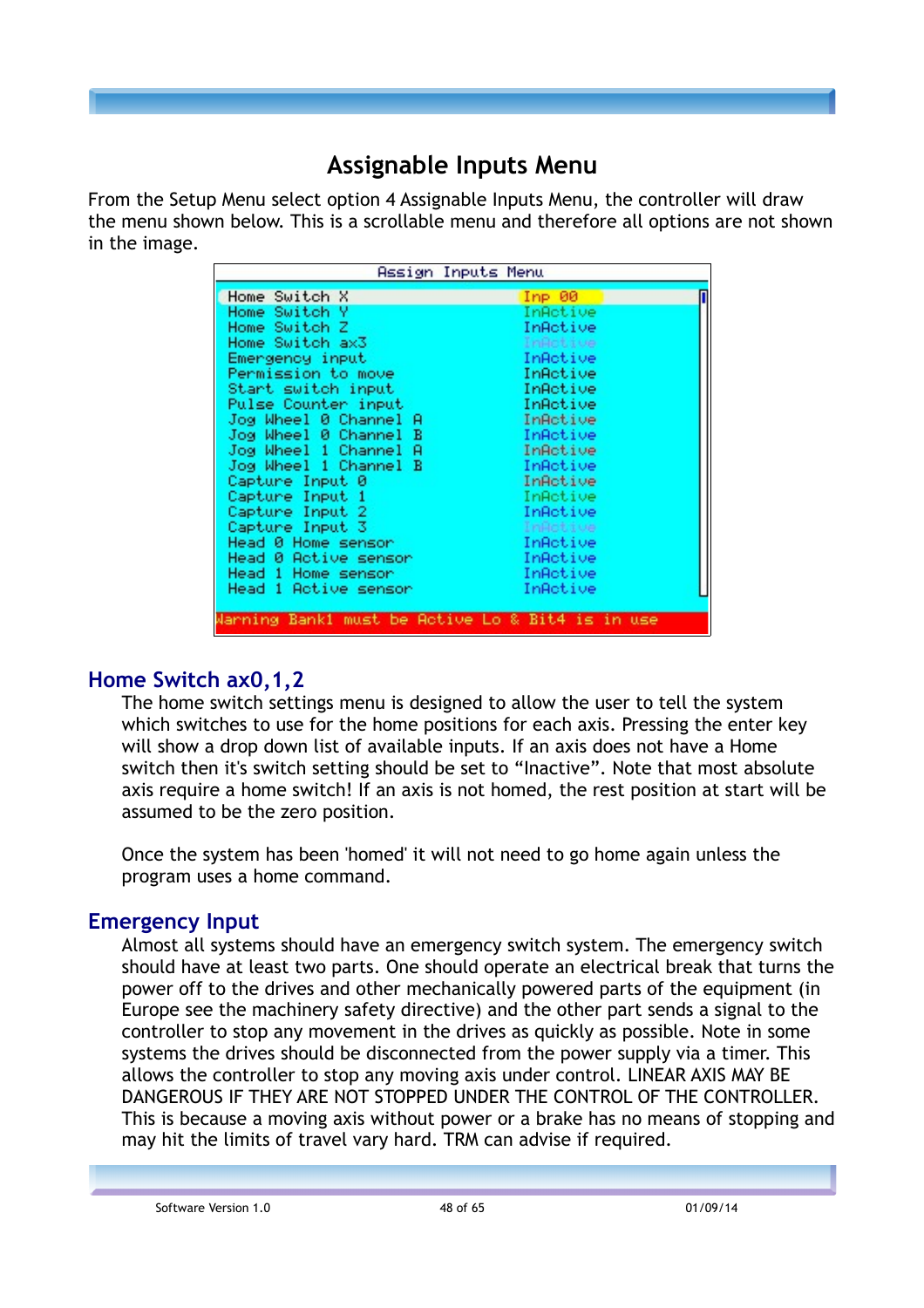To make the system respond to the emergency input navigate to "Emergency Input" using the arrow keys. Select the number of the input that has been used for the emergency signal from the drop down list. If the system does not have an emergency system use "Inactive".

#### **Permission to move**

The user can select an input from the drop down list which will allow the axis to move, if the input is not made the machine will not move when pressing start button, or will stop if it was running already. If no permission to move switch is required "Inactive" should be used.

#### **Start switch input**

The user can select an input from the drop down list to start running the program. If no Start switch is required "Inactive" should be entered as the user will start the program with the designed keypad buttons.

#### **Pulse Counter input**

The user can set an input to be used as a pulse counter which will be stored in a register. The user can select the input from the drop down menu.

#### **Jog Wheel Inputs**

It is possible to use optional jog wheels, the user has to select any 2 available digital inputs for each of the jog wheels for A and B channels. These are simple manual jogs and have no inverted signal for A and B or Z signal.

#### **Capture Input 0, 1**

Generates an Interrupt and captures the encoder position at that time. Not fully implemented, for future use.

#### **Head x Home Sensor**

The input can be set here to tell the system that all heads are in the home position and the machine is safe to move. If a series switch is used set all to the same input otherwise set to the input used.

#### **Head x Active Sensor**

If a head is active this input will indicate to the system that it cannot move to a new position. The head may be still processing or it may have jammed and this option prevents broken tooling. All heads can be linked to this input so that any one head in the down position will stop the axes moving to the next position. If a series switch is used set all to the same input otherwise set to the input used.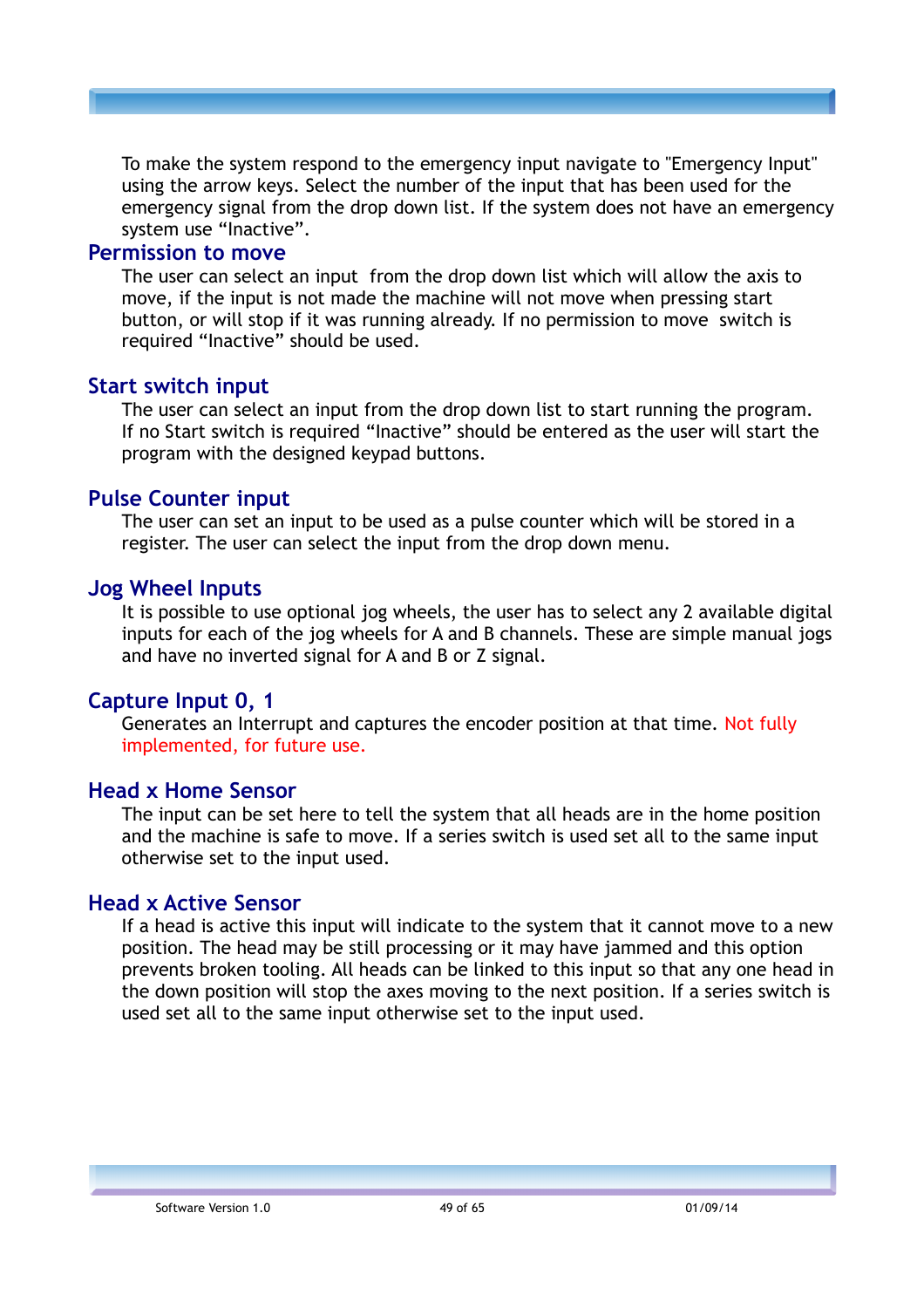|                                                  | Assign Inputs Menu |
|--------------------------------------------------|--------------------|
| Capture Input 0                                  | InActive           |
| Capture Input 1                                  | InActive           |
| Capture Input 2                                  | InActive           |
| Capture Input 3                                  | InActive           |
| Head 0 Home sensor                               | InActive           |
| Head 0 Active sensor                             | InActive           |
| Head 1 Home sensor                               | InActive           |
| Head 1 Active sensor                             | InActive           |
| Head 2 Home sensor                               | InActive           |
| Head 2 Active sensor                             | InActive           |
| Tool Setter                                      | InActive           |
| Edge Finder                                      | InActive           |
| Bank 3 inputs 15:12                              | TTL (00 active)    |
| Bank 2 inputs 11:8                               | TTL (00 active)    |
| Bank 1 inputs 7:4                                | TTL (00 active)    |
| Bank 0 inputs 3:0                                | TTL (0V active)    |
| Capture 0 polarity                               | Active Lo          |
| Capture 1 polarity                               | Rotive Lo          |
| Capture 2 polarity                               | Active Lo          |
| Capture 3 polarity                               | Active Lo          |
|                                                  |                    |
| Warning Bank1 must be Active Lo & Bit4 is in use |                    |

#### **Bank x Inputs**

The opto isolated inputs are organised into 4 banks of 4 inputs. This parameter allows the user to allocate a bank to Pull High or Pull Low (PNP/NPN) type inputs. It must be noted that if the TRM (non CAN) interconnect system is used it uses input 4 as an OK signal and then bank 1 must be set to TTL (Active Low).

#### **Tool Setter**

Setup the input here that a tool setter has been connected to.

#### **Edge Finder**

Setup the input here that an edge finder has been connected to.

#### **Bank x Inputs**

The polarity of inputs can be set here i.e. switch to  $0V$  or switch to  $+$  volts. Inputs can be set in banks of 4 and a red warning bar will be shown if the TRM interface card is used as input 4 is used as an OK signal.

#### **Capture x polarity**

The polarity of the signal to capture on for each of the Capture Inputs set above, i.e. rising edge or falling edge.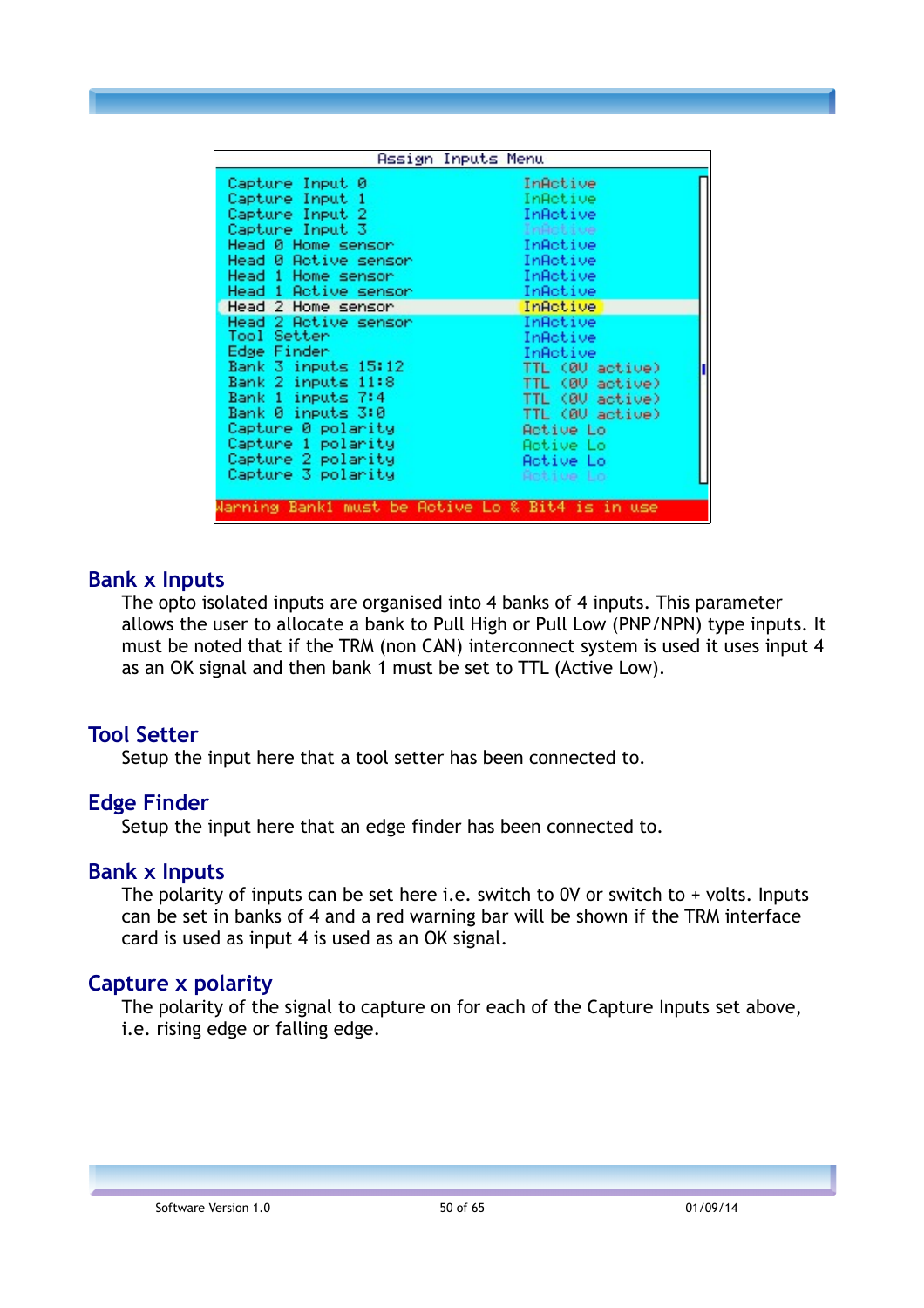## **Assignable Outputs Menu**

Outputs can be configured in many ways and this menu allows the installer to set these as required.

| Setup Outputs Menu                                                                                                                                                                                                                                                                                                                                                                            |                                                                                                                                                          |
|-----------------------------------------------------------------------------------------------------------------------------------------------------------------------------------------------------------------------------------------------------------------------------------------------------------------------------------------------------------------------------------------------|----------------------------------------------------------------------------------------------------------------------------------------------------------|
| M3 Output (spindle Cw)<br>Output (spindle CCw)<br>M4<br>M7 Mist Coolant Output<br>M8 Flood Coolant Output<br>Air Operated Drill head 0 UP<br>Air Operated Drill<br>head<br>Down<br>ø<br>Air Operated Drill head<br>UP.<br>♦<br>Air Operated Drill head<br>Down<br>4<br>2 UP<br>Air Operated Drill<br>head<br>Air Operated Drill head 2 Down<br>Pen on move output<br>Hold Down<br>Motor Brake | InActive<br>InActive<br>InActive<br>InActive<br>InActive<br>InActive<br>InActive<br>InActive<br>InActive<br>InActive<br>InActive<br>InActive<br>InActive |
| Time 11:24:58                                                                                                                                                                                                                                                                                                                                                                                 | Date 05-09-2014                                                                                                                                          |

#### **M3,M4,M7,M8**

These outputs relate to the use of Gcode and an output can be assigned to a M code call from the Gcode being run.

## **Air Op**

The Air Operated Drill Head outputs are for use with the Drill command and assign which outputs are to be used to actuate the head to the up or down positions.

#### **Pen on Move**

This assigns an output to actuate a cutter/pen or similar in the up or down positions. When a move command is used the pen will be actuated.

#### **Hold Down**

Is intended for a clamping operation on the machine to keep the part in place. This can be a clamp, a vacuum, a electro-magnetic clamp or similar and is activated when the program is run.

#### **Motor Brake**

Here you can assign an output to turn a braked motor on or off as the motion control is started or stopped.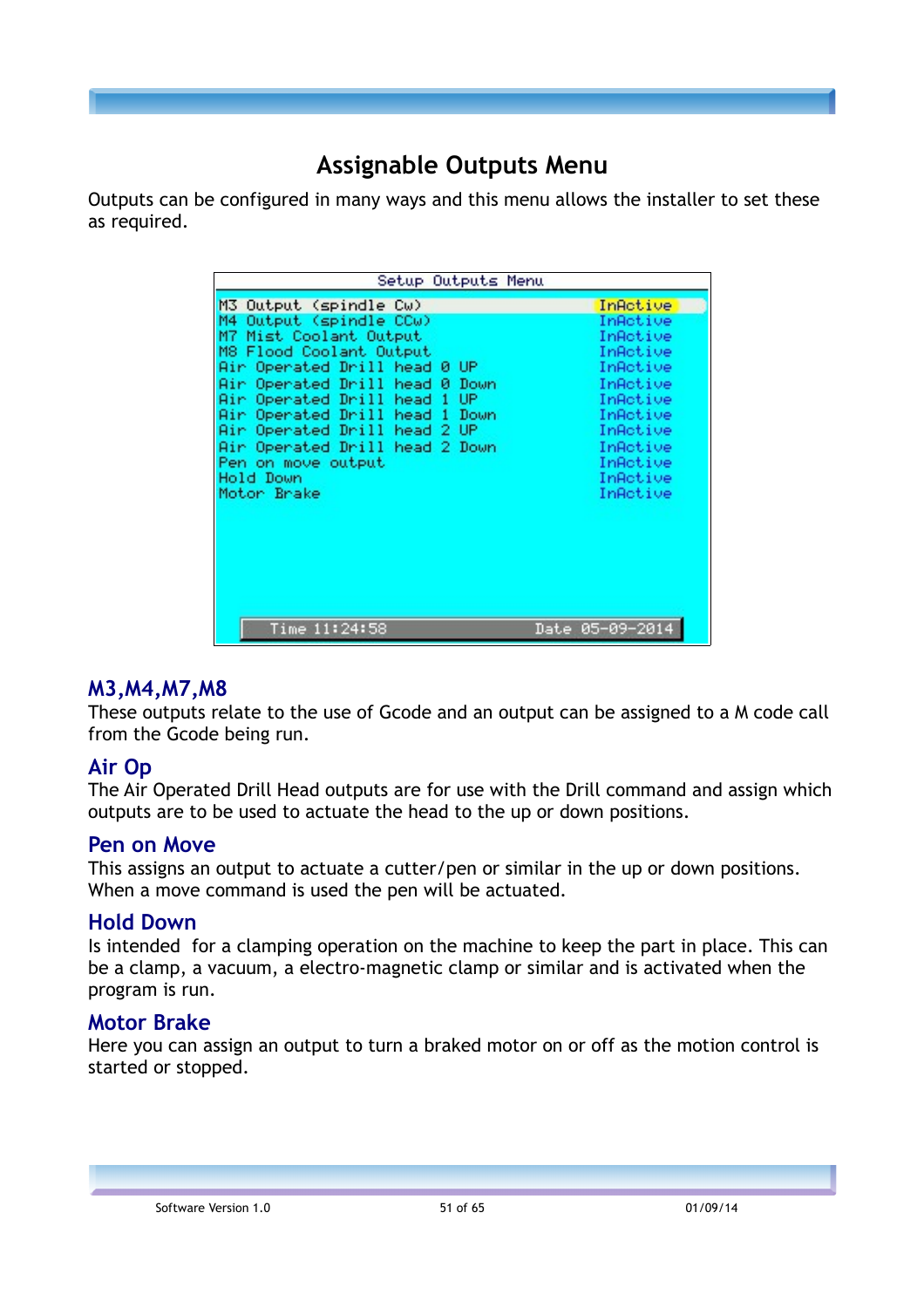## **Manual Jog Options**

This menu allows the installer to setup a jog encoder input.

## **Enable Input**

Enable Input 1, 2 and 3 all have options available from a pop-up menu. Press enter on the selected item to show the menu, you will then have the following options available:

- 1) Inactive
- 2) Jog Enable
- 3) X Jog Enable
- 4) Y Jog Enable
- 5) Z Jog Enable

## **Inactive**

This turns off the option

## **Jog Enable**

Sets the type of enable to a global jog which is used when an "Enable x port pin" is set. Axis are then changed manually via the keypad. This is a suitable setting where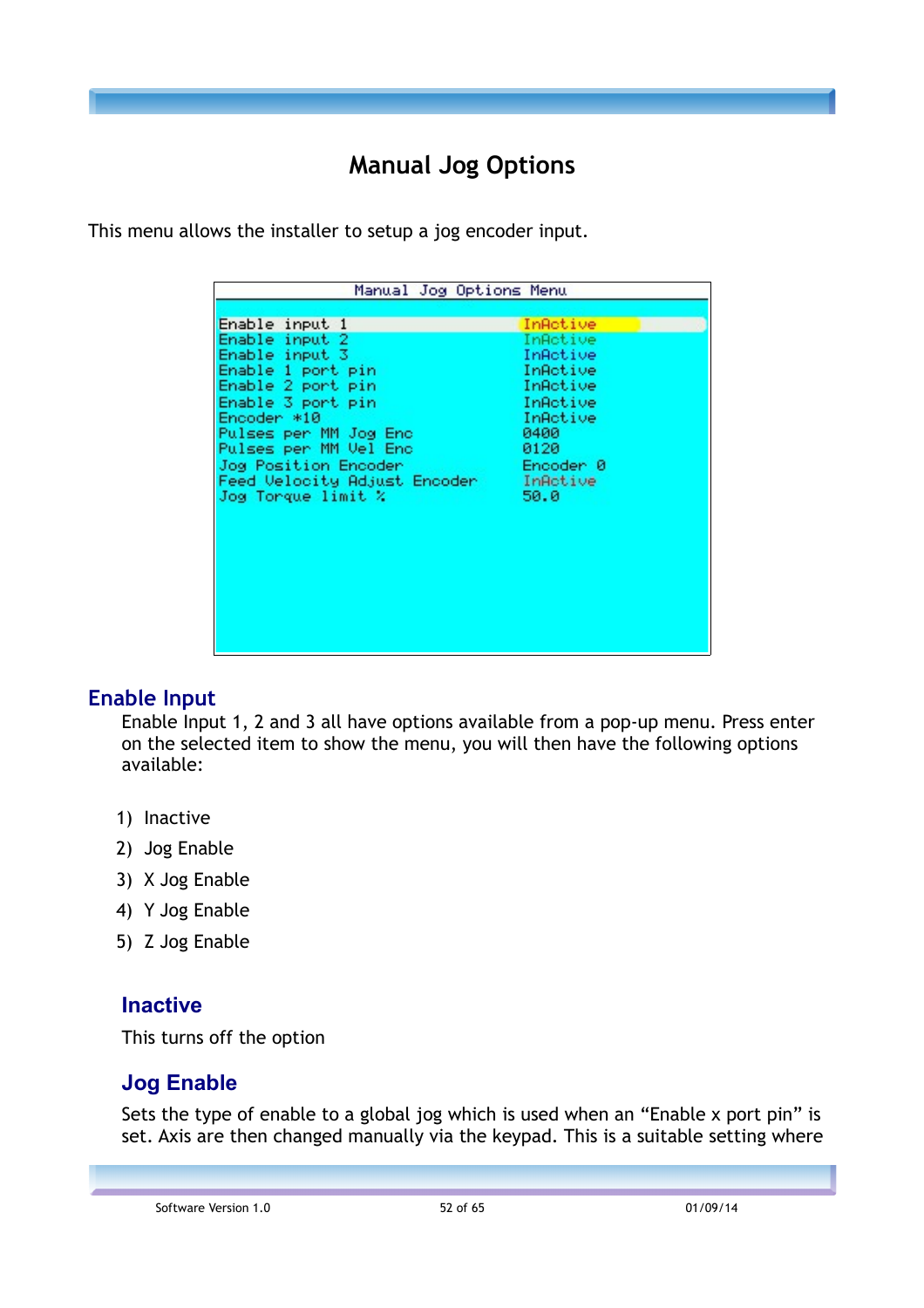only one jog encoder is used and there is no other form of selecting an axis.

## **X, Y, Z Jog Enable**

These options enable jogging in only the axis selected. A different input can be set for each axis so that each can be moved independantly without the risk of the other axis being moved. Generally remote jog pendants would be used with these inputs so for example if X is set to IP5, Y to IP6, Z to IP7 the selector switch on the pendant can then be used to quickly change between axis.

## **Enable Input Port 1,2,3**

The enable input port number can be set to any available input eing used to select a particular axis.

#### **Encoder \*10**

This option allows the user to set an input so that when enabled the effective pulse count it multiplied by 10, i.e. sets coarse or fine movenment.

## **Pulses Per mm Jog Encoder**

Allows the pulses per revolution to be set of the installed encoder. The PPR can be verified by firstly ensuring the inputs and jog options are correctly set then using the Test Jog Encoders menu turn the encoder by one revolution, the number of pulses can then be read on the Encoder count readout.

#### **Pulses Per mm Vel Encoder**

Allows the pulses per revolution to be set of the installed encoder. The PPR can be verified by firstly ensuring the inputs and jog options are correctly set then using the Test Jog Encoders menu turn the encoder by one revolution, the number of pulses can then be read on the Encoder count readout.

#### **Jog Position Encoder**

Select to configure which encoder is to be used or set to inactive if none. There are upto 3 internal direct jog encoder connections which can be selected here. These do not take up any of the digital inputs and therefore need little configuration.

## **Feed Velocity Adjust Encoder**

Select to configure which encoder is to be used or set to inactive if none. There are upto 3 internal direct jog encoder connections which can be selected here. These do not take up any of the digital inputs and therefore need little configuration.

## **Jog Torque Limit**

Setting the torque limit allows the system to run at a reduced power setting which would be used wile setting a machine manually. This can be used as a safety feature as it ensures the axis cannot move at a fast speed endangering the operator.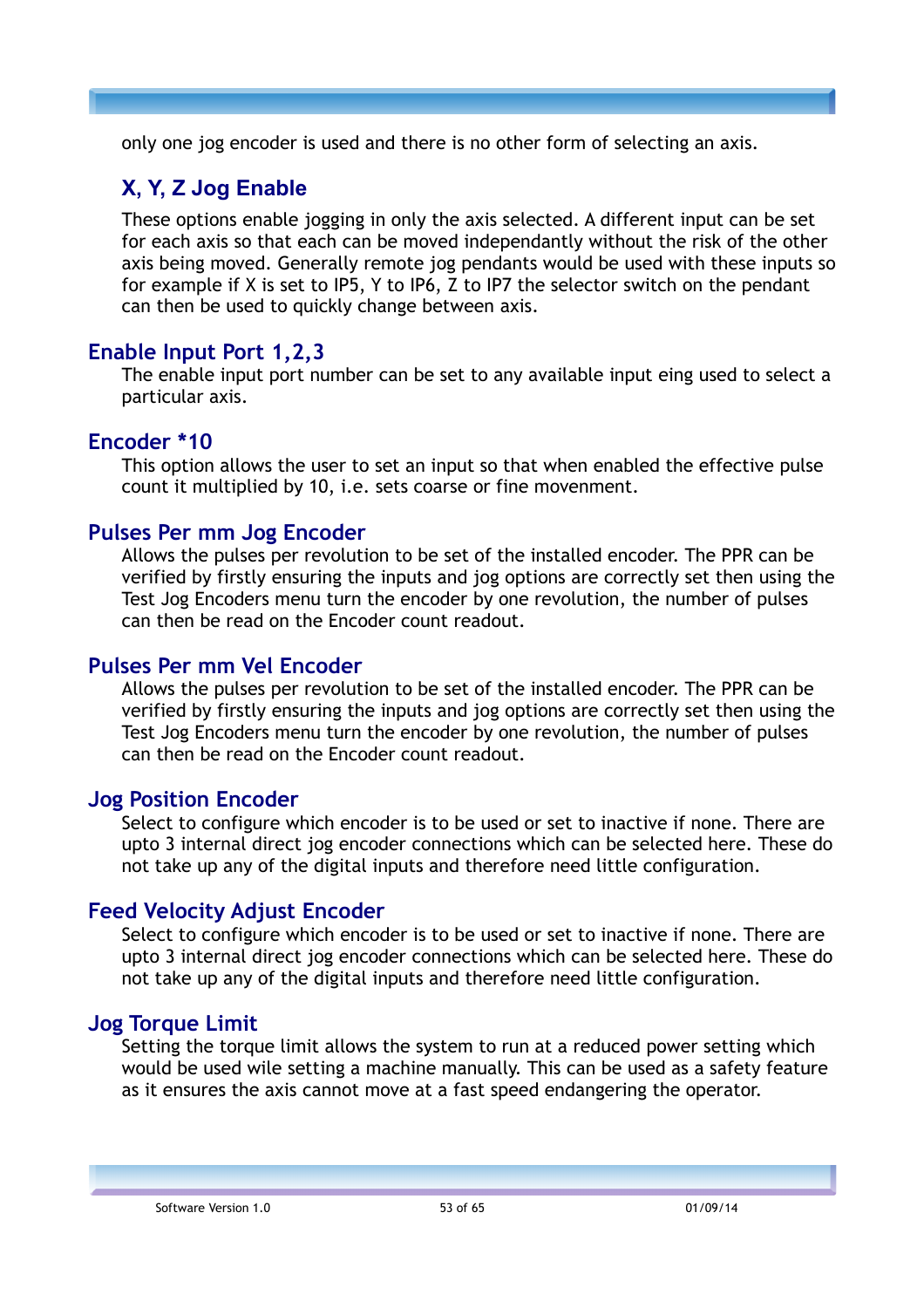## **Home Order Menu**

In this menu the user can set the order at which the home routine is executed. In some machines, CNC routers for instance, the Z axis is the first to go home as this will prevent any damage to the material.

|                                                                                                                                                                                            | Home Order Menu |    |  |
|--------------------------------------------------------------------------------------------------------------------------------------------------------------------------------------------|-----------------|----|--|
|                                                                                                                                                                                            |                 |    |  |
| Home First                                                                                                                                                                                 |                 | 15 |  |
| Home Second                                                                                                                                                                                |                 | 00 |  |
| Home Third                                                                                                                                                                                 |                 | 00 |  |
| Home Last                                                                                                                                                                                  |                 | 00 |  |
| input is binary bits<br>$1 = X axis$<br>$2 = \sqrt{4}$<br>$4 = 2$<br>$4 \times 15$<br>$8 = A \times i \leq 3$<br>$15 = all$ for home concurrently<br>Total of all three options must be 15 |                 |    |  |

In the above image there are 4 axis therefore the total entered needs to total 15. If for example the first is set to 1, second to 2 and third to 4 the total will be 7 and the axis will operate as follows:

The First axis will move to home with the other two stationary, once on the Home switch the second axis will start to move home. The other two axis will be stationary. Once on the home switch the third axis will start to move home while the first and second are stationary. Once all axis are on the home switches they will all move off the switch together and this will then be the Zero position.

If it is a milling machine for instance, it may be desirable to set the axis to 3, 3, 1 as this will home the Z first and then the X and Y will go home simultaneously.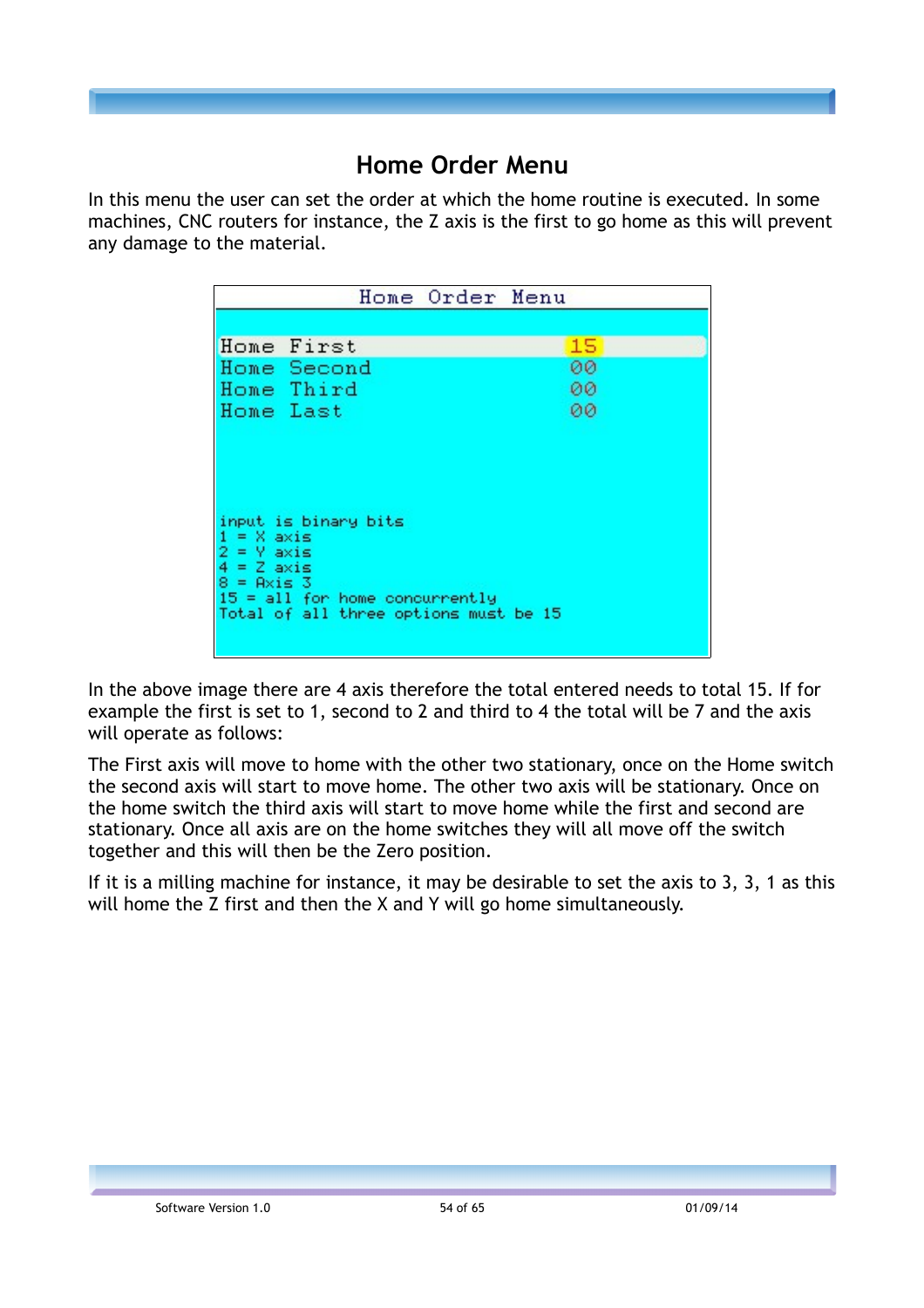## **Operations Options Menu**

The Operations Options menu allows the user to setup some basic defaults as to how the machine will operate, type a number or use the enter key for the selection window.

| Options Setup Menu                                 |                  |  |
|----------------------------------------------------|------------------|--|
|                                                    |                  |  |
| Decimal Places(mm)                                 | 2.               |  |
| Decimal Places(inch)                               |                  |  |
| Measurement Standard                               | MM.              |  |
| Message on input                                   | 0ff              |  |
| Message on wait                                    | 0ff              |  |
| Home on power down                                 | 0ff              |  |
| Home on first Move command                         | 0ff              |  |
| Screen Saver<br>Password on Edit menu              | 0ff<br>0ff       |  |
| Clear Registers on start                           | 0ff              |  |
| Use Interconnect system.                           | On.              |  |
| Reset relative axis on start                       | 0ff              |  |
| Display relative axis position                     | 0ff              |  |
| Boot to Run Menu                                   | 0ff              |  |
| Use RS485 for serial                               | 0ff              |  |
| Set OK_SIGNAL                                      | 0ff              |  |
| Always Require START button                        | 0ff              |  |
| Use Z pulse for Axis X                             | Normal           |  |
|                                                    |                  |  |
| Use Z pulse for Axis Y                             | Normal           |  |
|                                                    |                  |  |
|                                                    |                  |  |
| Options Setup Menu                                 |                  |  |
|                                                    |                  |  |
| Reset relative axis on start                       | 0ff              |  |
| Display relative axis position<br>Boot to Run Menu | 0ff.             |  |
|                                                    | 0ff              |  |
| Use RS485 for serial                               | 0ff<br>0ff       |  |
| Set OK_SIGNAL                                      | 0ff              |  |
| Always Require START button                        | Normal           |  |
| Use Z pulse for Axis Y                             | Normal           |  |
| Use Z pulse for Axis Z                             | Normal           |  |
| Use Z pulse for Axis 3                             | Mormal           |  |
| E-Stop polarity when SAFE                          | <b>Active Lo</b> |  |
| Zero Origins on home?                              | 0ff.             |  |
| Zero Origins in jog menu?                          | 0ff              |  |
| Hexidecimal for I/O values?                        | 0ff              |  |
| Default program type                               | Component        |  |
| Use Z pulse for Axis X<br>Draw Y axis from         | Lower Left       |  |
| Stop live drawing?                                 | 0ff              |  |
| Show axis designation?<br>Hide MAP line no?        | 0ff<br>0ff       |  |

## **Decimal Places (mm)**

This setting is to set up the number of decimal places of precision the user wants to display on the position readout when working in millimetres.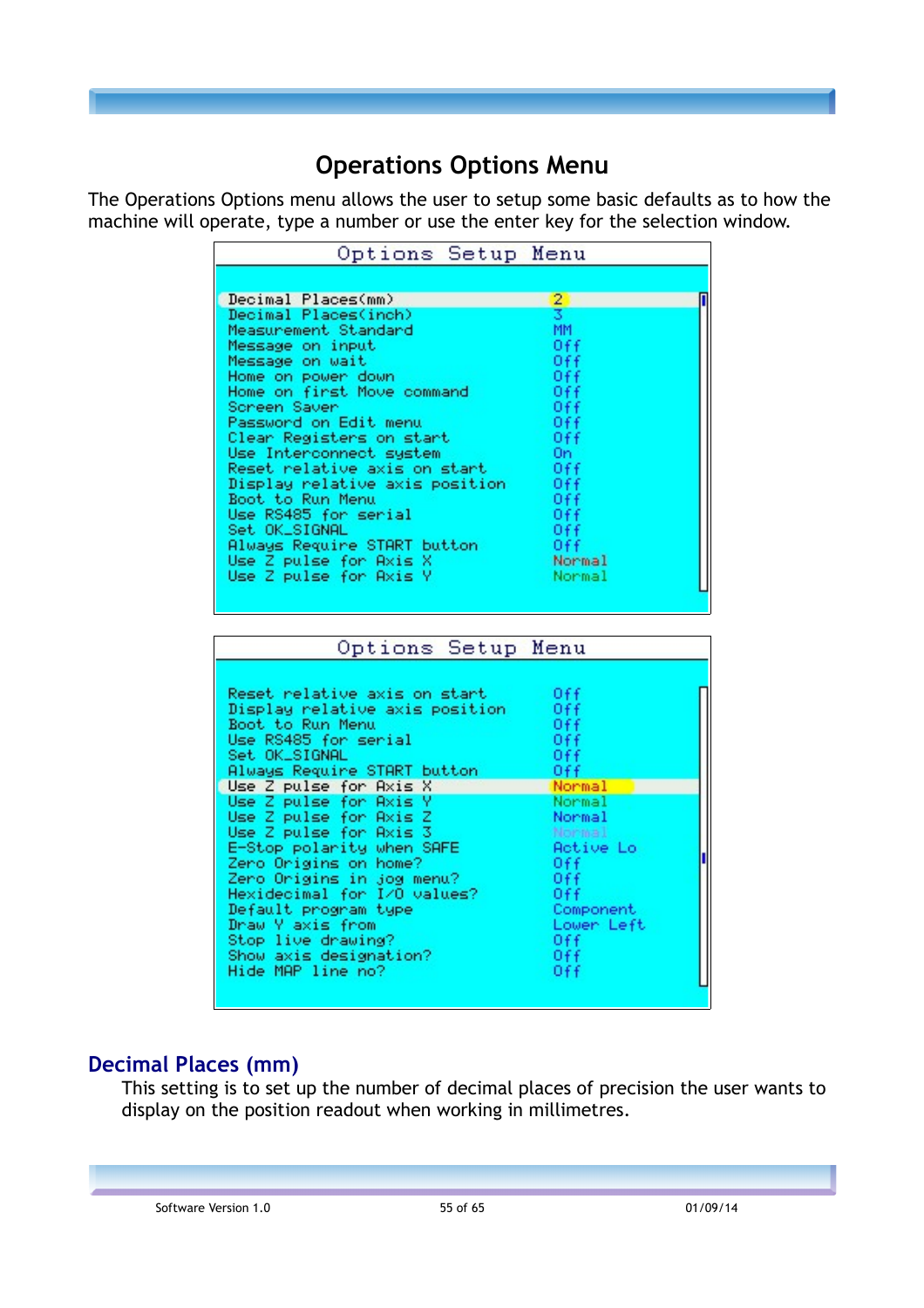#### **Decimal Places (inch)**

This setting is to set up the number of decimal places of precision the user wants to display on the position readout when working in inches.

#### **Measurement Standard**

The user can select the default measurement standard for the system (mm or In) This can be overridden during use by the options menu in the Edit/Create screen.

#### **Message on input**

If set to "ON" and an "Input" command is used, a message will appear on screen telling the user that the controller is waiting for an input. If set to "OFF" the controller will just wait and not display a message.

#### **Message on wait**

If set to "ON", a message will appear on screen telling the user that the controller is waiting for a timer to count. If set to "OFF" the controller will just wait and not display a message.

#### **Home on power down**

If set to "ON", every time you run a program that requires the drives to be reenabled the system will automatically go home. If set to "OFF" and following the initial Home, it will go home only after power to the controller has been turned off and on again or a "Home" command is used.

#### **Home on Move command**

If this setting is left "OFF" the axis will always look for a home position before executing any command of the program. If "ON", the axis will go home just when the first MOVE INDEX or ARC command, or any other motion control command, appears in a program.

#### **Screen Saver**

The screen saver turns the LCD back light off after approximately 5 minutes of inactivity. Pressing any key on the keypad turns the back light back on.

#### **Password on Edit Menu**

The user can turn On/Off the Password on Edit menu to prevent unauthorised access.

#### **Clear registers on start**

Using the Enter key the user can select to clear all of the registers on start. Registers are value fields the user can use in a program to store calculated values. Do not set this option if you need to start from where the machine was left i.e. tracking a quantity of powder or liquid.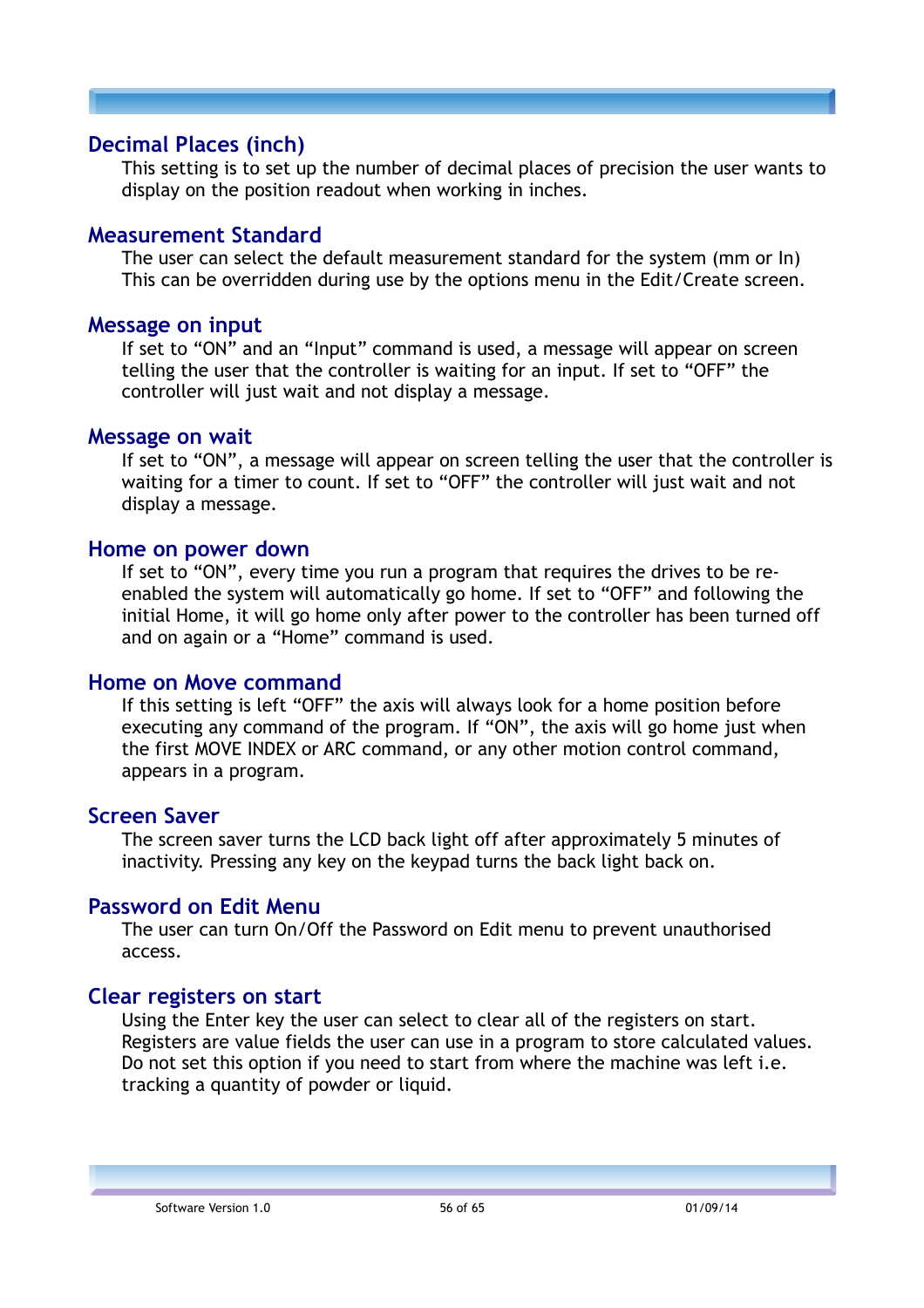#### **Use Interconnect System**

When using the TRM Interconnection system this setting has to be "ON" and if using simple breakout boards set to off.

#### **Reset Relative axis on Start**

If set "ON", every time you start a program the relative axis will reset to '0.00'.

#### **Display relative axis position**

If set to "ON", after a relative axis reaches position, then it will become '0.00'

#### **Boot to Run Menu**

If Set to "ON", when the controller is turned on it will go straight to the Run menu (operators menu).

#### **Use RS485 for serial**

This is used for when linking 2 or more controllers together using the 15 pin serial port.

#### **Set OK\_Signal**

If set to "ON", Output 15 will turn "ON" when the controller is in the Edit/Create menu or in the Operators menu and a program is run. Once the stop button is pressed this signal is switched off. This can be used as an indicator to other parts of the machine or local equiment that a process is running. The output 15 should not then be used from within a edit/create program.

#### **Always require START Button**

If set to "ON" and using the interface board, the controller will always request to press the START button even if there are no motors controlled in the program.

## **Use Z pulse for axis X, Y, Z, 3**

For future use – not currently implemented.

#### **E-Stop Polariy when safe**

This relates to the E-stop Input if set and tells the system when it is in the safe position. i.e. the input is pulled high or pulled low.

#### **Zero origins on home**

When set the origins programmed will be erased each time the system is homed.

## **Zero origins in Jog Menu**

#### **Hexidecimal for IO values**

If set to yes the values on screen are shown as Hexadecimal. This can is some cases be easier to work with. Values are otherwise shown as Decimal. This option is not often used now as each IO command has a pop-up wizzard to enable easy selection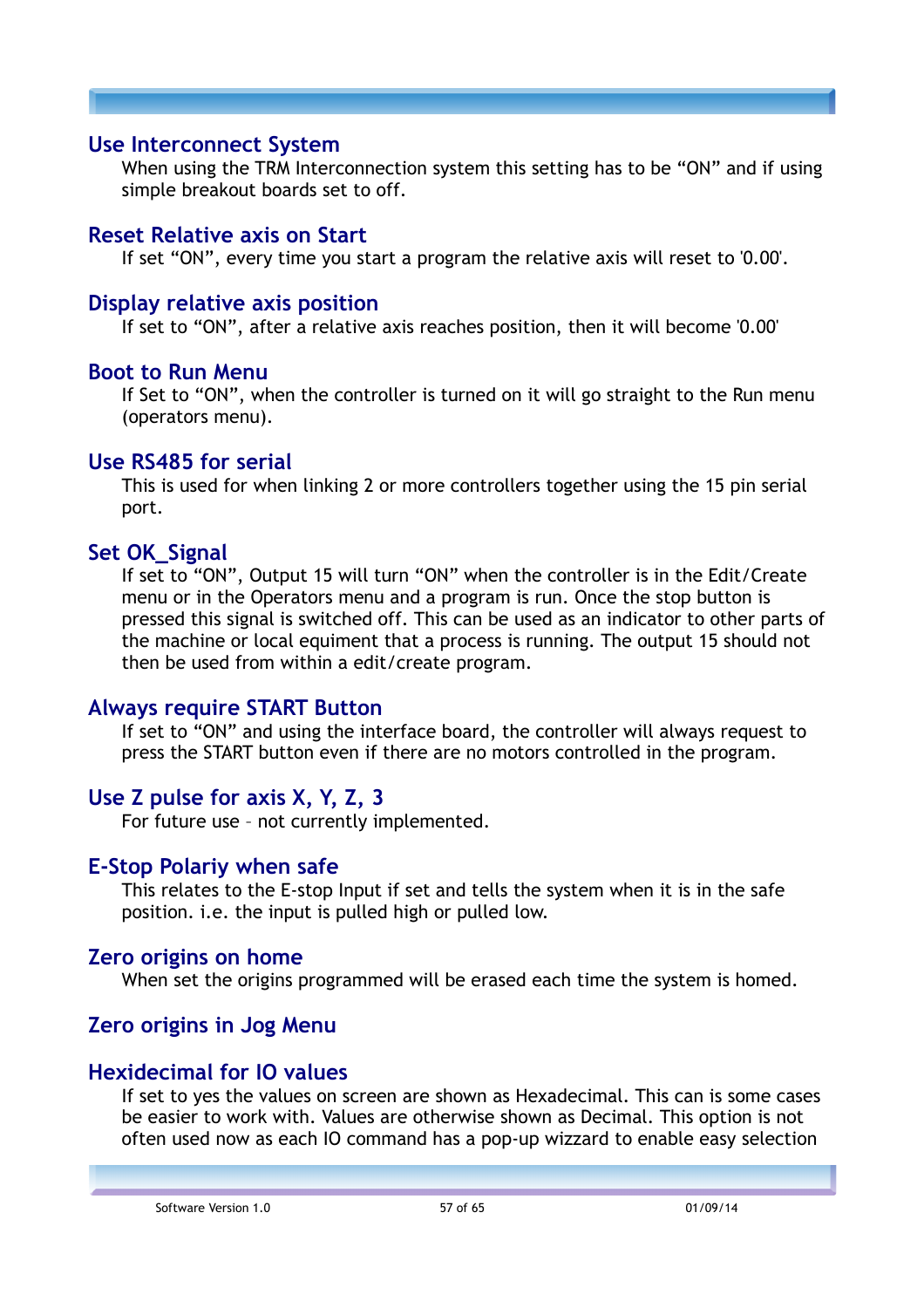of each IO bit.

#### **Default Program type**

Not implemented for future use.

#### **Draw Y axis from**

An option that allows the operator to select which corner drawing starts from. This is mainly dependant on which system is preferred. Options are from either lower left or top left.

#### **Stop live drawing**

This option prevents the controller from drawing the shape of the tool path as it is run. If machining simple shapes this may be used to confirm what the product looks like and where the process is up to. Complex parts may not need this as the path will be overwritten and become unreadable.

#### **Show axis designation**

Each axis is called X, Y, Z and 3 internally. On some machines it is preferred to display these next to the DRO (position readout) so that the operator knows which axis the position relates to.

#### **Hide MAP line number**

A simple yes/no option to remove the line numbering when "fast" commands are present in the program such as LED and Print\_Reg. As some commands take virtually no time to execute the drawing of the line number can slow the system down. Showing the line numbers may be useful for debugging a program but may then be turned off for production.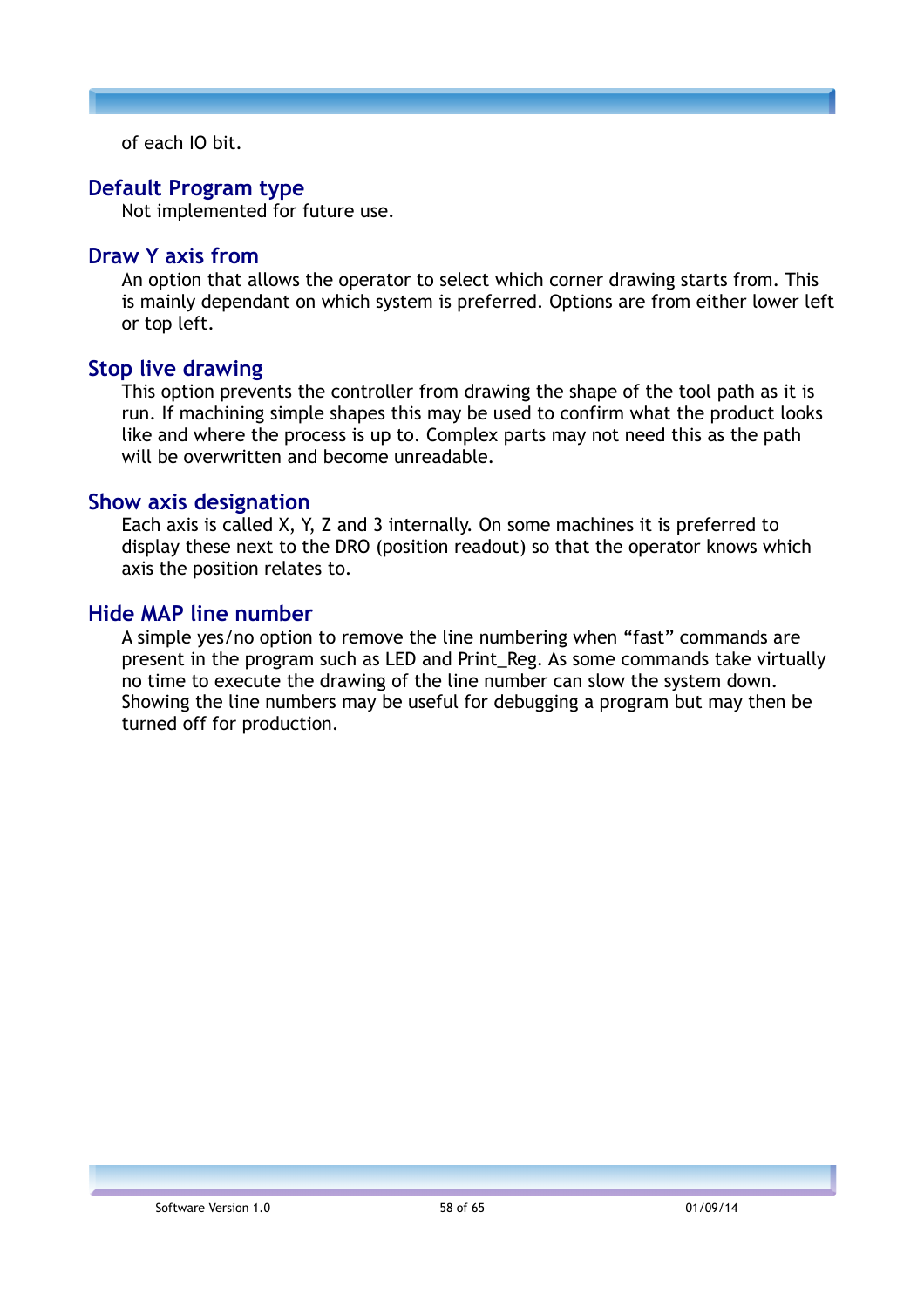## **Serial Set Up Menu**

Here the user can set the controller for communication with one or more controllers. Has to set the controller addres from 1 to 128 and the baud rate for either RS 232 or for RS485.

|                                                                                             | Serial Setup Menu                |                        |                                |        |
|---------------------------------------------------------------------------------------------|----------------------------------|------------------------|--------------------------------|--------|
| Serial parameters<br>RS232 Port 0:<br>RS485 Port 1:                                         | Baud -<br>115200 None 8Bits 1Bit | 115200 None 8Bits 1Bit | Parity Bits                    | StBits |
| Wires in Comms link<br>Use Multidrop on RS485<br>G Code Download Port<br>Controller Address |                                  |                        | 4 Wire<br>Off.<br>RS232<br>001 |        |
| Address range 1 to 128                                                                      |                                  |                        |                                |        |
|                                                                                             |                                  |                        |                                |        |

## **Baud Rate**

Eighteen of the usual baud rate speeds are available here in a drop down menu, remember that long cable lengths may need to run at slower speeds. Select the speed that is being used on the connected system.

## **Parity**

This option defines if there is a parity bit used in the transmitted packet. This is used for basic error detection and can be set to "None", "Odd" or "Even", this will not correct the packet but ask for it to be resent. Odd is a better option if it is to be used however most protocols automatically handle errors so most systems are set to "None".

## **Bits**

The number of bits used per packet is set here with the only options being 5, 6,7 or 8.

## **Stop Bits**

The number of stop bits in a packet is set with this variable. Options are 1 or 2, stop bits sent at the end of every character allow the receiving signal hardware to detect the end of a character and to resynchronise with the character stream. Usually this will be set to "1".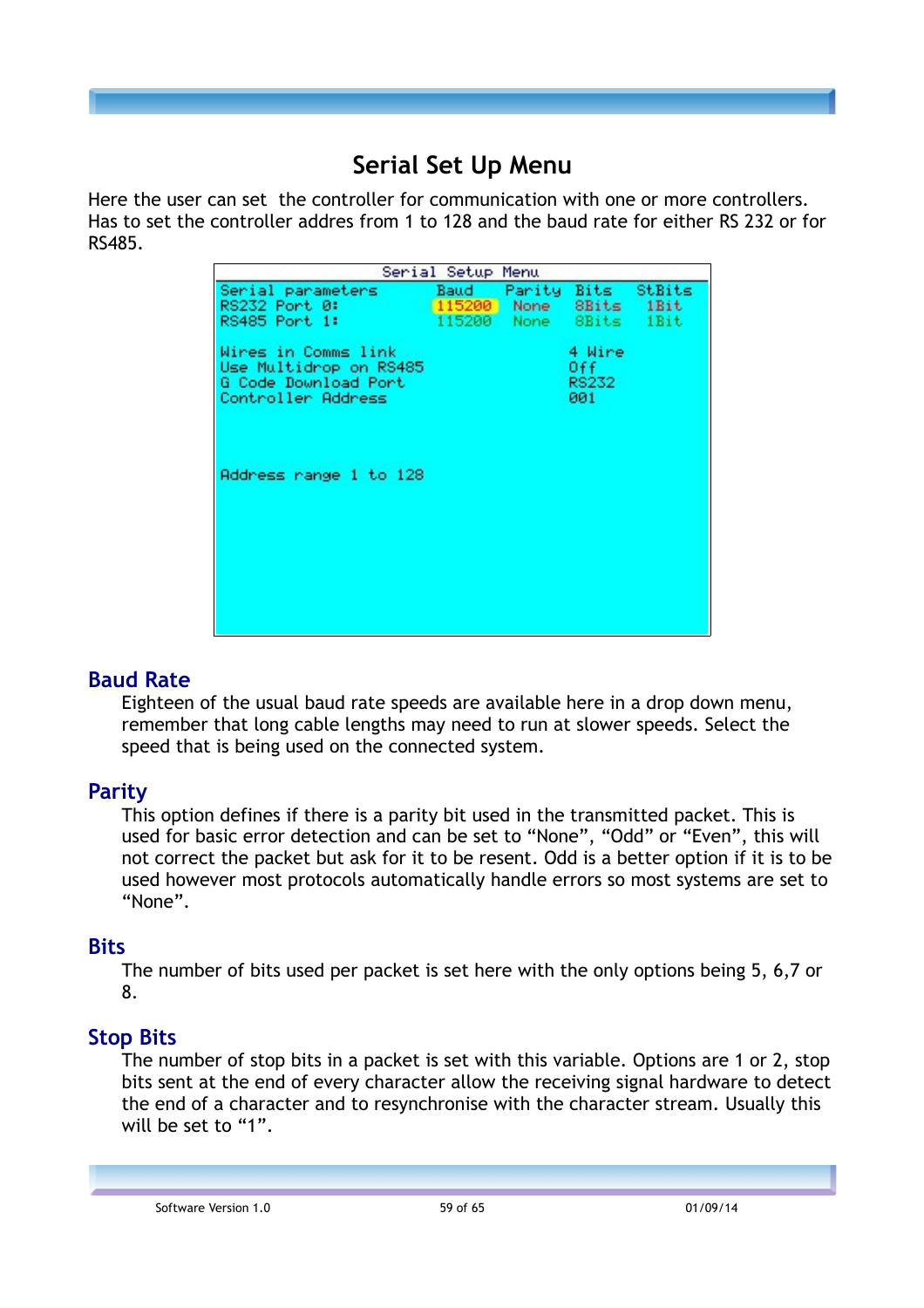## **Wires in Comms Link**

This setting applies to both RS232 and RS485 and indicates to the system if only RX and TX are used or if RTS and CTS are to be used too.

#### **Use Multidrop on RS485**

There are two choices for this option, "On" and "Off".

#### **G Code Download Port**

The Download port is selectable between RS232 and RS485. The program will wait for data to be received on this port before continuing the process.

#### **Controller Address**

The address can be set for use in RS485 multidrop communications. Be careful to not issue the same address to multiple controllers as the master will not be able to determine where a problem is located and will get conflicting packets. This can be set to a value between 1 and 128.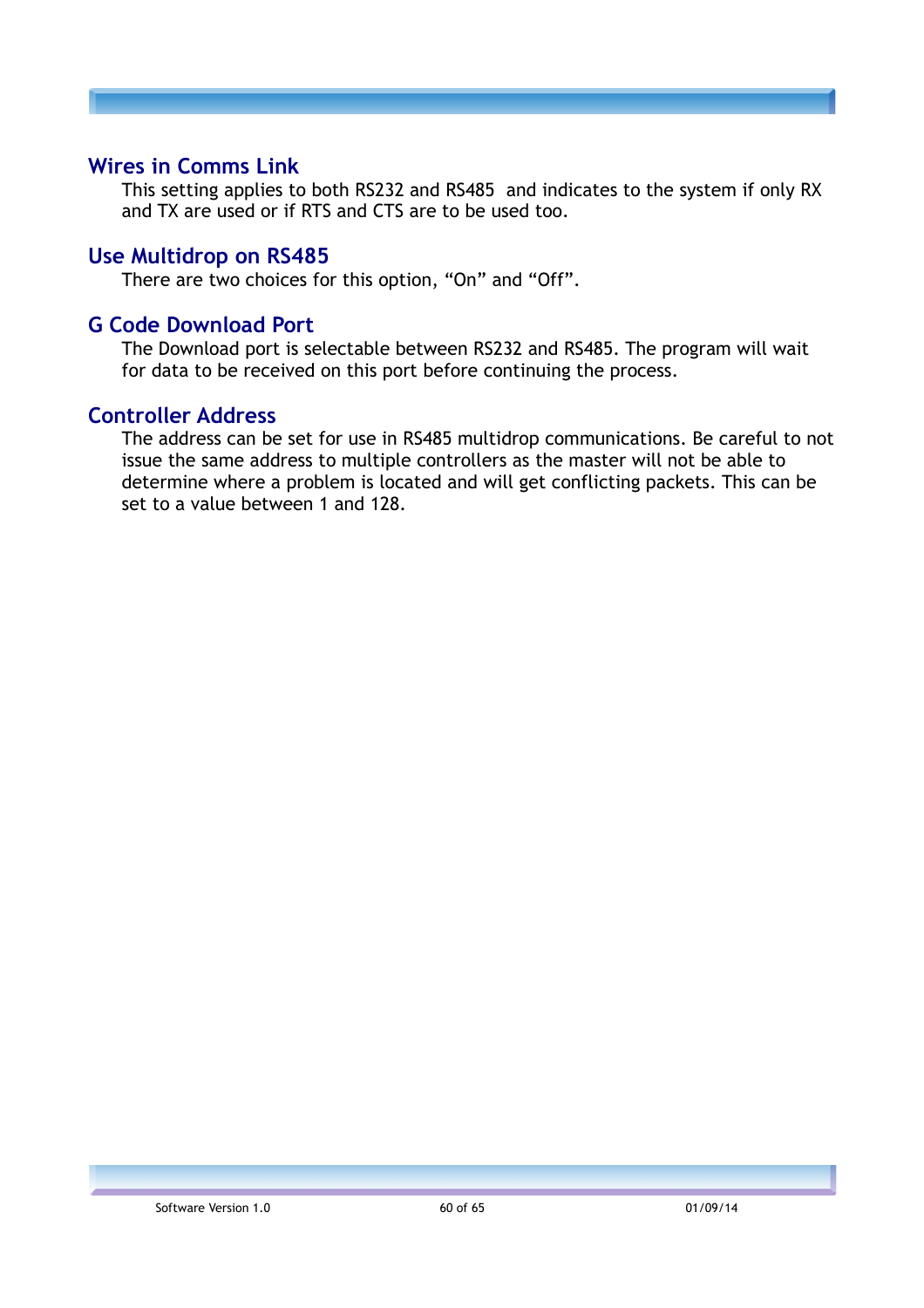## **Tool Offset positions**

Here it is possible to offset the positions of the axis when using different size tools. As there may be horizontal drills etc, the user can offset in any axis.

|                    | Diameter Height |         |  |
|--------------------|-----------------|---------|--|
| Tool 1             | 0000.00         | 0000.00 |  |
| Tool <sub>2</sub>  | 0000.00         | 0000.00 |  |
| Tool 3             | 0000.00         | 0000.00 |  |
| Tool 4             | 0000.00         | 0000.00 |  |
| Tool 5             | 0000.00         | 0000.00 |  |
| Tool 6             | 0000.00         | 0000.00 |  |
| Tool 7             | 0000.00         | 0000.00 |  |
| Tool 8             | 0000.00         | 0000.00 |  |
| Tool 9             | 0000.00         | 0000.00 |  |
| Tool 10            | 0000.00         | 0000.00 |  |
| Tool <sub>11</sub> | 0000.00         | 0000.00 |  |
| Tool 12            | 0000.00         | 0000.00 |  |
| Tool 13            | 0000.00         | 0000.00 |  |
| Tool 14            | 0000.00         | 0000.00 |  |
| Tool 15            | 0000,00         | 0000.00 |  |
| Tool 16            | 0000.00         | 0000.00 |  |
|                    |                 |         |  |
|                    |                 |         |  |
|                    |                 |         |  |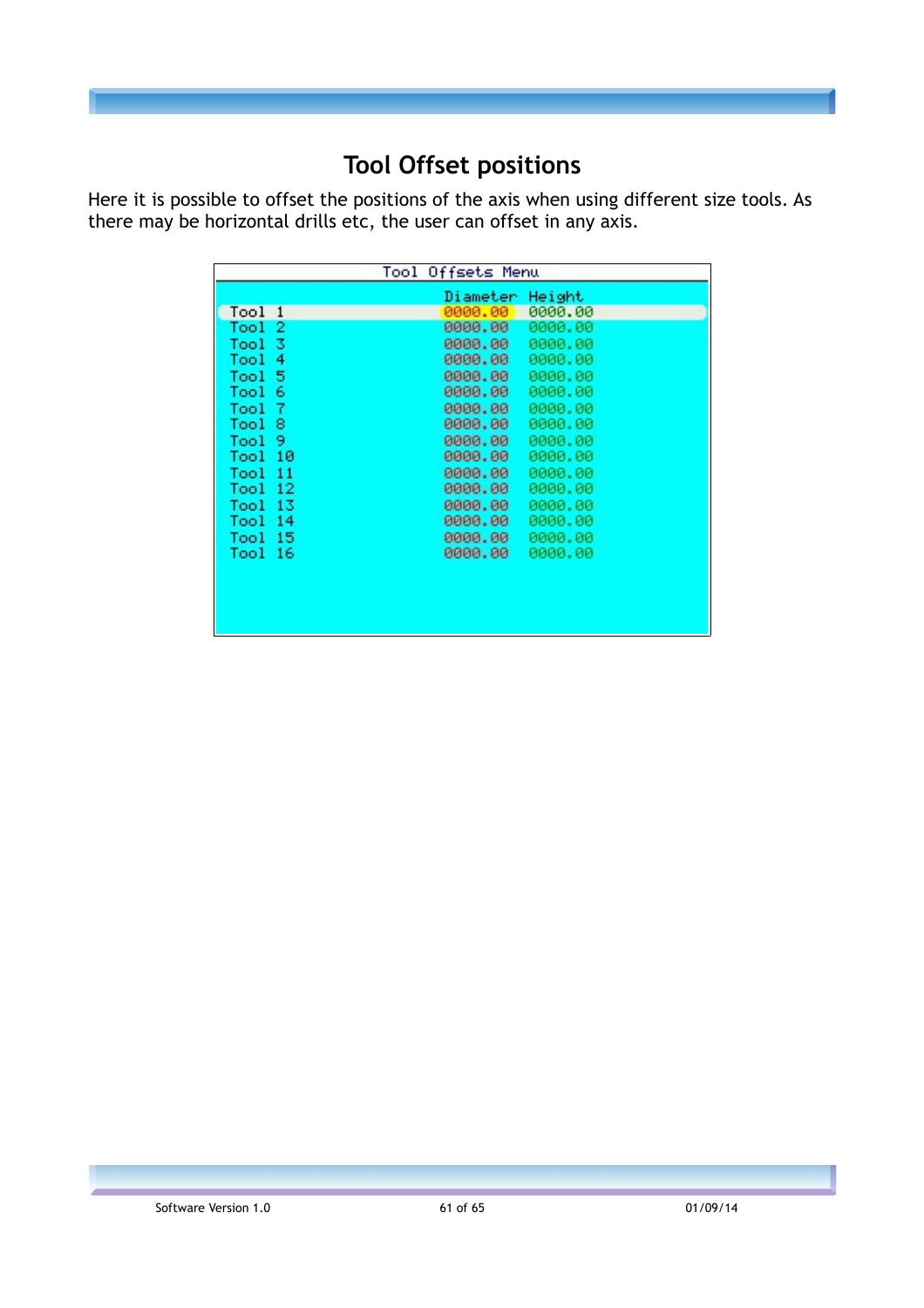## **Tool Calibration Menu**

The tool calibration menu is used where a tool changer is fixed in place on a machine. The co-ordinates of each tool are programmed here relative to the zero position of the machine. Tool diameters will have already been set in the G-Code CAM setup. The operator needs to ensure that they match the setup of the machine.

| Tooling Calibration Menu           |          |          |         |  |  |  |
|------------------------------------|----------|----------|---------|--|--|--|
|                                    | X Pos    | Y Pos    | Z Pos   |  |  |  |
| Drill<br>Head 0                    | 0000.00  | 0000.00  | 0000.00 |  |  |  |
| Drill I<br>Head 1                  | 0000.00  | 0000.00  | 0000.00 |  |  |  |
| Drill Head 2                       | 0000,00  | 0000.00  | 0000.00 |  |  |  |
| Tool Changer<br>-1                 | 0000.00  | 0000.00  | 0000.00 |  |  |  |
| Tool<br>Changer<br>2               | 0000.00  | 0000.00  | 0000.00 |  |  |  |
| з<br>Tool<br>Changer               | 0000.00  | 0000.00  | 0000.00 |  |  |  |
| Tool Changer<br>4                  | 0000.00  | 0000.00  | 0000.00 |  |  |  |
| 5<br>Tool Changer                  | 0000.00  | 0000.00  | 0000.00 |  |  |  |
| Tool Changer 6                     | 0000.00  | 0000.00  | 0000.00 |  |  |  |
| Tool<br>-7<br>Changer <sup>1</sup> | 0000.00  | 0000.00  | 0000.00 |  |  |  |
| Tool<br>Changer 8                  | 0000.00  | 0000.00  | 0000.00 |  |  |  |
| Tool Setter                        | 0000.00  | 0000.00  | 0000.00 |  |  |  |
|                                    | Height - | Diameter |         |  |  |  |
| Edge Finder                        | 0000.00  | 0000.00  |         |  |  |  |
|                                    |          |          |         |  |  |  |
|                                    |          |          |         |  |  |  |
|                                    |          |          |         |  |  |  |
|                                    |          |          |         |  |  |  |
|                                    |          |          |         |  |  |  |
|                                    |          |          |         |  |  |  |
|                                    |          |          |         |  |  |  |

## **Tool Setter**

The position for a tool setter can also be programmed. If this is fixed in a specific place on a machine the X and Y co-ordinates can be set, for both fixed and variable position toolsetters the height can also be set. This height is then deducted from the tool height to calculate the zero point.

## **Edge Finder**

The height and the diameter of the edge finder can be programmed so that the center can be found of the tool to the edge of the job.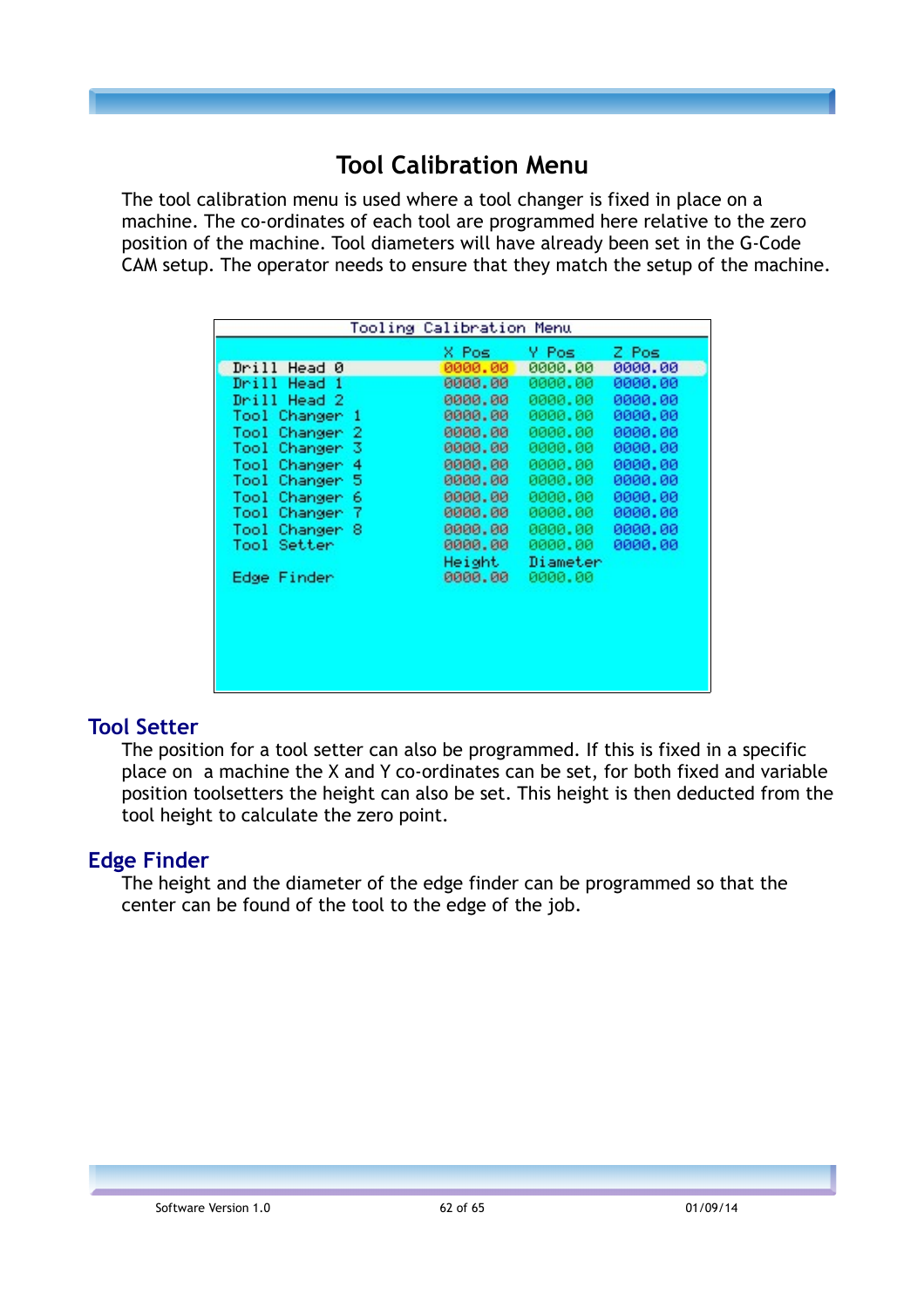## **Canvas Menu**

| MAP .<br>Canvas Setup Menu                                                                                                                                                 |                                                          |                                                     |                                  |                                           |  |
|----------------------------------------------------------------------------------------------------------------------------------------------------------------------------|----------------------------------------------------------|-----------------------------------------------------|----------------------------------|-------------------------------------------|--|
|                                                                                                                                                                            |                                                          | X Posk Y Posk                                       | Font                             |                                           |  |
| DRO X axis                                                                                                                                                                 | 079.0                                                    | 001.0                                               |                                  |                                           |  |
| DRO Y axis                                                                                                                                                                 | 079.0                                                    | 008.0                                               |                                  |                                           |  |
| DRO Z axis                                                                                                                                                                 | 079.0 -                                                  | 015.0                                               | 1                                |                                           |  |
| DRO axis 3                                                                                                                                                                 | 079.0 .                                                  | 022.0                                               |                                  |                                           |  |
| Spindle RPM (S)                                                                                                                                                            | 079.0 .                                                  | 029.0                                               |                                  |                                           |  |
| Tool (T)                                                                                                                                                                   | 079.0                                                    | 036.0                                               |                                  |                                           |  |
| Message Box Pos                                                                                                                                                            | 010.0 .                                                  | 085.0                                               |                                  |                                           |  |
| Information Line                                                                                                                                                           |                                                          | 093.2                                               |                                  |                                           |  |
| Graphics (use %) -<br>Tool Path Image<br>Power Graph Image<br>Absolute Position DRO<br>Aux1 Object Image<br>Print Reg Font Size<br>Print Reg Digits<br>Print Reg precision | X Pos<br>000.0<br>079.0<br>079.0<br>000.0<br>1<br>4<br>3 | Y Pos<br>000.0<br>$044.0$ $020.0$<br>065.0<br>000.0 | Xsize<br>075.0<br>019.0<br>000.0 | Ysize<br>075.0<br>010.0<br>025.0<br>000.0 |  |
|                                                                                                                                                                            |                                                          |                                                     |                                  |                                           |  |

The Canvas menu allows the installer or operator to change the run screen layout. Moving the position of items, the size and also if they are displayed or not. If a Jpeg image is used for the background in the run screen then the data can then be placed as required. Canvas items can also be changed and may need to be redrawn using the commands available from the drop down menu in the edit/create screen.

## **DRO X, Y, Z, 3 axis, Spindle RPM, Tool, Message Box Pos**

Each has the ability to be positioned in the X and Y screen position. The font size can be changed from 0, 1 or 2 with 0 being the smallest. Setting the x and y positions to 0 disables the item so it will not be shown.

## **Information Line**

The information line is slightly different in that it can only be positioned vertically in the y axis. This is because the line is the full width of the screen and cannot be hidden.

## **Graphics**

Some items are defined as graphical images as they not only have an X and Y positon but also a size in X and Y. Again setting the XY position to 0 will stop the item being displayed. Use the XY size settings to set the box size as needed.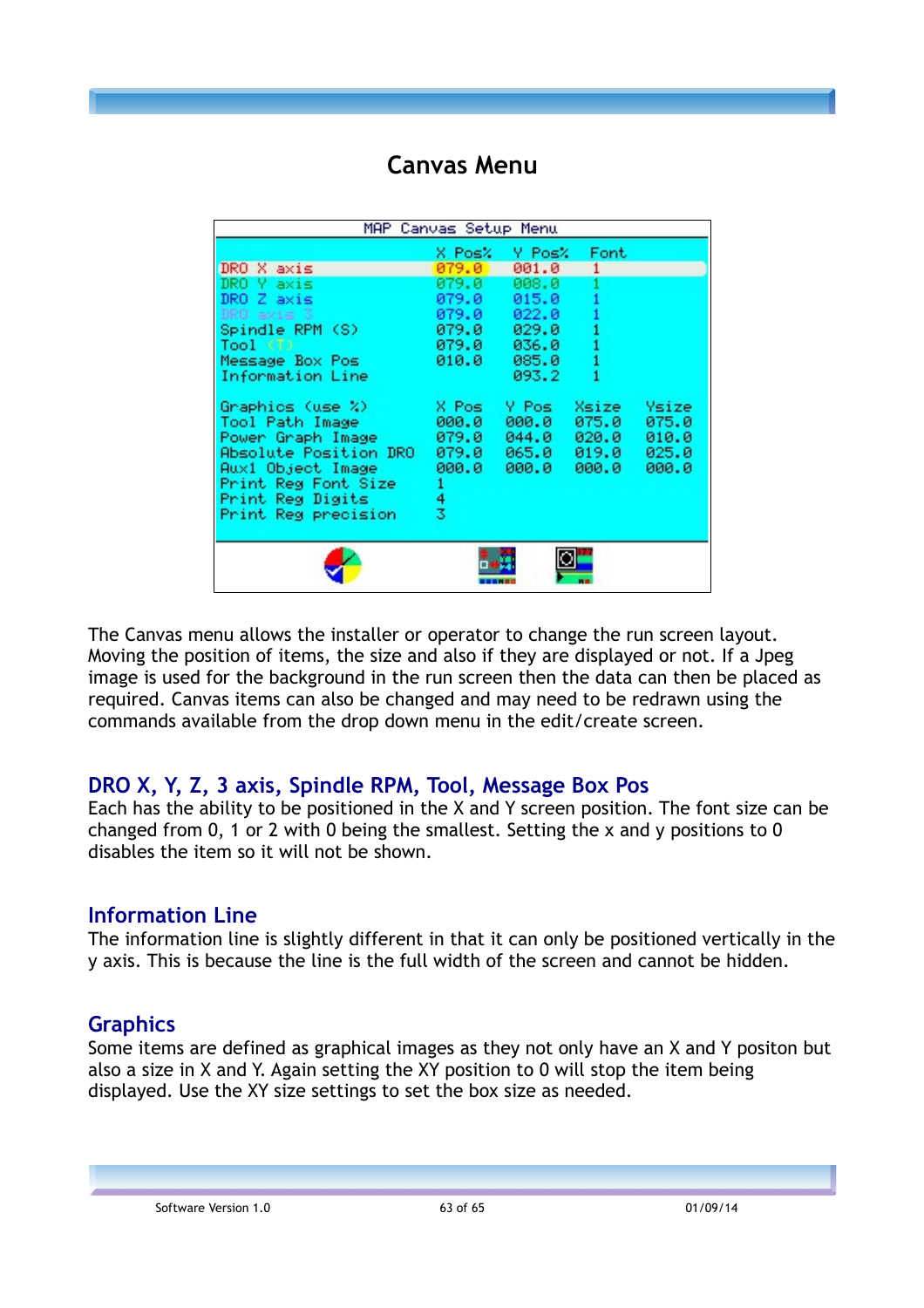#### **Registers**

When the "print register" command is used the position is set in the edit/create screen however the font size, number of digits and number of digits following the "." can be set here.

End.

We hope that you find the information you need in this manual. In the event that you are unsure or find that something is not covered please in the first instance contact your local distributor. If they are unable to help, it will then be referred back to TRM's Technical support staff.